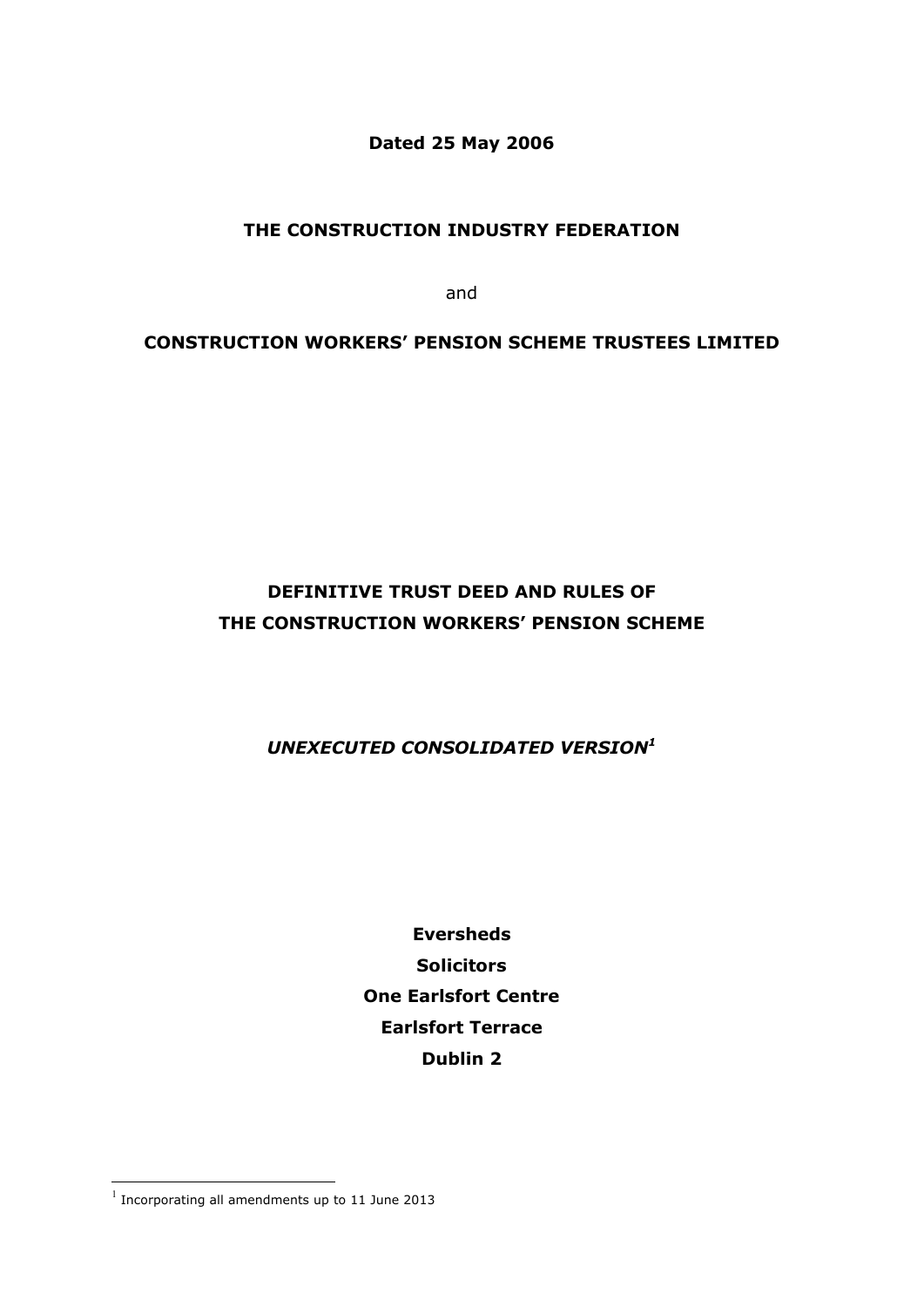# **TABLE OF CONTENTS TRUST DEED**

| 1.  |                                                                 | 6  |
|-----|-----------------------------------------------------------------|----|
| 2.  |                                                                 | 6  |
| 3.  | Revenue Commissioners' Approval and Pensions Act                | 7  |
| 4.  |                                                                 |    |
| 5.  |                                                                 |    |
| 6.  |                                                                 | 8  |
| 7.  |                                                                 | 8  |
| 8.  |                                                                 | 7  |
| 9.  |                                                                 | 9  |
| 10. |                                                                 | 12 |
| 11. |                                                                 | 13 |
| 12. |                                                                 | 14 |
| 13. | Trustee's Powers, Functions and Indemnity                       | 16 |
| 14. | <b>Information from and Consents and Decisions of Employers</b> | 21 |
| 15. |                                                                 | 21 |
| 16. |                                                                 | 22 |
| 17. |                                                                 | 22 |
| 18. |                                                                 | 23 |
| 19. |                                                                 | 26 |
| 20. |                                                                 | 27 |
| 21. |                                                                 |    |
| 22. |                                                                 |    |

# **SCHEDULE**

| 1. |  |  |  |
|----|--|--|--|
|----|--|--|--|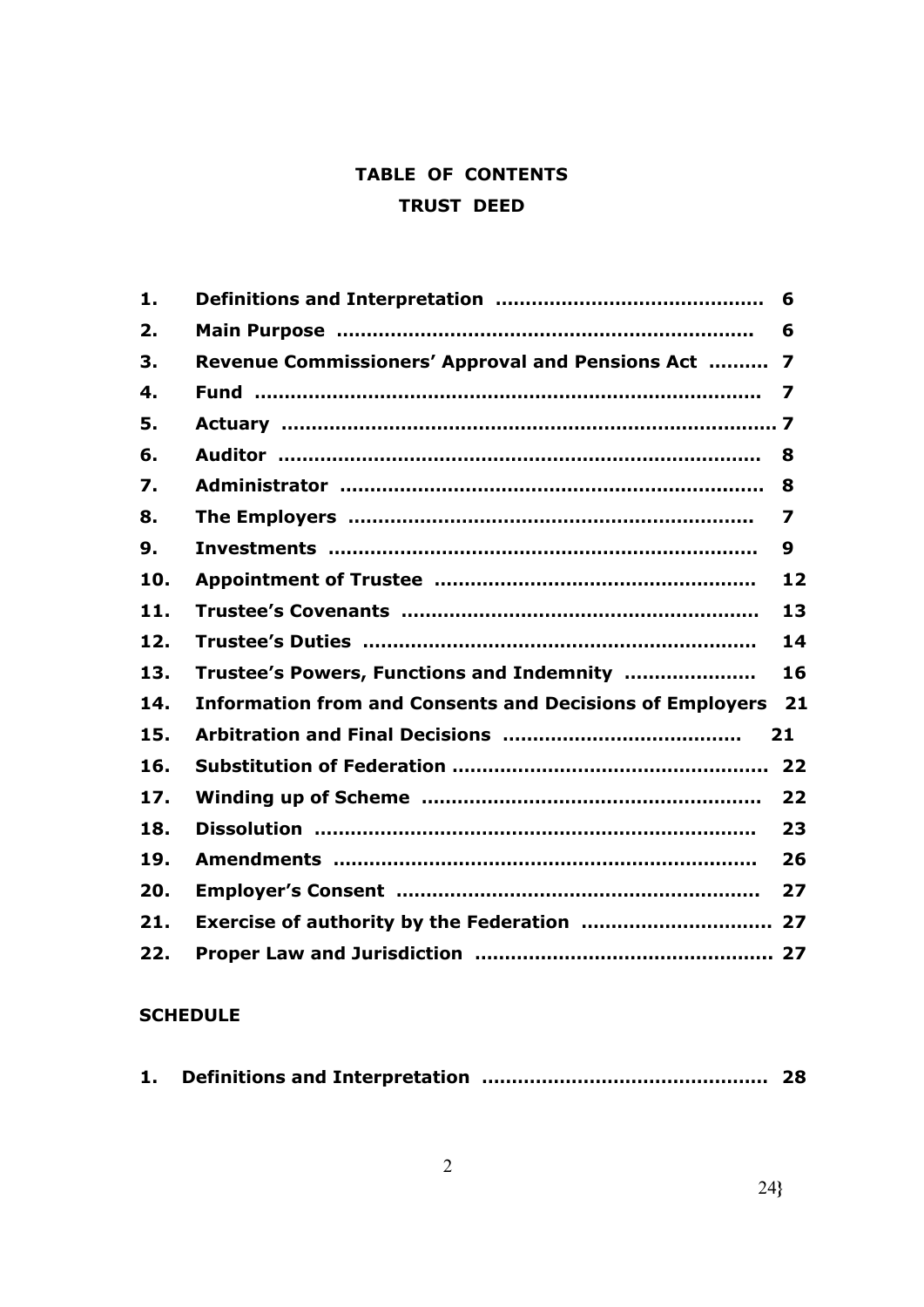# **Membership**

| 3. Commencement and Cessation of Membership  37 |  |
|-------------------------------------------------|--|

# **Contributions and Transfers In**

# **Benefits for Members and Life Assurance Members**

| 10. Benefits on Retirement before Normal Pension Date  49 |  |
|-----------------------------------------------------------|--|
|                                                           |  |
|                                                           |  |
|                                                           |  |
|                                                           |  |

# **Benefits Provisions**

| 21. Tax or Duty payable to the Revenue Commissioners  58 |  |
|----------------------------------------------------------|--|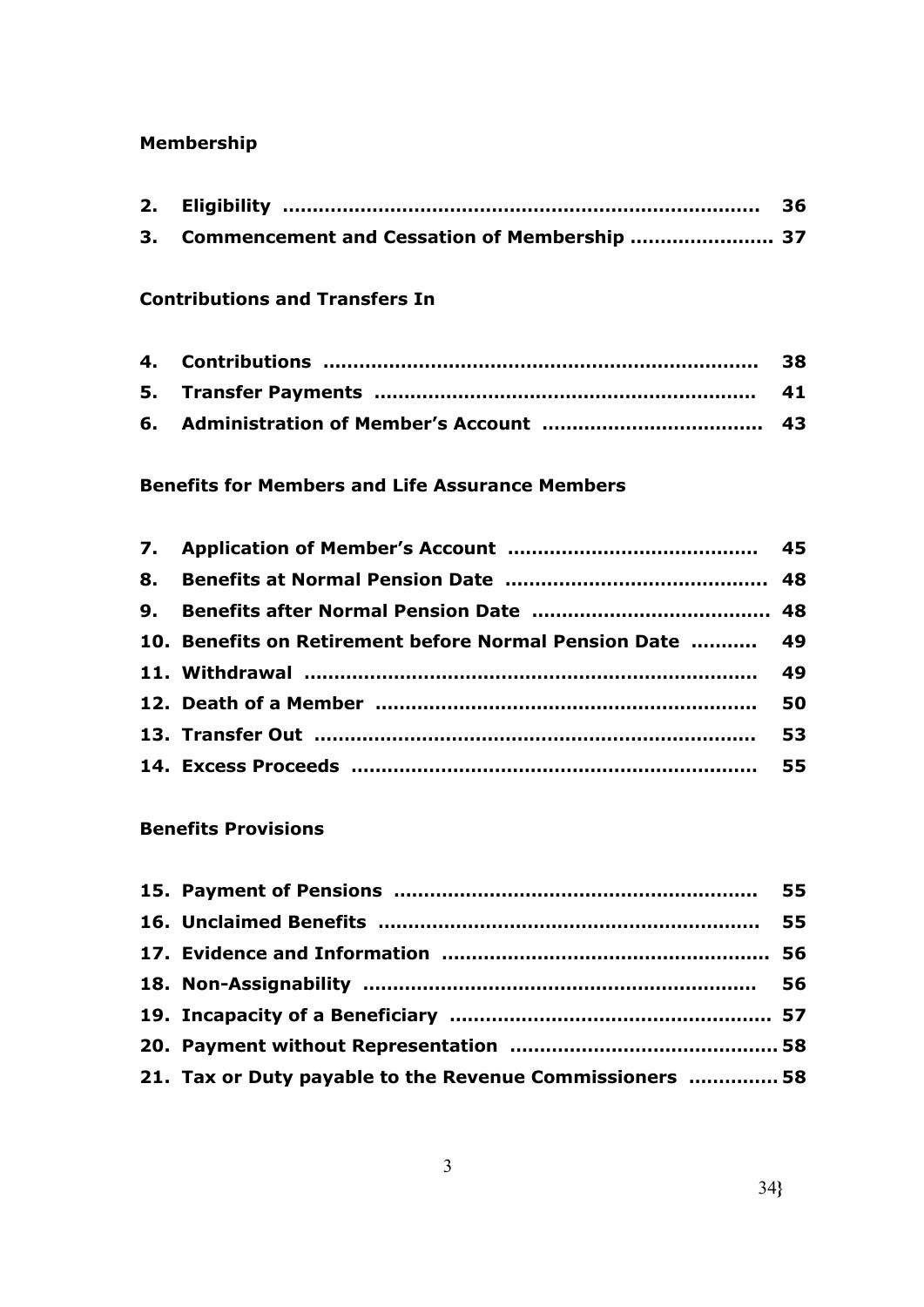# **General Provisions**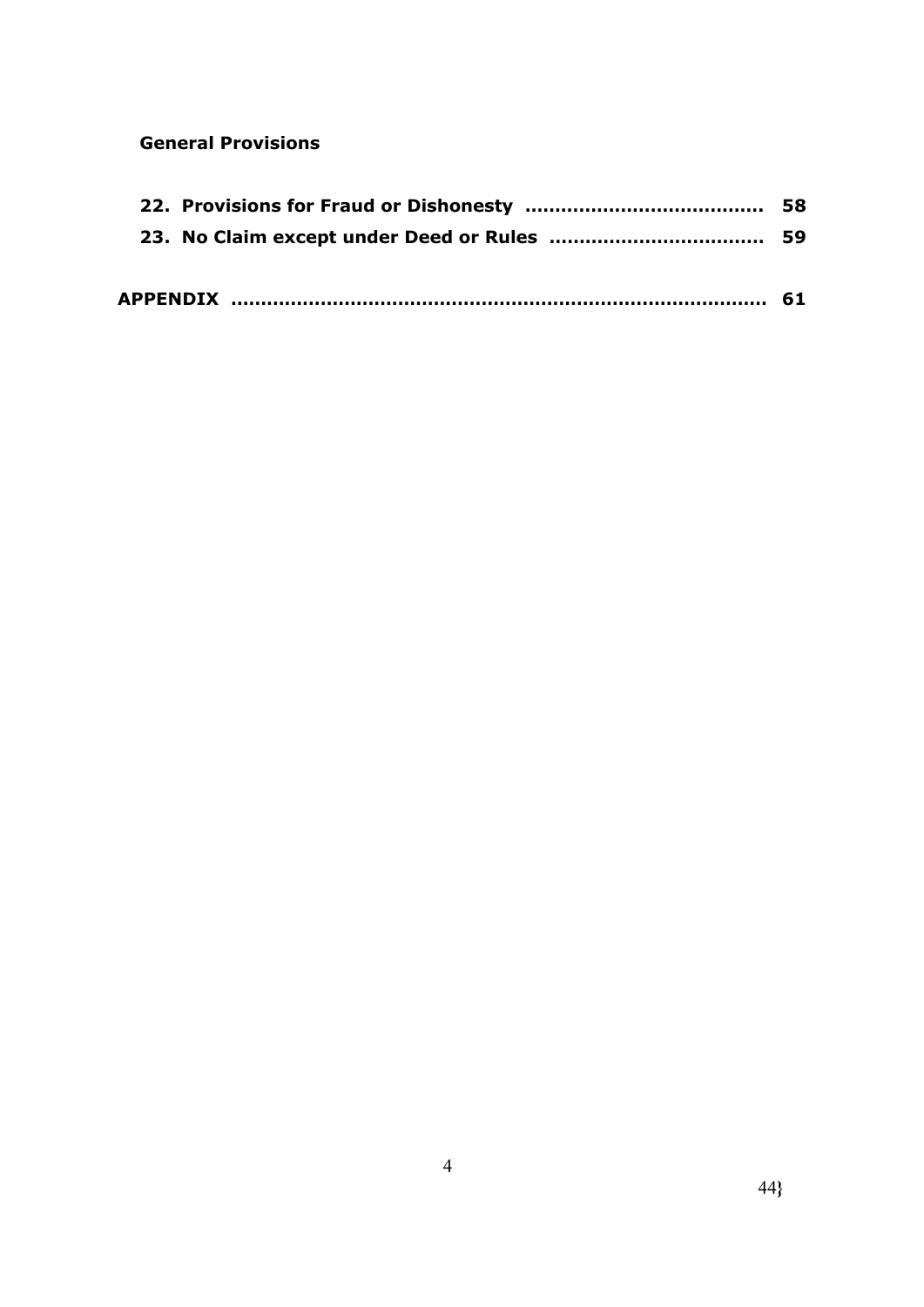**THIS DEFINITIVE TRUST DEED** dated 25 May 2006 is made **BETWEEN**

- **A. THE CONSTRUCTION INDUSTRY FEDERATION** a trade union registered under the Trade Union Acts, 1871 to 1942, whose principal office is situate at Construction House, Canal Road, Dublin 6 (hereinafter called **"the Federation"**) of the one part, and
- **B. CONSTRUCTION WORKERS' PENSION SCHEME TRUSTEES LIMITED**  (Company Registration Number 418309) whose registered office is situated at Canal House, Canal Road, Dublin 6 (hereinafter called **"the Trustee"**) of the other part

#### **WHEREAS**

- (A) The Federation has determined to establish under irrevocable trusts to commence on and operate from 1 July 2006 a retirement benefits scheme as defined by Section 771 of the Taxes Act capable of being approved by the Revenue Commissioners under Section 772 of the Taxes Act and of being treated by them as an exempt approved scheme under Section 774 of the Taxes Act to be known as the Construction Workers' Pension Scheme (the "**Scheme**") for providing relevant benefits (as defined in Section 770 of the Taxes Act) for certain employees of the Employers in accordance with the regulations set out in this Deed and the Rules scheduled hereto.
- (B) Arising out of a review of the Construction Federation Operatives Pension Scheme (the **"Previous Scheme"**) by its trustees, the Federation and the signatory trade unions to the Registered Employment Agreement (Construction Industry Pension Assurance and Sick Pay), the Social Partners through the National Joint Industrial Council agreed it would be appropriate to meet the changing pension needs of construction workers and to offer enhanced death in service benefits and flexible pension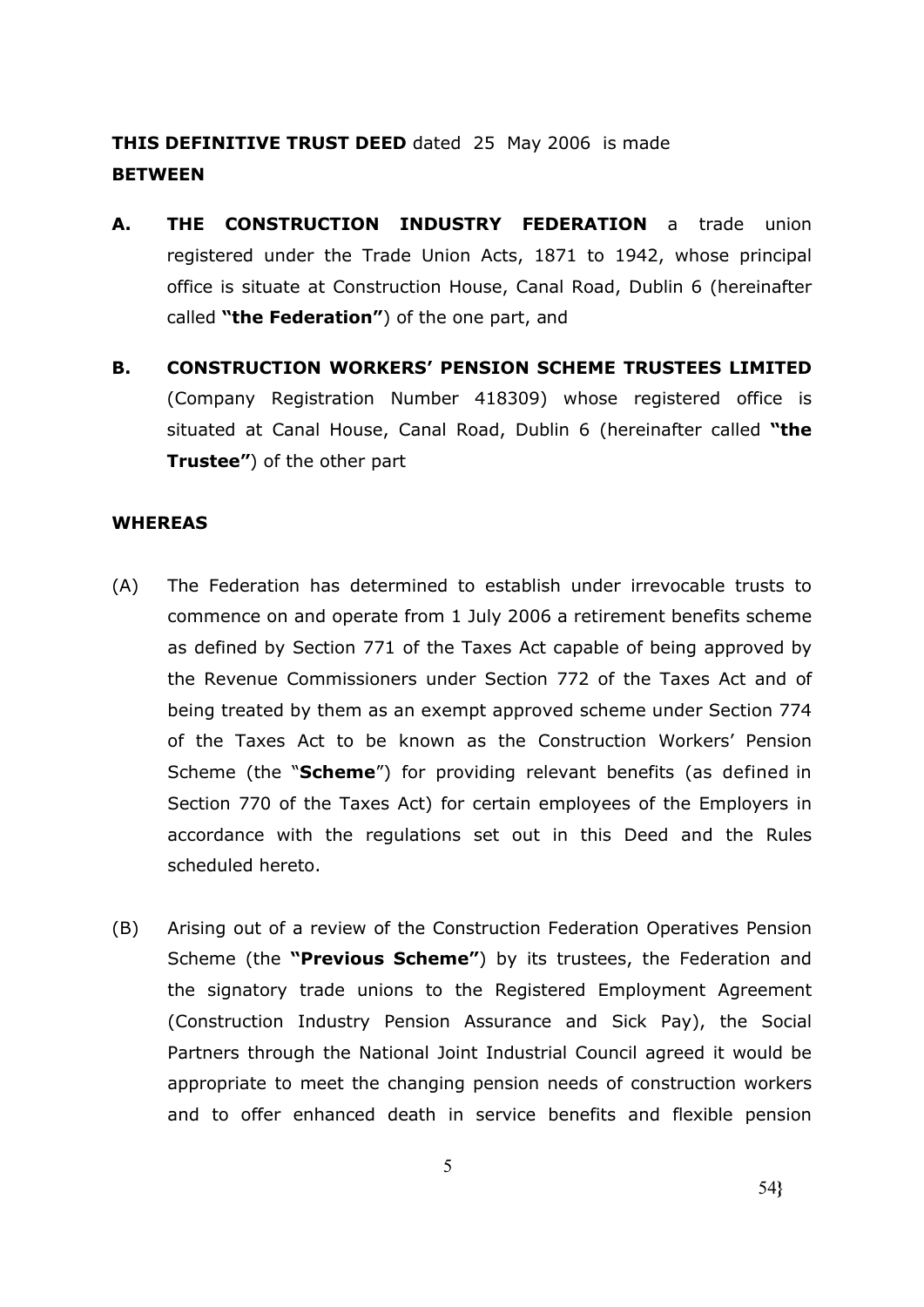benefits which would be funded by contribution rates higher than those payable, at the time of the review, under the Previous Scheme by employers and employees in the construction industry.

- (C) The Scheme will be an occupational pension scheme as defined by Section 2 of the Pensions Act and will be regulated by and administered in accordance with the Pensions Act.
- (D) The Trustee has agreed to be the first trustee of the Scheme.

# **NOW THIS DEED WITNESSETH** as follows:

#### 1. **Definitions and Interpretation**

The definitions contained in Rule 1.1 shall apply to expressions used in this Deed and the provisions regulating the interpretation of the Rules contained in Rule 1.2 shall apply to the interpretation of this Deed.

#### 2. **Main Purpose**

- 2.1 The Federation establishes the Scheme and constitutes the Fund under irrevocable trusts to commence on and operate from 1 July 2006 and to be administered in accordance with the Pensions Act and with this Deed and the Rules scheduled hereto.
- 2.2 The Federation appoints the Trustee to be the first and sole trustee of the Scheme.
- 2.3 The main purpose of the Scheme is to provide Members or their Dependants or legal personal representatives, with relevant benefits, as defined in Section 770 of the Taxes Act, in respect of service as an employee.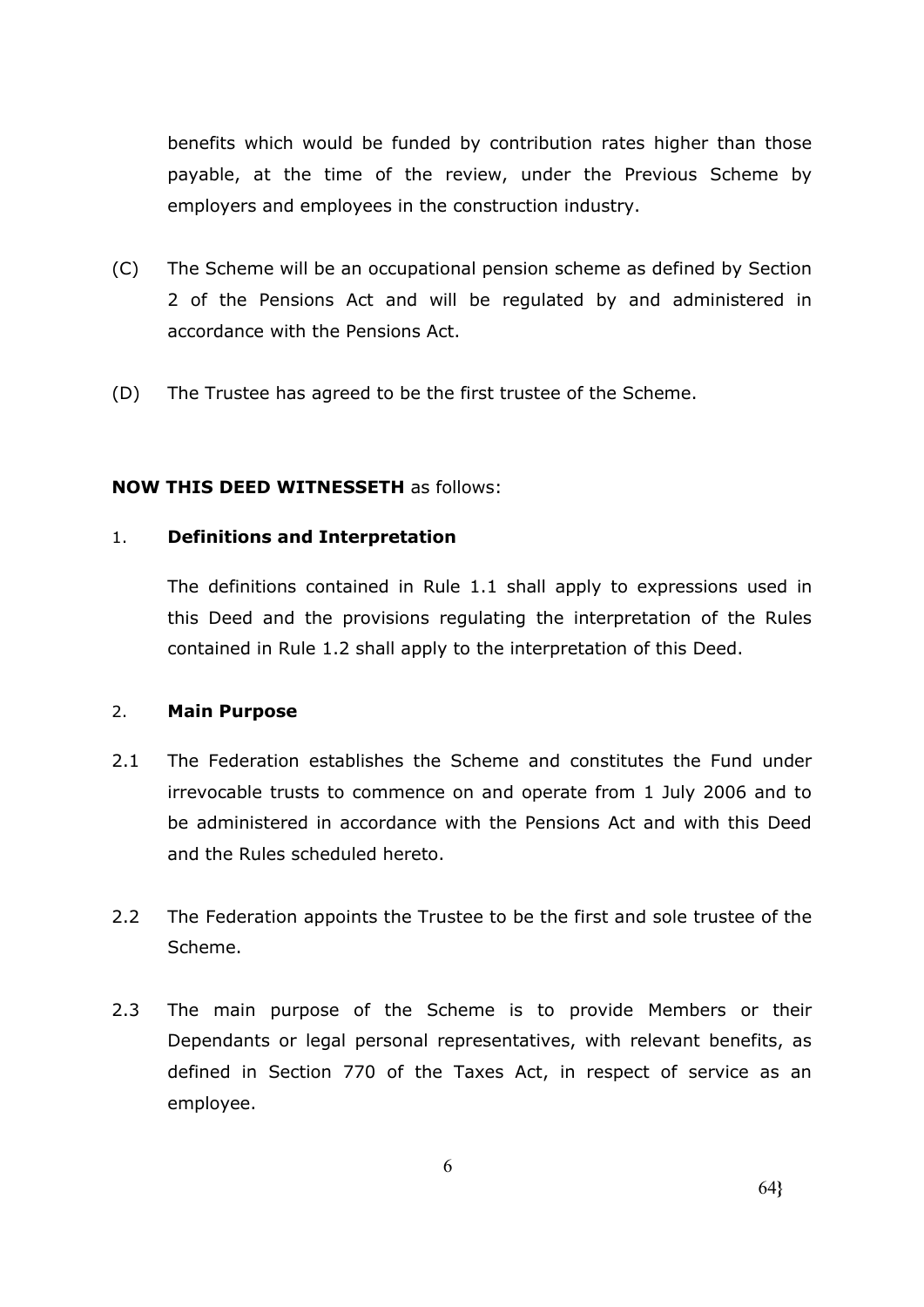# 3. **Revenue Commissioners' Approval and Pensions Act**

- 3.1 The Scheme is a retirement benefits scheme, as defined by Section 771 of the Taxes Act, capable of being approved by the Revenue Commissioners under Section 772 of the Taxes Act and of being treated by them as an exempt approved scheme under Section 774 of the Taxes Act. Notwithstanding anything in this Deed or the Rules, no benefit shall be provided under the Scheme which would exceed the maximum benefit permitted, or otherwise conflict with requirements imposed, by the Revenue Commissioners from time to time as a condition of approval under the Taxes Act. Any benefit otherwise provided shall be reduced or varied as may be necessary to ensure that the maximum is not exceeded and that there is no conflict with the requirements. The Trustee shall comply at all times with any undertaking given to the Revenue Commissioners in order to obtain or retain approval.
- 3.2 This Deed and the Rules are subject to the Pensions Act and shall take effect subject to any modification necessary to comply with it. The duties of the Federation and the Employers, the Trustee, the Administrator, the Actuary and the Auditor shall be regulated by, and carried out in accordance with, the Pensions Act.

# 4. **Fund**

The moneys and other assets from time to time held by or on account of the Trustee shall constitute the Fund of the Scheme.

# 5. **Actuary**

The Trustee shall appoint the Actuary of the Scheme, who shall be a person qualified for appointment as the Actuary of the Scheme for the purposes of the Pensions Act.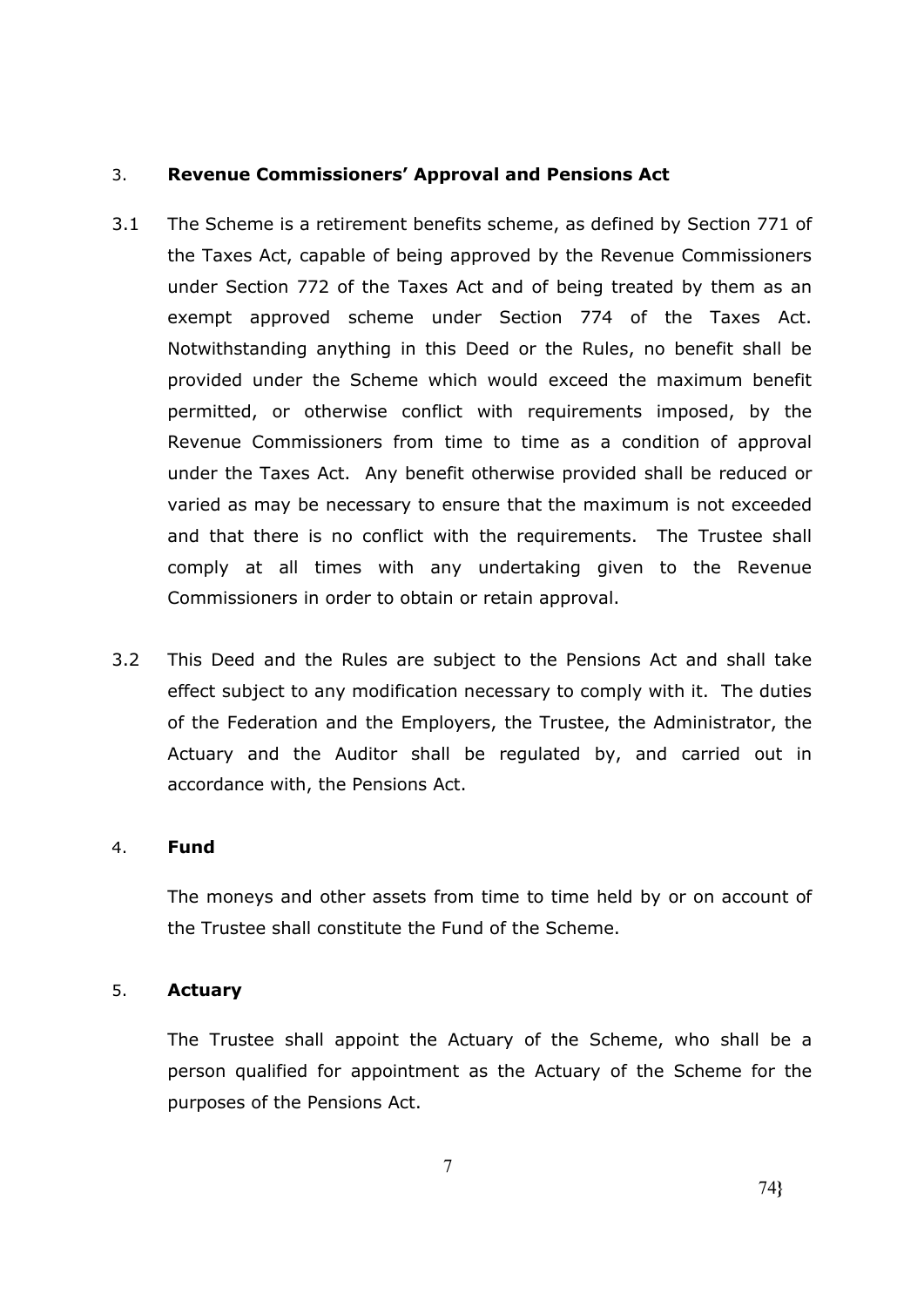### 6. **Auditor**

The Trustee shall appoint the Auditor of the Scheme, who shall be a person qualified for appointment as the Auditor of the Scheme for the purposes of the Pensions Act.

# 7. **Administrator**

The Trustee is resident for corporation tax purposes in the Republic of Ireland and shall be the Administrator unless or until the Trustee shall appoint some other person or persons to be the administrator of the Scheme and to discharge the duties set out in Chapter 1 of Part 30 of the Taxes Act.

### 8. **The Employers**

- 8.1 An Eligible Employer may become an Employer by entering into a Deed of Adherence with the Trustee in the form set out in the Appendix to the Rules or in such other form as the Trustee may from time to time require.
- 8.2 An Employer shall cease to be an Employer:
	- (a) on ceasing to be the employer of any Eligible Employee; or
	- (b) on notifying the Trustee of its intention to cease to participate as an Employer in the Scheme;

provided that such cessation shall not take effect until the Employer has notified the Trustee that it has ceased to be an Employer and has discharged any outstanding contribution obligations under Rule 4.

8.3 The Trustee may suspend an Employer's participation as an Employer in the Scheme for such period as it may determine, where the Employer has not complied with its obligations to make contributions to the Scheme in respect of one or more Members in its employment or employees in its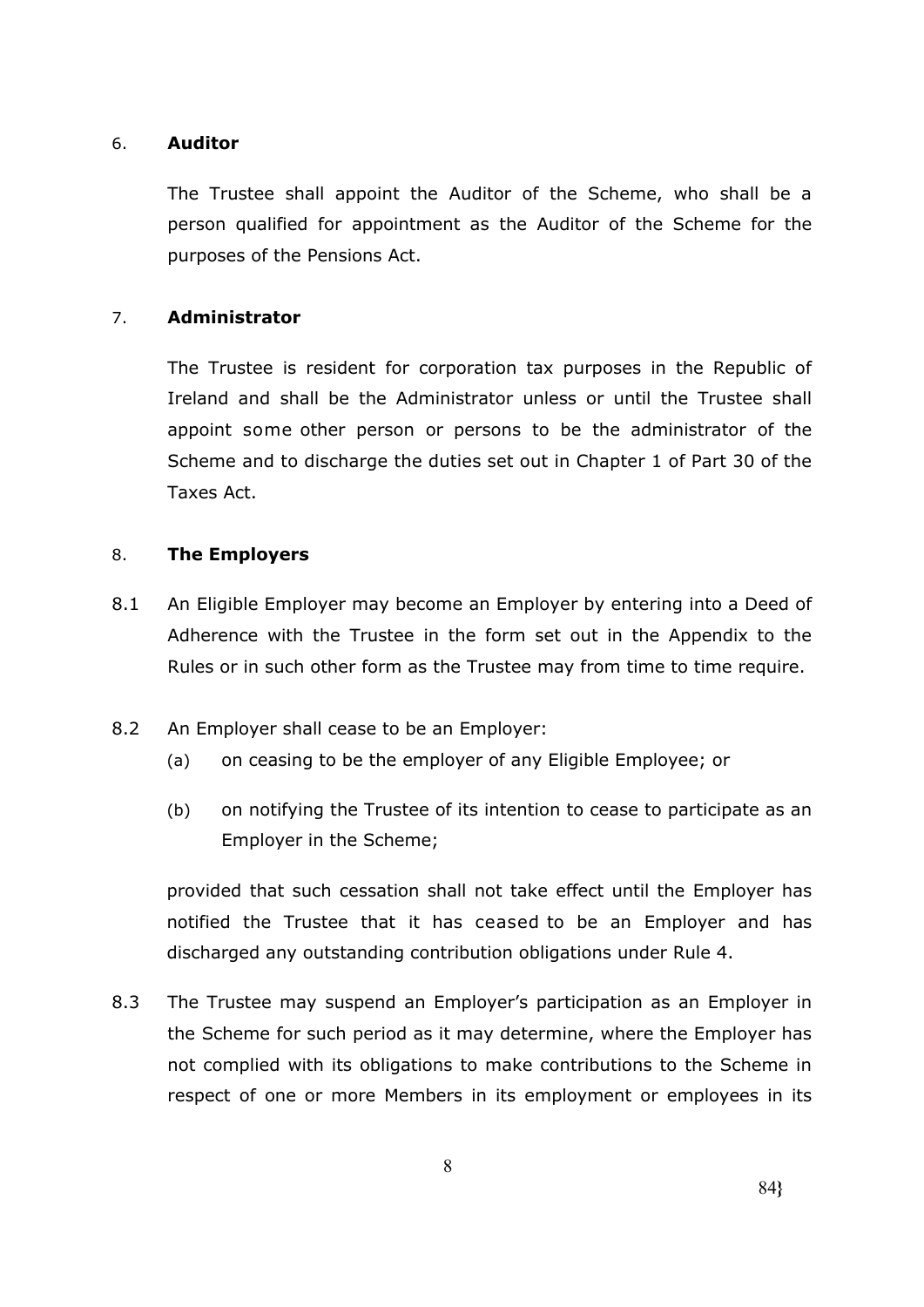employment who ought to have been included in the Scheme as Members. For the period of the suspension, no new Eligible Employees in the employment of the Employer shall be registered as Members. $2$ 

The Employer may apply to be re-admitted as an Employer upon paying the Trustee all arrears of contributions up to the date of its suspension and the full amount of any Levies due in respect of such amounts. The requirement to pay Levies may be wholly or partially waived at the discretion of the Trustee. The Trustee may require the Employer to verify that they have complied with the terms of the Registered Employment Agreement during the period of suspension and, in the absence of such verification, the Trustee may report this to any appropriate body. Where an Employer who applies to be re-admitted under this Clause 8.3 has been suspended on a previous occasion, the Trustee may before allowing him to be re-admitted as an Employer impose such additional conditions as they determine on the Employer, and in doing so may have regard to the overall interests of the Scheme. $3$ 

8.4 An Eligible Employer who has ceased to be an Employer under Clause 8.2 may again become an Employer and shall again become an Employer if obliged under the Registered Employment Agreement to participate in the Scheme and on again becoming an Employer shall again be bound by the

<u>.</u>

 $2$  Clause 1 of the deed of amendment dated 9 November 2010 deleted the words "been referred to the Pensions Board or the Labour Court for investigation for non-payment of" in the first paragraph in Clause 8.3 and replaced by the words "not complied with its obligations to make".

<sup>&</sup>lt;sup>3</sup> Clause 2 of the deed of amendment dated 9 November 2010 deleted the words "together with a sum representing the contributions which it would have been required to pay since that date had it not been suspended as an Employer under this Clause 8.3" in the first sentence of the second paragraph in clause 8.3, and the following sentences are inserted at the end of that paragraph:

<sup>&</sup>quot;The Trustee may require the Employer to verify that they have complied with the terms of the Registered Employment Agreement during the period of suspension and, in the absence of such verification, the Trustee may report this to any appropriate body. Where an Employer who applies to be re-admitted under this Clause 8.3 has been suspended on a previous occasion, the Trustee may before allowing him to be re-admitted as an Employer impose such additional conditions as they determine on the Employer, and in doing so may have regard to the overall interests of the Scheme."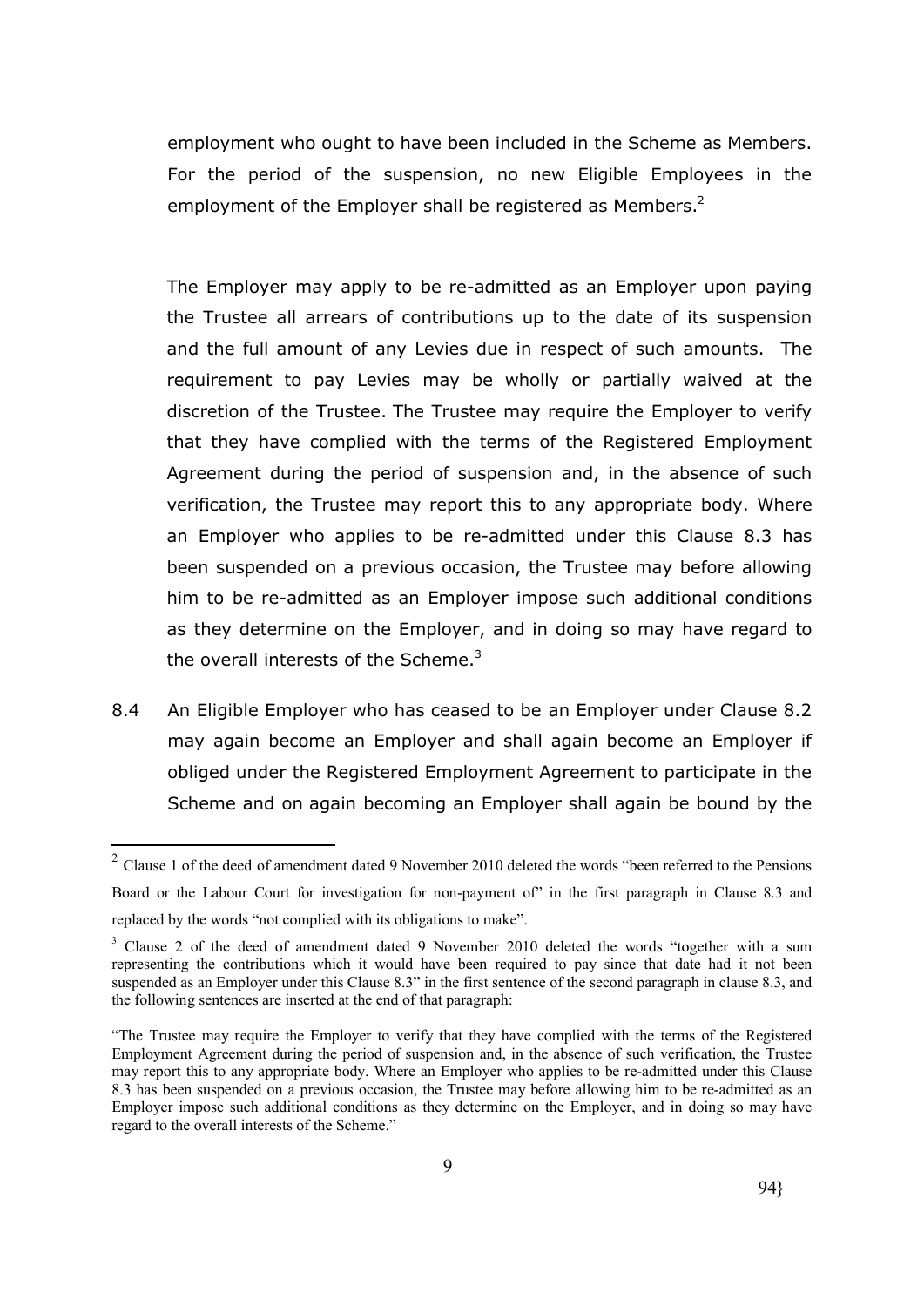Deed of Adherence with the Trustee to which Clause 8.1 refers. An Employer who is suspended under Clause 8.3 shall not be entitled to be re-admitted under this Clause 8.4.

#### 9. **Investments**

- 9.1 The Trustee may, subject to compliance with its investment obligations under Section 59(1)(a) of the Pensions Act, retain any amounts it thinks proper in bank accounts designated in its name and may invest or apply the whole or any part of the remainder of the Fund which is not required immediately for the purposes of the Scheme in, or on the security of, any stocks, shares, debentures, debenture stock, units in collective investment undertakings or other investments or applications of any kind, wherever situate, whether income producing or not, whether involving liability or not and whether or not authorised by law for the investment of trust moneys, or on whatever credit (with or without security) as the Trustee in its absolute discretion thinks fit and more particularly:
	- (a) by placing any amount on deposit or current account designated in its name with any local authority, bank, insurance company, building society or finance company at whatever rate of interest (if any) and on whatever terms the Trustee thinks fit,
	- (b) by investing in transferable or non-transferable securities, including shares, warrants, debentures including debenture stock, loan stock, bonds, certificates of deposit and other instruments creating or acknowledging indebtedness issued by or on behalf of any body corporate or mutual body, government and public securities, including loan stock, bonds, and other instruments creating or acknowledging indebtedness issued by or on behalf of a government, local authority or public authority, bonds or other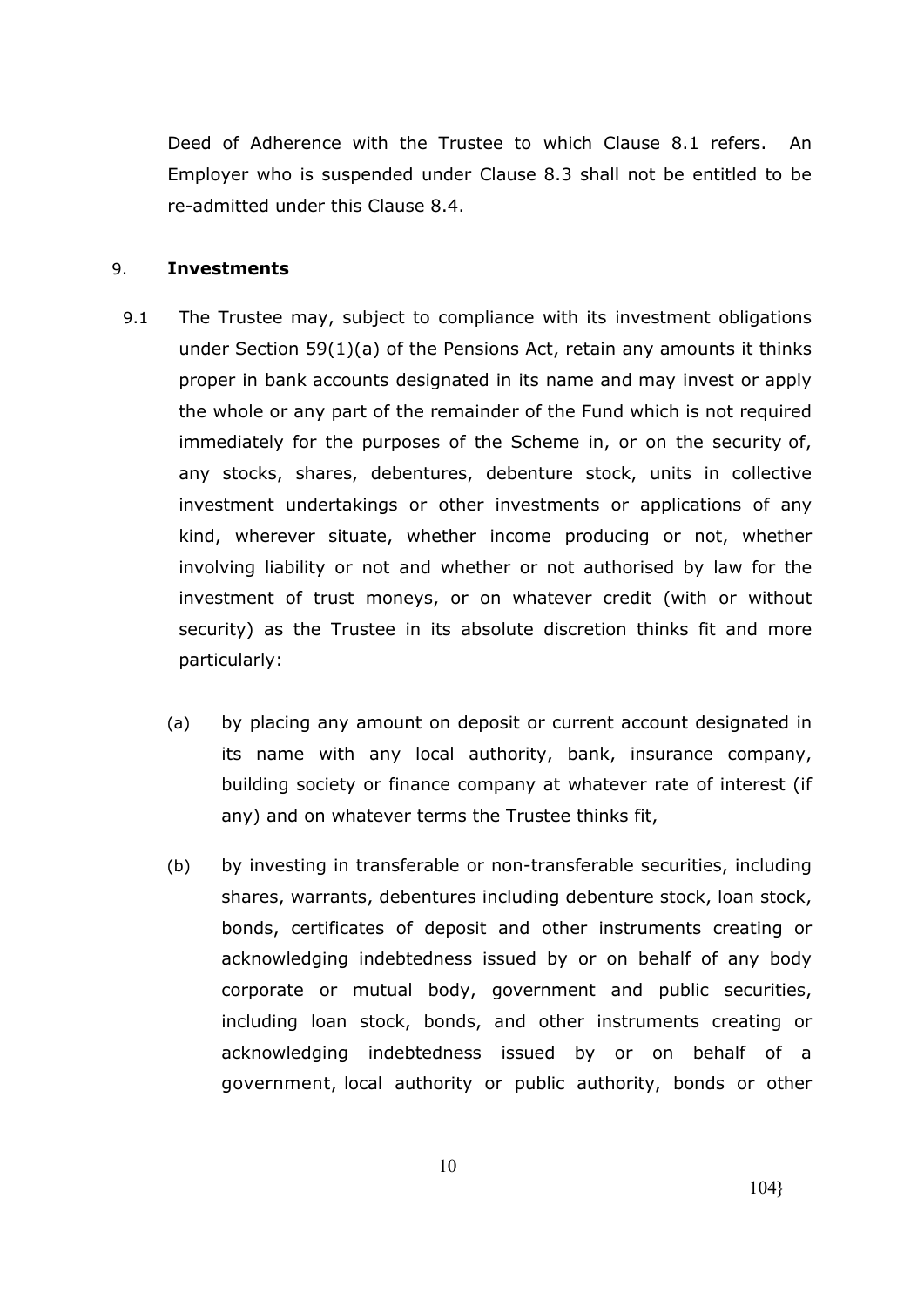instruments creating or acknowledging indebtedness, certificates representing securities, or money market instruments,

- (c) by participating in any collective investment scheme or fund, including a unit trust, partnership, company or unit linked arrangement, a scheme of deposit administration or any form of managed fund administered by any financial institution including a credit institution or Life Office,
- (d) by investing in any deferred or immediate annuity contracts or policies or retirement, endowment or sinking fund contracts or policies effected with any Life Office on terms that all sums payable under the contracts or policies shall be held by the Trustee upon trust for the purposes of the Scheme,
- (e) by participating in any investment (whether income producing or not) or in the acquisition or acquisition and development of any interest in land or property, whether alone or jointly with any other party (notwithstanding that the interest of the Trustee may be a minority interest) and whether as partners or as trustees, to hold the same upon trust for sale or otherwise, or
- (f) by engaging in underwriting or sub-underwriting in connection with the offer for sale of any stocks, shares or other securities.
- 9.2 Subject to Clause 13.3, money shall be deposited and investments registered in the name of the Trustee or in the name of some company as nominee of the Trustee.
- 9.3 The Trustee may, subject to the requirements of the Pensions Act, borrow for the purposes of the Scheme, whether on the security of investments or otherwise, and may undertake on behalf of the Scheme any liability in relation to any investment or application of the Fund.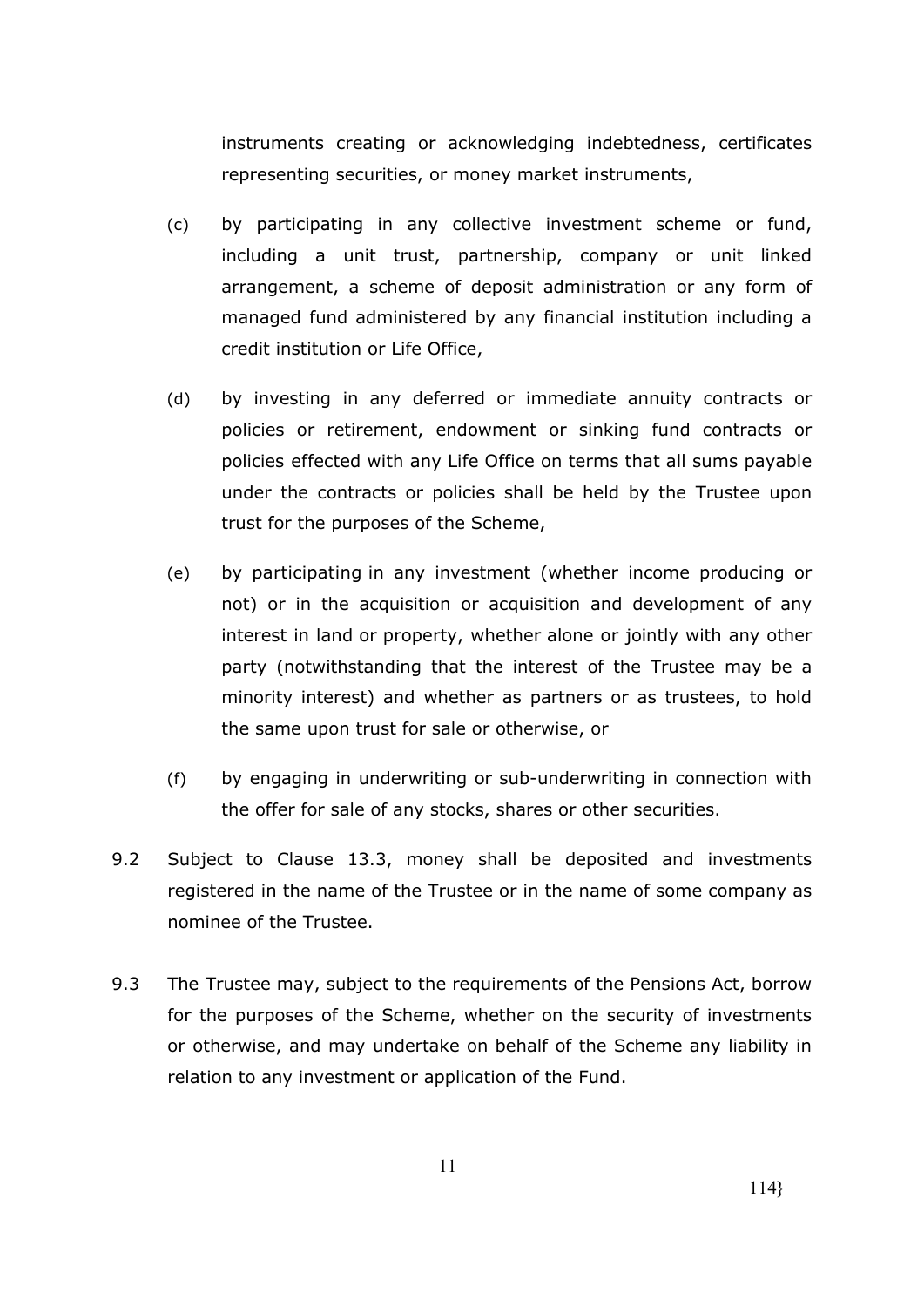- 9.4 In investing the assets of the Scheme, the Trustee may establish such one of more sub-funds to be utilised by the Trustee from time to time for the purposes of the Scheme as the Trustee may, in consultation with the Actuary, determine, and may maintain such sub-funds for such period as the Trustee in consultation with the Actuary deems appropriate. Where provided for under this Deed and Rules, such sub-funds shall include the Annuity Fund, the Members' Reserve Fund, the Former Members' Reserve Fund and the Death in Service Fund. The Trustee shall adopt appropriate investment strategies for investing each sub-fund which it maintains.
- 9.5 The Trustee shall maintain a Members' Reserve Fund in respect of any Accounts maintained by it under Rule 6. The Trustee may create subfunds within the Members' Reserve Fund which may be invested in different classes or types of assets. The Trustee may allocate the assets comprising an Account between one or more such sub-funds, and may vary the allocation between such sub-funds from time to time having regard to the age or the period to anticipated retirement of the Member or former Member on whose behalf of the Account is held.
- 9.6 The Trustee shall maintain an Annuity Fund in respect of any pension benefits paid or due for payment or contingently payable out of the Fund. The Trustee may maintain within the Annuity Fund such reserves as the Trustee in consultation with the Actuary deems to be appropriate in order to provide for such benefits and to pay for the cost of administering the Annuity Fund and the payment of pensions. In determining the amount of any pension benefits to be secured in respect of a Member or former Member under the Rules the Trustee shall be entitled to have regard to the overall funding position of the Annuity Fund from time to time with respect to the liabilities which it is intended to match or cover.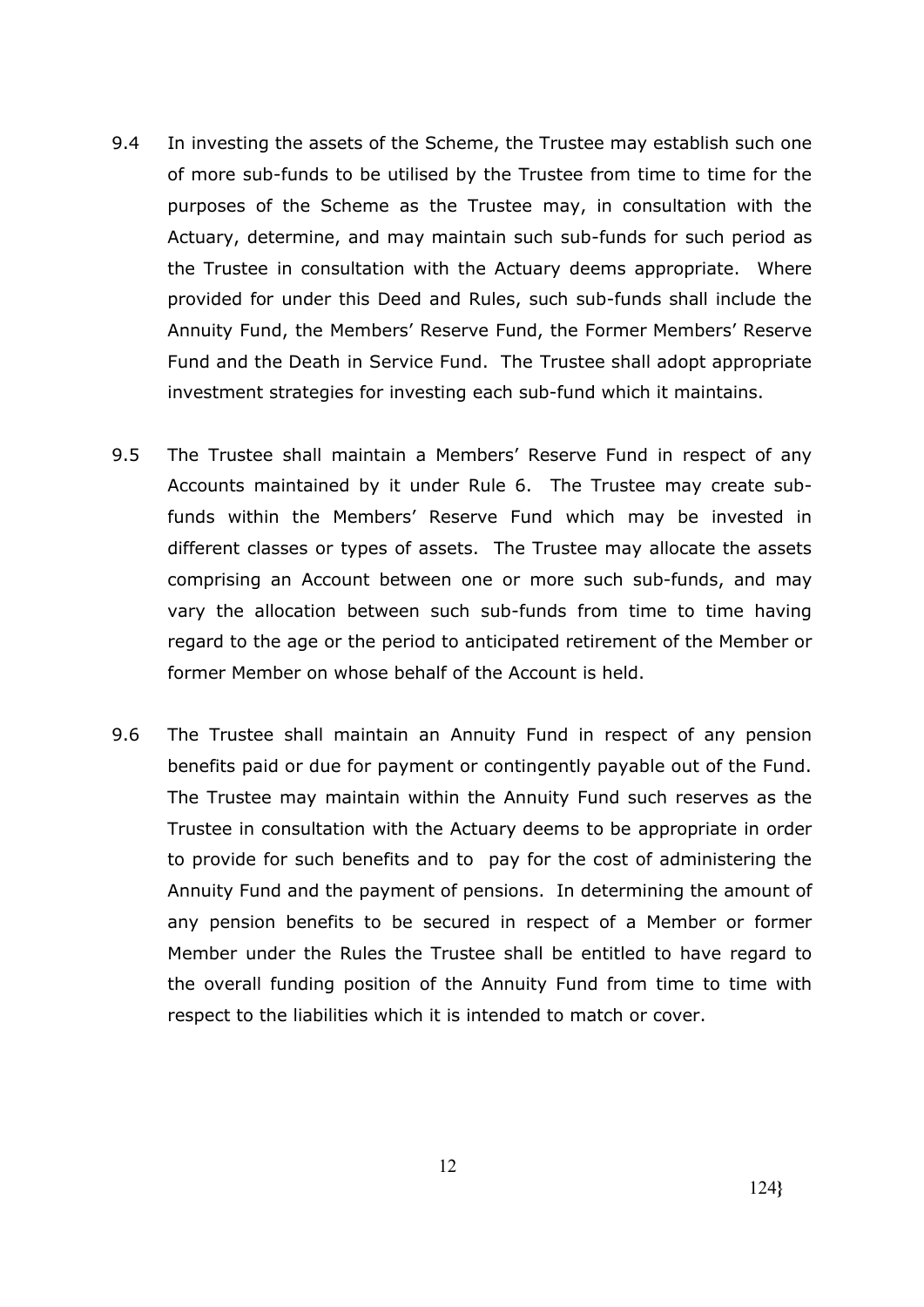#### 10. **Appointment of Trustee**

- 10.1 A body corporate may act as sole trustee or with one or more other trustees, but if each trustee is an individual then the number of trustees shall be at least three.
- 10.2 The office of a Trustee shall be vacated if:
	- (a) the Trustee dies, if an individual;
	- (b) an order is made or an effective resolution is passed for the Trustee's winding up;
	- (c) the Trustee is removed from office under Section 59A(8) of the Pensions Act;
	- (d) the Trustee is removed from office under Clause 10.3; or
	- (e) the Trustee resigns.
- 10.3 Subject to Clause 13.6, the Federation may remove the Trustee or appoint a new or additional trustee or trustees at any time by deed. The Federation shall not remove the sole Trustee or allow the retirement of such Trustee without appointing a new trustee or trustees in its place.
- 10.4 A Trustee may resign by giving one month's notice in writing to the Federation.
- 10.5 When a Trustee resigns or is removed from office or otherwise than by reason of his or her death or dissolution vacates office he or she shall forthwith do all acts and things necessary to vest the Fund in the joint names of the continuing and/or new trustee or trustees.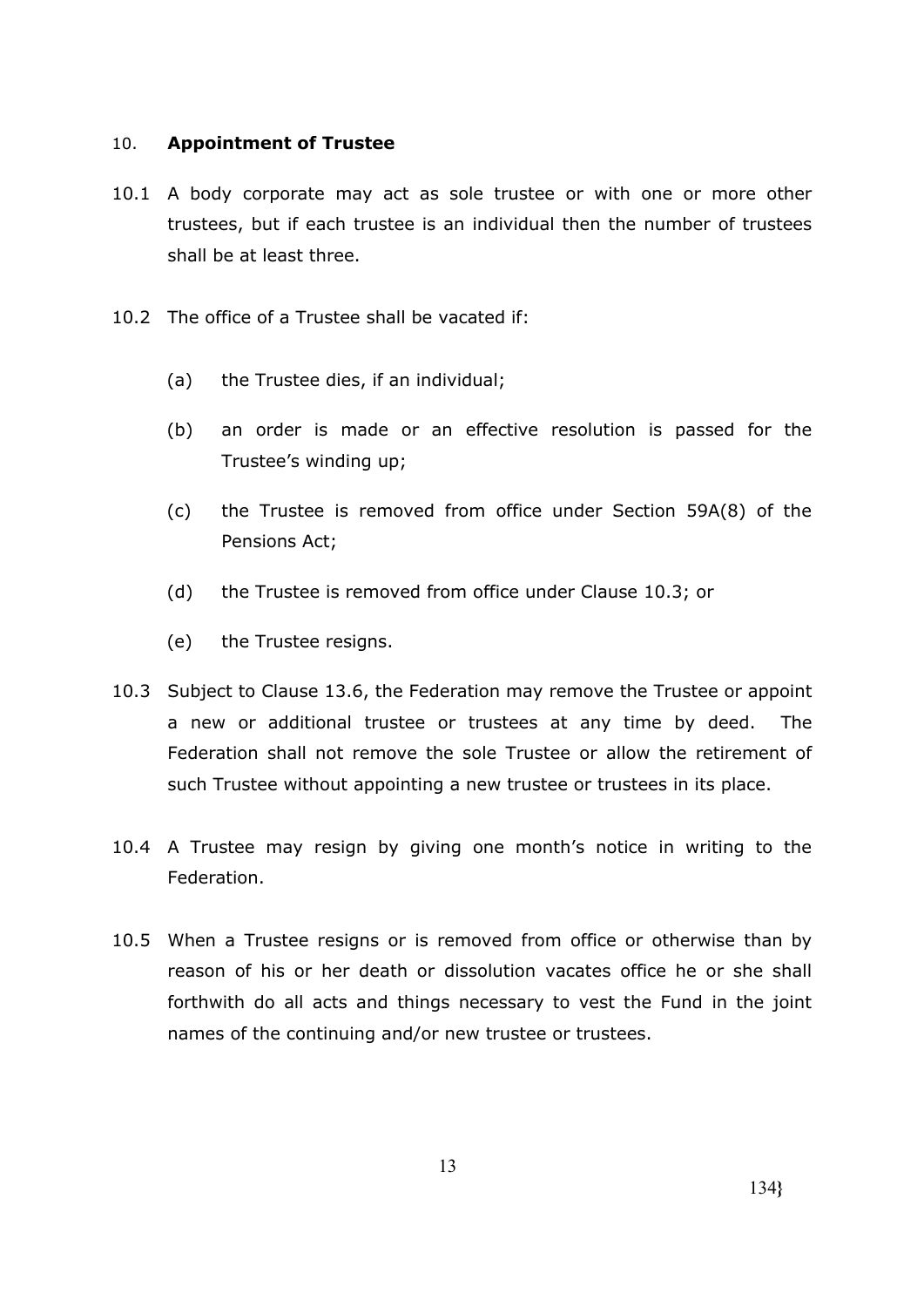- 10.6 Each director of the Trustee may be paid such fee (if any) at the expense of the Fund as may be agreed between the Trustee and the Federation and shall be entitled to be reimbursed for all expenses incurred by him in carrying out his duties as a director of the Trustee.
- 10.7 Any Trustee or director of the Trustee who is otherwise eligible for membership may be a Member or other beneficiary of the Scheme and may retain for his or her own absolute benefit all moneys and benefits accruing to him or her as a Member or beneficiary.
- 10.8 No Trustee shall be appointed and no director shall be appointed to the Trustee who fails to satisfy the requirements of Section 59A(1) of the Pensions Act.

### 11. **Trustee's Covenants**

The Trustee covenants with the Employers and each of them:

- (a) to manage and administer the Scheme,
- (b) to hold all benefits payable under the Scheme in trust for the respective persons for whose benefit they are payable in accordance with this Deed and the Rules,
- (c) to comply with this Deed and the Rules, and
- (d) not to disclose to any person (including any Member, former Member or Pensioner) any matter of which the Trustee becomes aware by reason of its position as Trustee and which relates:
	- (i) to the business and affairs of the Employers or to the Scheme, except with the consent of the Employer concerned or as required under the Pensions Act or for the purpose of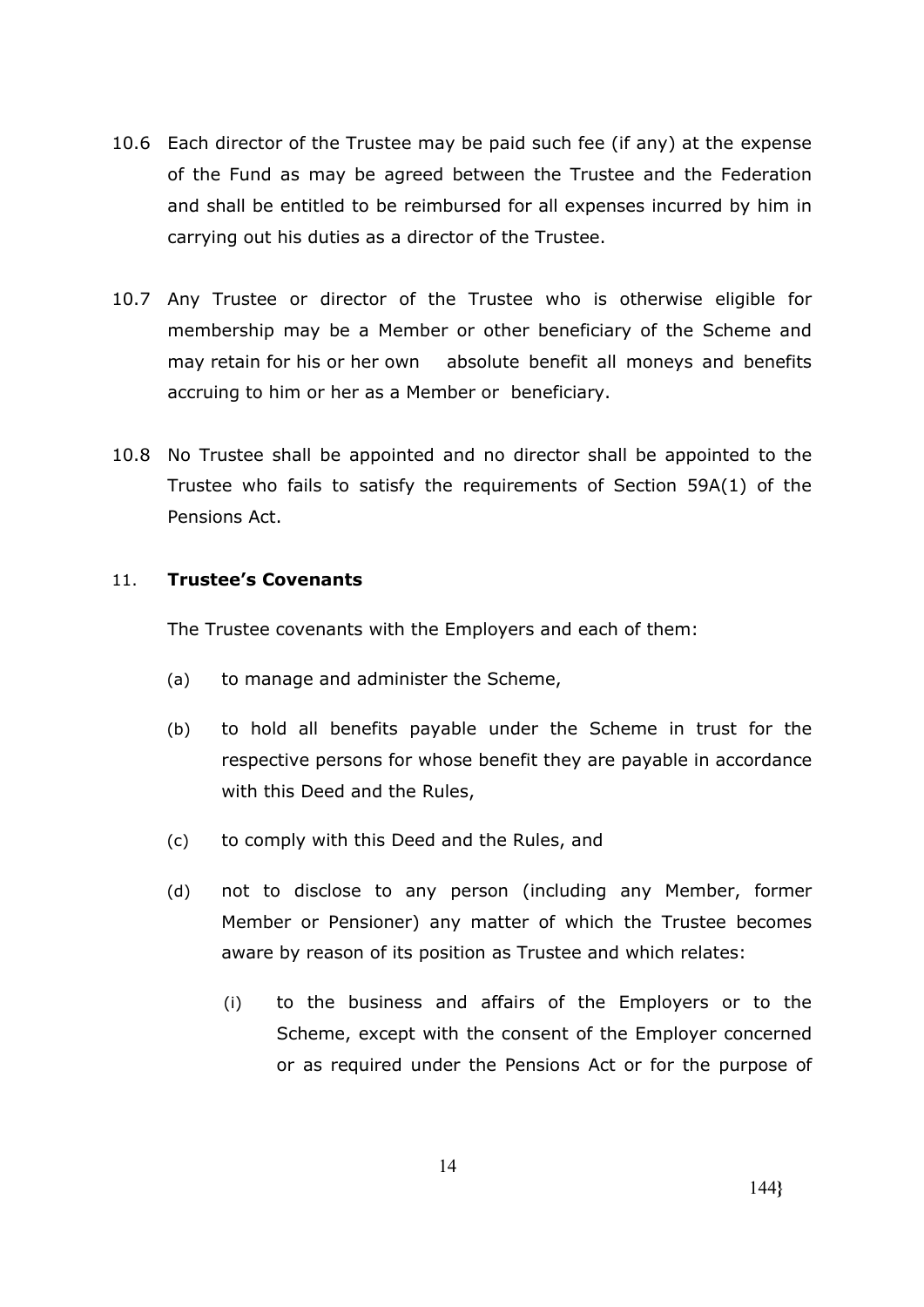notifying a Member that his Employer may be or has been suspended from the Scheme in accordance with Clause  $8^4$ , or

(ii) to any Member or other beneficiary, except to that Member or beneficiary or with his or her consent or as required under the Pensions Act.

### 12. **Trustee's Duties**

<u>.</u>

- 12.1 Without prejudice to the duties of trustees generally and in addition to all other requirements of law the Trustee shall:
	- (a) ensure, in so far as is reasonable, that the contributions payable are received and that they are invested in accordance with Clause 9 within 10 days of the latest date on which they should have been remitted or paid by the Employers or if received later than that date, as soon as practicable after receipt,
	- (b) provide for the proper investment of the Fund in accordance with this Deed and any regulations made under Section 59(1)(b) of the Pensions Act,
	- (c) prepare and maintain a written statement of investment policy principles and comply with any other obligations imposed on them by Section 59(1B) of the Pensions Act and any regulations made under Section 59(1C) of the Pensions Act,
	- (d) pay out of the Fund the costs and expenses of managing and administering the Scheme, and the Trustee shall be entitled to determine out of which assets of the Fund such costs and expenses should be paid,

<sup>4</sup> Clause 3 of the deed of amendment dated 9 November 2010 inserted the words "or for the purpose of notifying a Member that his Employer may be or has been suspended from the Scheme in accordance with Clause 8," after the words "or as is required under the Pensions Act,".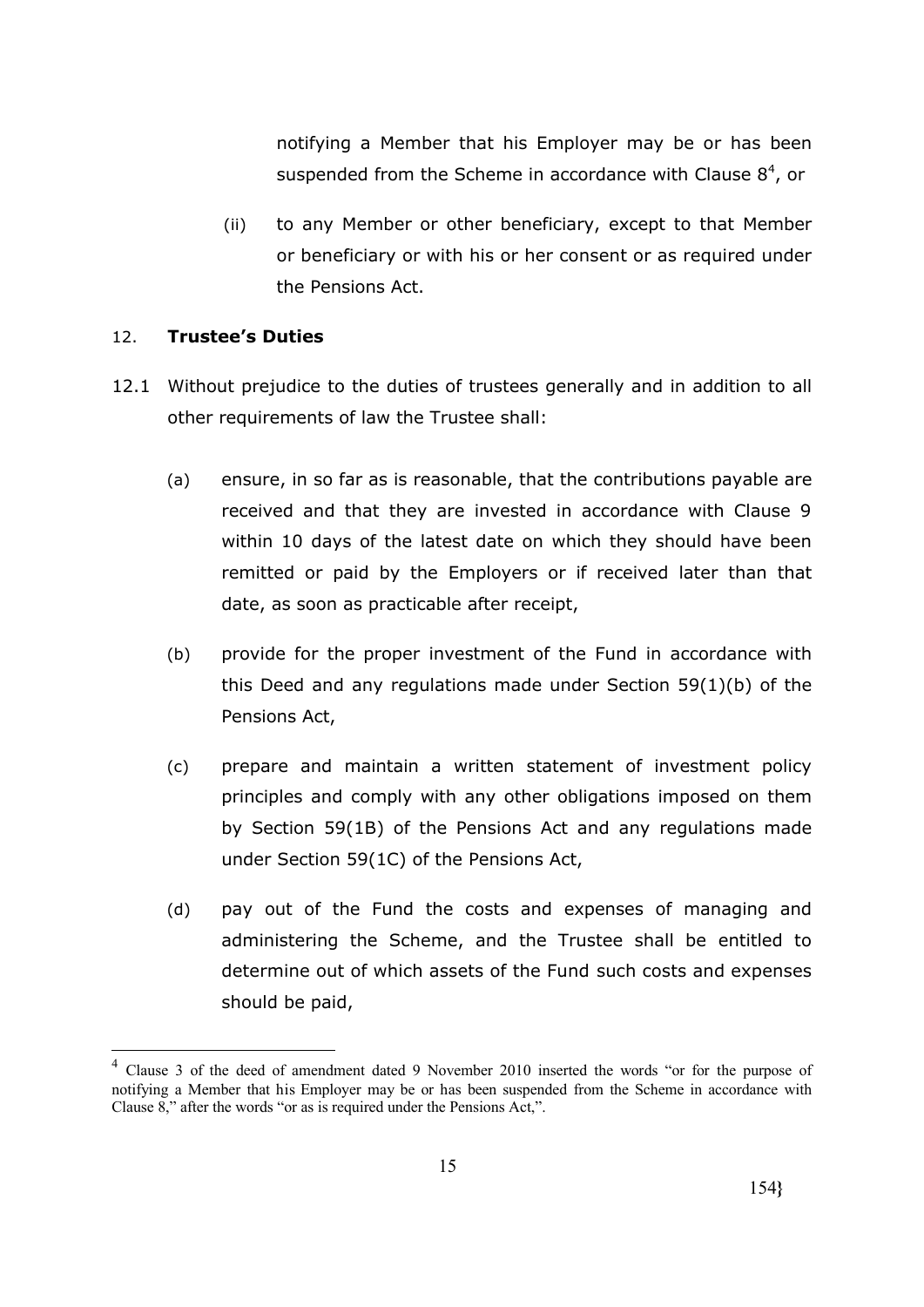- (e) where appropriate, make arrangements for the payment of benefits payable under the Rules as they become due whether in the State or in any other Member State of the European Communities, net of any taxes and transaction charges that may be applicable,
- (f) ensure that proper membership and financial records are kept,
- (g) if the Scheme is wound up, apply its assets in discharge of its liabilities without undue delay in accordance with this Deed and the Rules,
- (h) keep minutes of its proceedings,
- (i) ensure that the Scheme is registered with the Pensions Board under the Pensions Act and provide the Pensions Board with any information required for registration, and
- (j) furnish information in accordance with the Pensions Act on this Deed and the Rules and on the administration and finances of the Scheme, the rights and obligations which arise or may arise under the Scheme and on such other matters as may be prescribed by the Pensions Act to:
	- (i) Members and prospective Members,
	- (ii) the spouses of Members and prospective Members,
	- (iii) persons within the application of the Scheme and qualifying or prospectively qualifying for benefits thereunder, and
	- (iv) any trade union representing the Members to which a negotiation licence has been issued under Part II of the Trade Union Act, 1941,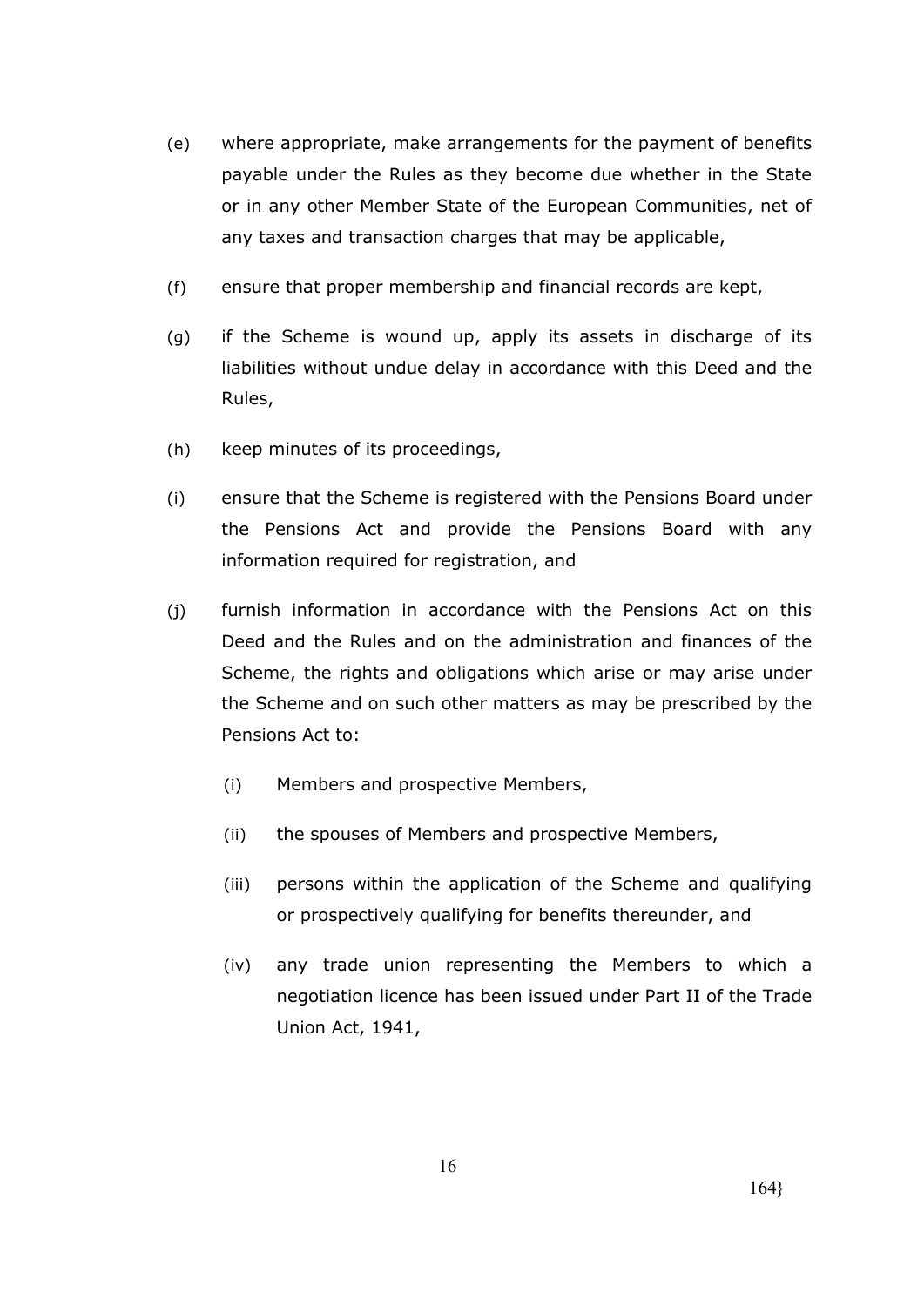provided that where so provided under the Pensions Act the Trustee shall not be bound to furnish any of the information specified to any of the persons specified unless so requested by such persons.

12.2 The Trustee and its directors and secretary shall keep confidential all business and proceedings of the Trustee and shall not disclose any matters of which it or they become aware by reason of their position as Trustee or as directors or secretary of the Trustee, unless such disclosure is required by law or to comply with the provisions of this Deed and Rules or the Trustee's duties as trustee of the Scheme, or where the Trustee has resolved that such matter may be disclosed.

#### 13. **Trustee's Powers, Functions and Indemnity**

- 13.1 Any Trustee being a body corporate shall exercise its powers and execute its duties:
	- (a) by resolutions of its directors for the time being, or
	- (b) by the acts of its proper officers appointed for the purpose.
- 13.2 The Trustee may appoint solicitors, actuaries, accountants and other agents (including any of its officers or the officers of its subsidiary companies and including any officers of the Federation), and be reimbursed with any expense incurred in employing agents. The Trustee may engage one or more companies, firms or individuals to provide administration services in connection with the Scheme, on such terms as the Trustee may decide. Any such person or firm may be empowered by the Trustee to exercise or carry out all or any of the functions, powers, duties and discretions of the Trustee as the Trustee thinks expedient.
- 13.3 The Trustee may appoint and dismiss any one or more companies, firms or individuals as investment manager or investment managers of the Scheme or of the Fund or a part of the Fund. The terms of the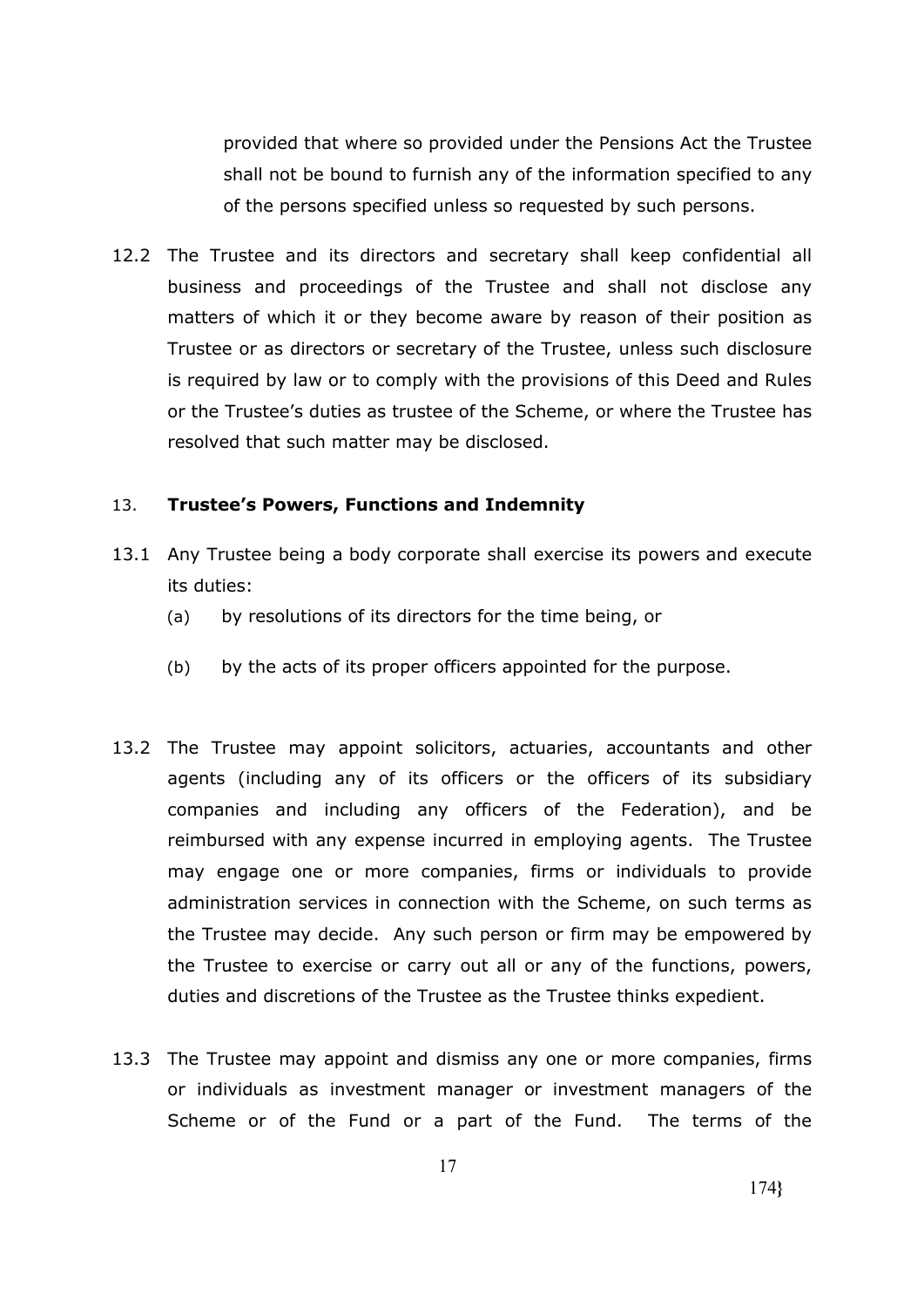appointment shall be agreed from time to time between the Trustee and the investment manager or investment managers. Any investment manager or investment managers may be empowered by the Trustee to exercise or carry out all or any of the powers of investment of the Trustee and such of the other functions, powers, duties and discretions of the Trustee as the Trustee thinks expedient.

- 13.4 The Trustee may appoint one or more firm or corporate bodies as custodial agents. The investments, monies and other assets of the Fund may be placed by the Trustee in the name or under the control of custodial agents to the extent and in the proportions which the Trustee determines.
- 13.5 The Trustee shall have and may exercise all powers, rights and privileges in connection with the Fund requisite or proper to enable it to carry out all or any transactions, acts, deeds or things arising under or in connection with this Deed and the Rules or required of it under the Pensions Act or arising in connection with any deferred or immediate annuities or policies of assurance effected by it with a Life Office. The consent or concurrence of either the Federation or the Employers or the Members or any of them shall not be necessary for any receipt, discharge, payment, or act in connection with this Deed or the Rules or any annuities or policies. Persons transacting business with the Trustee in relation to the Fund need not and may not enquire of the Trustee, the Federation, the Employers or the Members as to the application of funds in the hands of the Trustee, and all persons paying money to the Trustee shall be completely and sufficiently discharged by their receipt.
- 13.6 In the event of the appointment of Trustees, other than a Trustee acting as sole trustee of the Scheme, the business of the Trustees shall be regulated according to such regulations as the Trustees and the Federation shall incorporate into this Deed.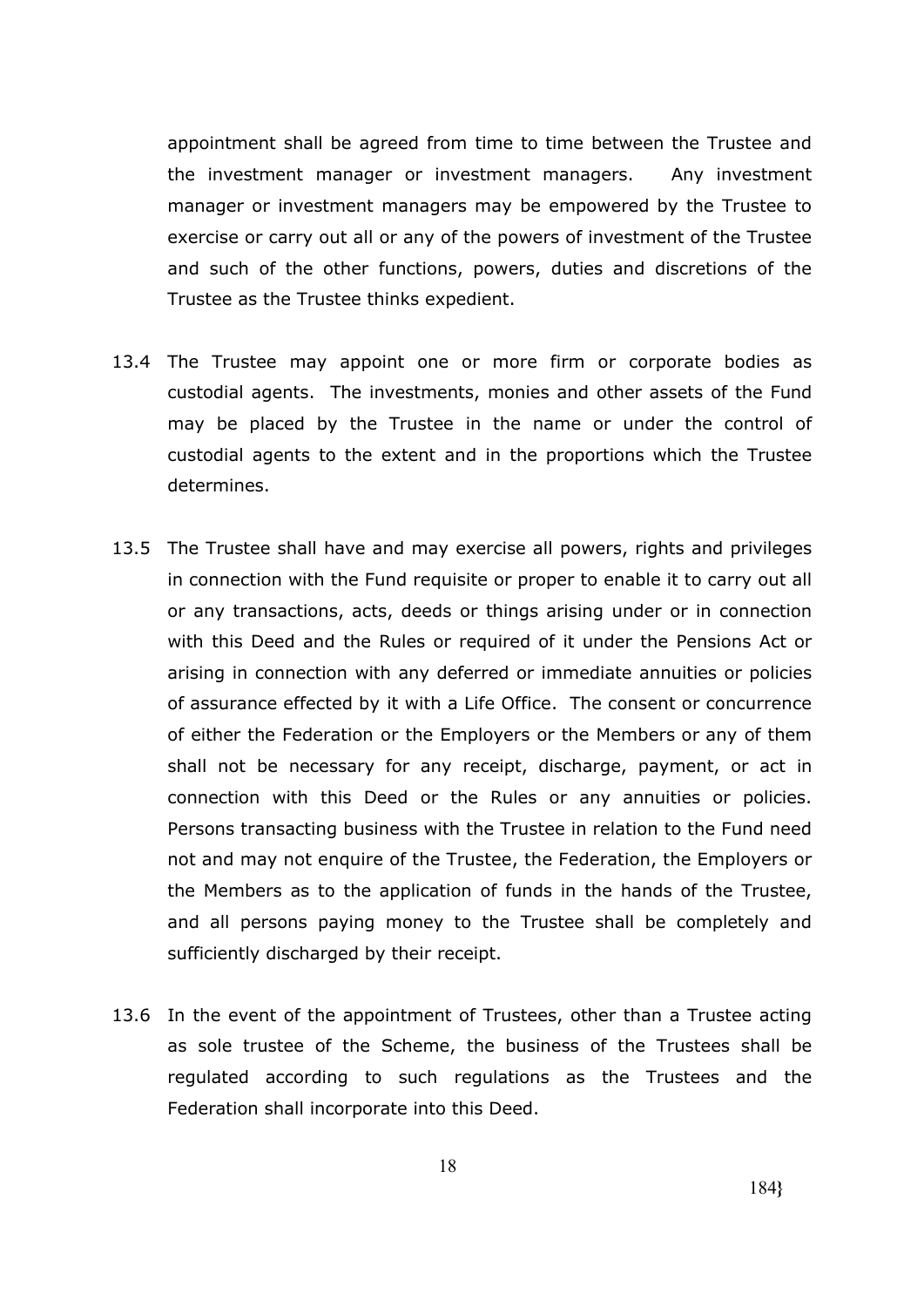- 13.7 No decision made or resolution passed by the Trustee shall be invalidated on the grounds that the Trustee or any director of the Trustee had an interest in a personal or fiduciary capacity in the decision or resolution. A director of the Trustee who has a personal interest in such a decision or resolution shall declare his or her interest to the Trustee and shall refrain from voting on the matter, unless such interest arises from being a Member or other beneficiary of the Scheme.
- 13.8 The Trustee shall keep all accounts, entries, registers and records necessary for the proper working of the Fund and shall, if so required under the Pensions Act, cause the accounts to be audited by the Auditor in accordance with the requirements of the Pensions Act. The Auditor shall have access to all books, papers, vouchers, accounts and documents connected with the Fund and shall prepare a report on the audited accounts, and the Trustee shall furnish him or her with such other information as he or she may reasonably request for the purpose of performing his or her functions and duties.
- 13.9 The Trustee shall direct the Actuary to value the Fund and the liabilities of the Scheme as at such dates as it thinks fit (and at least as frequently as may be required under the Pensions Act) and to prepare a report on each valuation as soon as is reasonably practicable after its effective date. The Trustee shall furnish to the Actuary such information as he or she may reasonably require for the purpose of performing his or her functions and duties. The Trustee shall submit an actuarial funding certificate to the Pensions Board at such intervals as may be required under the Pensions Act. In the event that the Trustee is required to submit a funding proposal to the Pensions Board, the procedures set out in the Pensions Act shall apply.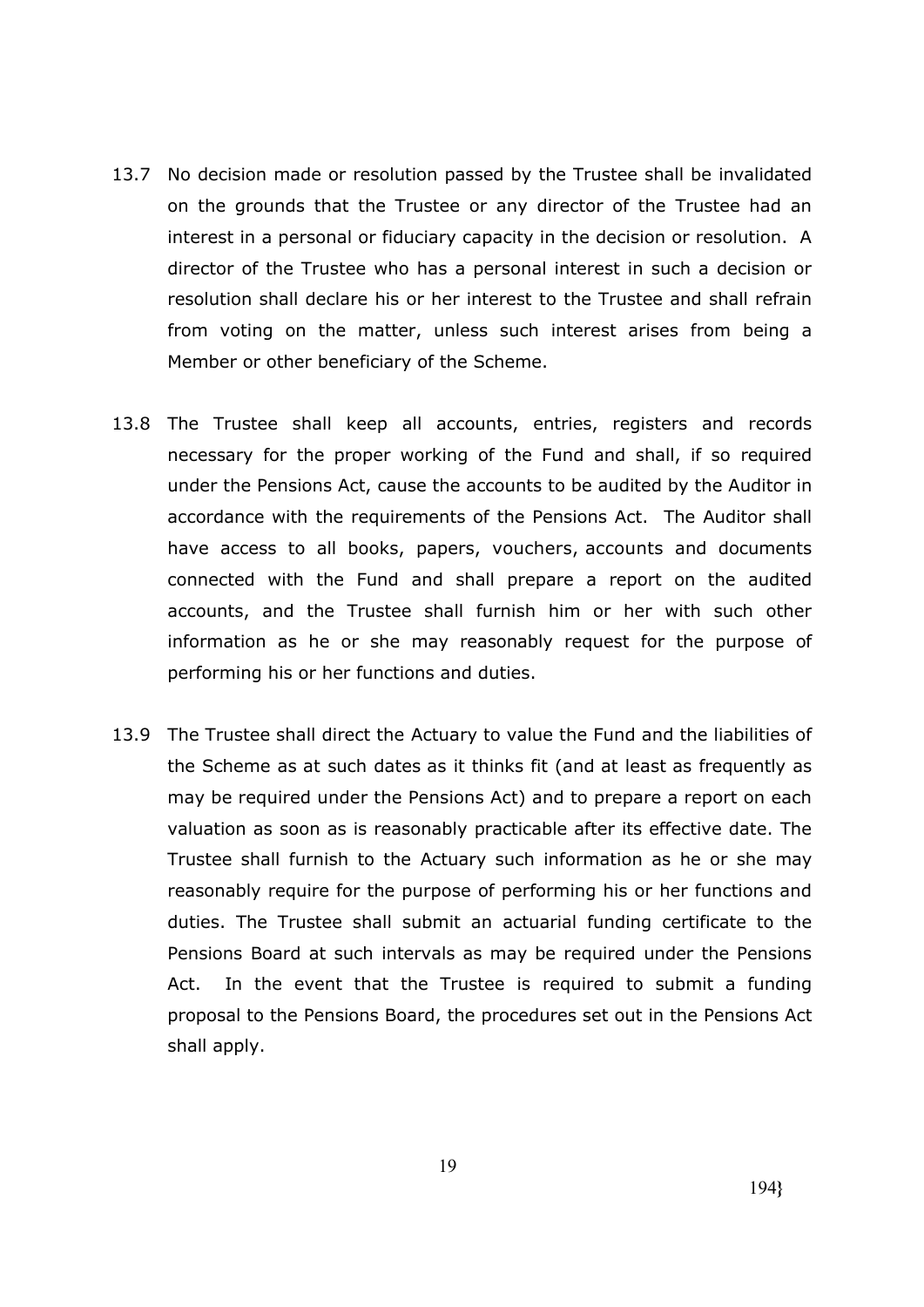- 13.10 The Trustee shall prepare or cause to be prepared not later than nine months after the end of each reporting year an annual report in respect of that reporting year containing the information required under the Pensions Act.
- 13.11 The Trustee shall make available to the persons and in the manner prescribed by the Pensions Act each set of audited accounts of the Scheme and the Auditor's report thereon (if any), the Actuary's report on each valuation prepared by him or her and each annual report of the Scheme.
- 13.12 In addition to all ordinary powers vested in them by this Deed and by law, the Trustee may:
	- (a) delegate to any committee or person appointed by it, with powers to any committee (where it cannot reach consensus) to act by majority vote, any of its powers, duties, authorities and discretions as it thinks necessary or desirable for the convenient administration of the Scheme,
	- (b) arrange for proper remuneration for any agents, and
	- (c) make any arrangements generally for the administration of the Scheme as it thinks fit.
- 13.13 For the purpose of providing the benefits under the Rules, the Trustee may rely and act upon the advice of any actuary or upon quotations furnished to them by any Life Office. The Trustee shall not incur any liability or responsibility whatsoever if any advice or quotation sought by it is incorrect or in any way insufficient for its purposes.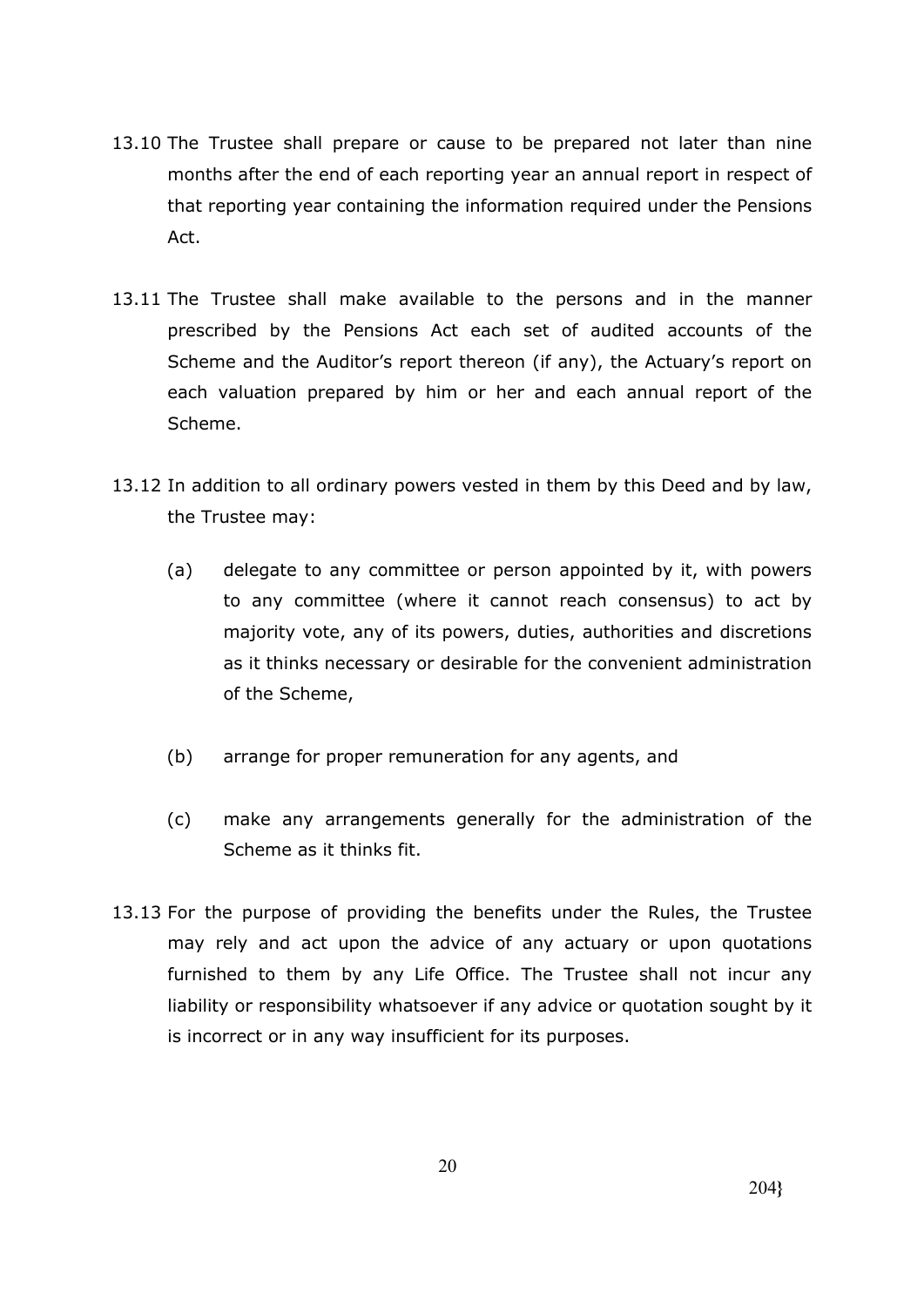- 13.14 The Trustee may appoint the Federation and/or any one or more of the Employers and/or any Life Office and/or any other person as it may from time to time decide as its agent or agents for the purposes of paying any benefit or benefits payable under the Rules. Receipt by any such agent shall be a sufficient discharge to the Trustee for the payment of the benefit or benefits.
- 13.15 Neither the Trustee nor any director of the Trustee shall be responsible, chargeable or liable in any manner whatsoever for, or in respect of, any loss or depreciation of or default upon any of the investments or bank or other deposits, annuities or policies in or upon which the Fund or any part of it may at any time be invested or deposited, or for any delay which may occur from whatever cause in the investment of any moneys belonging to the Fund, or for the safety of any securities or documents of title deposited by the Trustee for safe custody, or for the exercise of any discretionary power vested in the Trustee by this Deed or by the Rules, including any act or omission by any director or officer of the Trustee or any committee or agent appointed by the Trustee or by reason of any other matter or thing except:
	- (a) wilful default on the part of the Trustee or the director of the Trustee who is sought to be made liable, or
	- (b) negligence, in the case of a Trustee which or a director of the Trustee who is engaged in the business of providing trustee services for a fee.
- 13.16 Except insofar as liable under Clause 13.15, and subject to the benefit of Clause 13.17, the Trustee and the directors of the Trustee shall have the benefit of all indemnities conferred upon trustees generally by Statute or otherwise and shall be indemnified at the expense of the Fund against any actions, claims and demands arising out of anything done or caused to be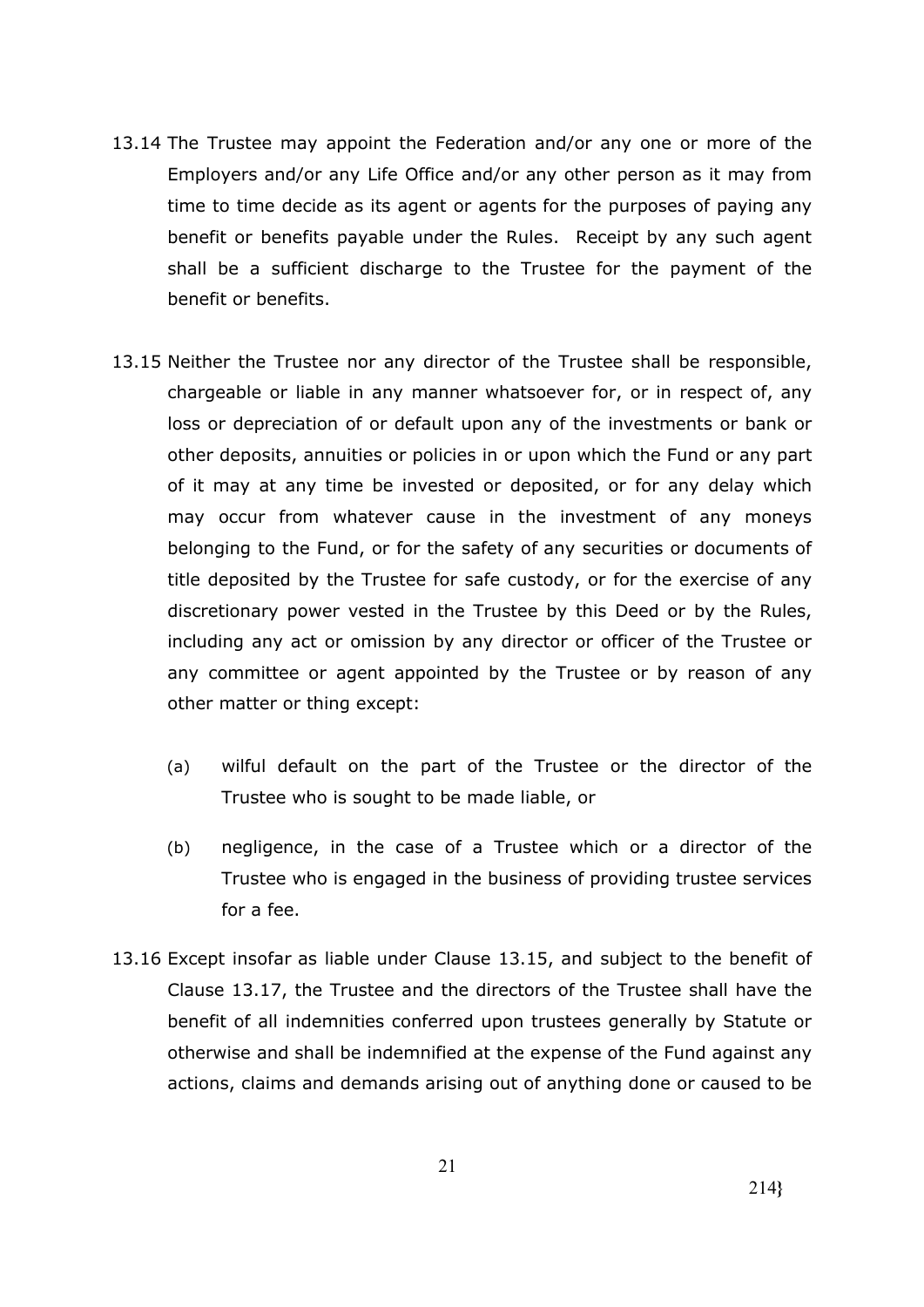done by them in the exercise of the duties, <sup>5</sup> powers and discretions vested in them by this Deed or the Rules. The Trustee may determine in its absolute discretion which assets of the Scheme shall be used to meet any action, claim, or demand made against the Trustee or the directors of the Trustee $^6$ .

- 13.17 The Trustee may insure itself, the directors of the Trustee and the assets of the Fund against any actions, claims and demands arising out of anything done or caused to be done by them in the exercise of the duties, $<sup>7</sup>$  powers and discretions vested in them by this Deed or the Rules</sup> for such amount as the Trustee may determine. The cost of effecting and maintaining any such insurance shall be discharged out of the Fund.
- $13.18<sup>8</sup>$ The trustees of the Previous Scheme shall be indemnified at the expense of the Fund in respect of any remaining liabilities which they may have as trustees of the Previous Scheme save in respect of:
	- (a) wilful default on the part of the trustee who is sought to be made liable; or
	- (b) negligence, in the case of a corporate trustee which is engaged in the business of providing trustee services for a fee.

# 14. **Information from and Consents and Decisions of Employers**

14.1 The Employers shall furnish to the Trustee, the Actuary and the Auditor any information which they may reasonably require for the purpose of performing their functions and duties.

<sup>&</sup>lt;sup>5</sup> Clause 1 Deed of Amendment dated 28 June 2007 added the word "duties,", after the after the words "in the exercise of the".

<sup>&</sup>lt;sup>6</sup> Clause 2 Deed of Amendment dated 28 June 2007 inserted this sentence at the end of Clause 13.16.

<sup>&</sup>lt;sup>7</sup> Clause 3 Deed of Amendment dated 28 June 2007 added the word "duties,", after the words "in the exercise of the"

<sup>&</sup>lt;sup>8</sup> Clause 4 Deed of Amendment dated 28 June 2007 inserted Clause 13.18 into the Definitive Trust Deed.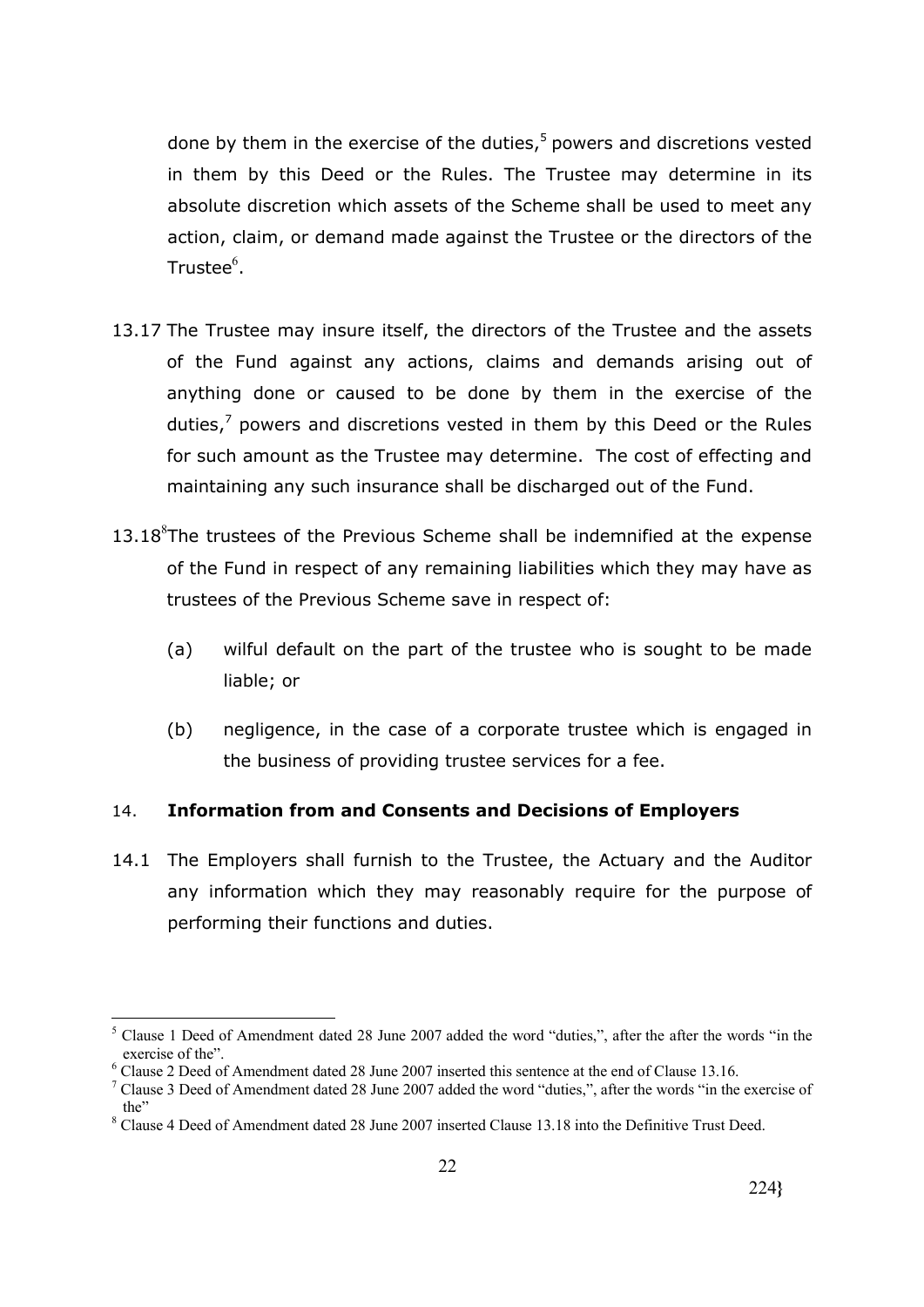- 14.2 Evidence in writing signed by any person authorised by the Employers shall be sufficient evidence of any consent or decision of the Employers or any of them required to be given by this Deed or the Rules.
- 14.3 The power of the Employers or the Federation to give or make any consent, approval or determination under this Deed or the Rules is not a trust or fiduciary power, and the Employers or the Federation may act in their own absolute and unfettered discretion in giving or withholding any consent or approval or making any determination.

# 15. **Arbitration and Final Decisions**

- 15.1 In addition and without prejudice to all powers conferred upon trustees generally by statute or otherwise, the Trustee may:
	- (a) settle, compromise or submit to internal dispute resolution or alternative dispute resolution procedures or to arbitration under the Arbitration Acts 1954 - 1998 any claims, matters or disputes, and
	- (b) commence, carry on or defend proceedings relating in any way to the Scheme or to any rights of the Members and others under the Scheme.
- 15.2 Except where otherwise provided in this Deed or the Rules, the decision of the Trustee shall be conclusive and binding upon all parties in respect of any point of doubt which may arise in connection with the Scheme or the Fund. In any case not provided for by this Deed or the Rules, the Trustee (after consulting the Actuary in all cases where actuarial calculation or investigation is necessary) may offer or agree to any terms, and generally act in any way, which appears to it to be fair and just, having regard to the main purpose of the Scheme and its proper and efficient administration.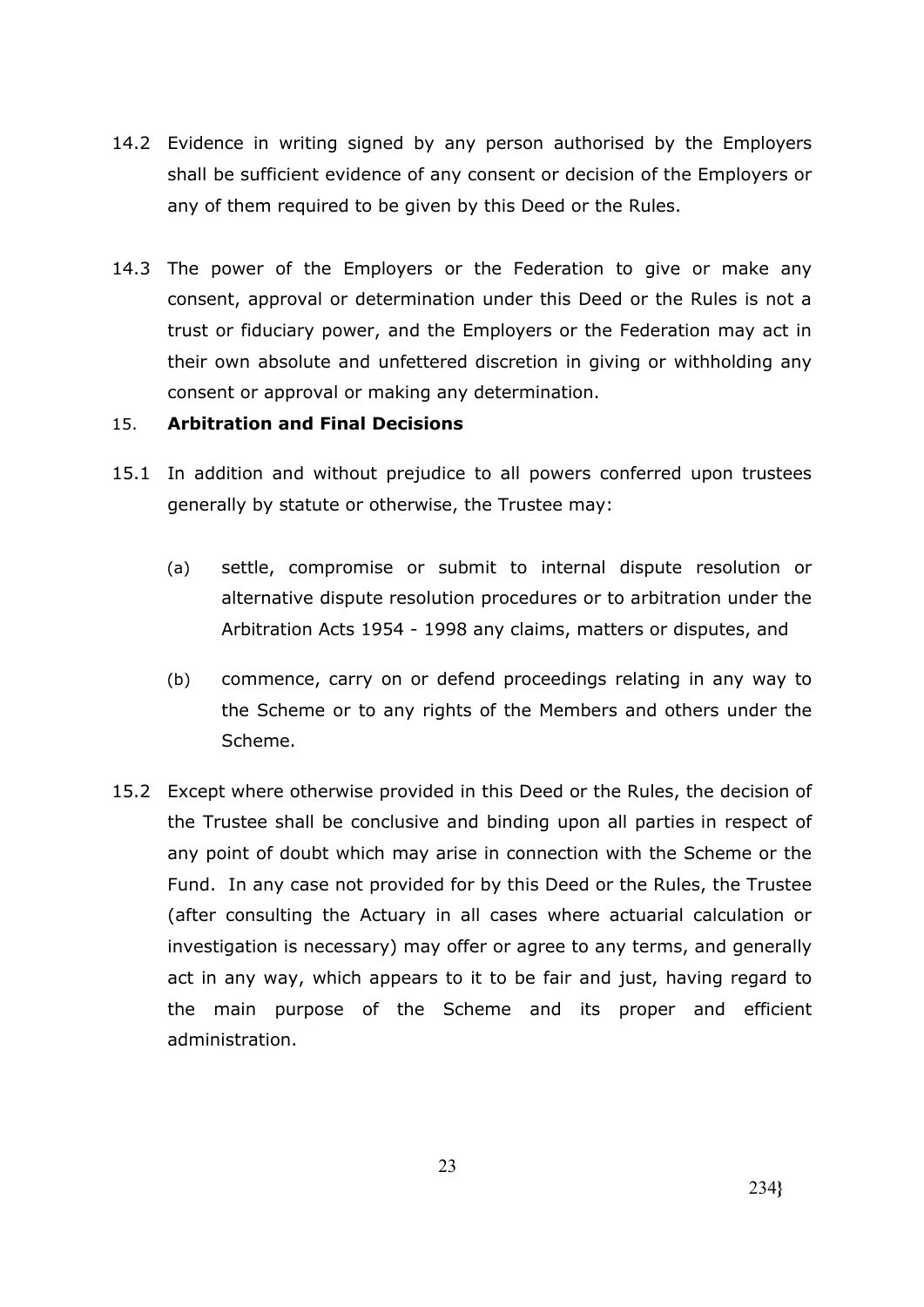#### 16. **Substitution of Federation**

The Federation may request to be released from its obligations under this Deed and may be so released if another body corporate or unincorporated shall by deed with the agreement of the Federation and the Trustee assume the functions of the Federation for the purposes of the Scheme.

# 17. **Winding up of Scheme**

The Scheme shall be wound up on the day on which the first of the following events occurs:

- (a) On the passing of resolutions by the Federation and by the Trustee that as a result of amendments to the Registered Employment Agreement the continuation of the Scheme is no longer practicable or desirable and that the Scheme accordingly be wound up.
- (b) On the winding up of the Federation unless another body corporate or unincorporate shall by deed with the consent of the Trustee assume the functions of the Federation for the purposes of the Scheme.
- (c) On the expiry of at least two months' notice by the Federation to the Trustee that the Scheme shall be wound up, provided that the consent of the Construction Industry National Joint Industrial Council or any successor or replacement body to the Council shall first have been obtained.

# 18. **Dissolution**

18.1 If, within two months after the date on which the Scheme is wound up under Clause 17 (the "winding-up date") the Trustee considers, after consulting the Actuary, that the Scheme is, and is likely to remain, in a position to administer and to provide for the discharge of all benefits under the Scheme as they fall due, it may with the prior consent of the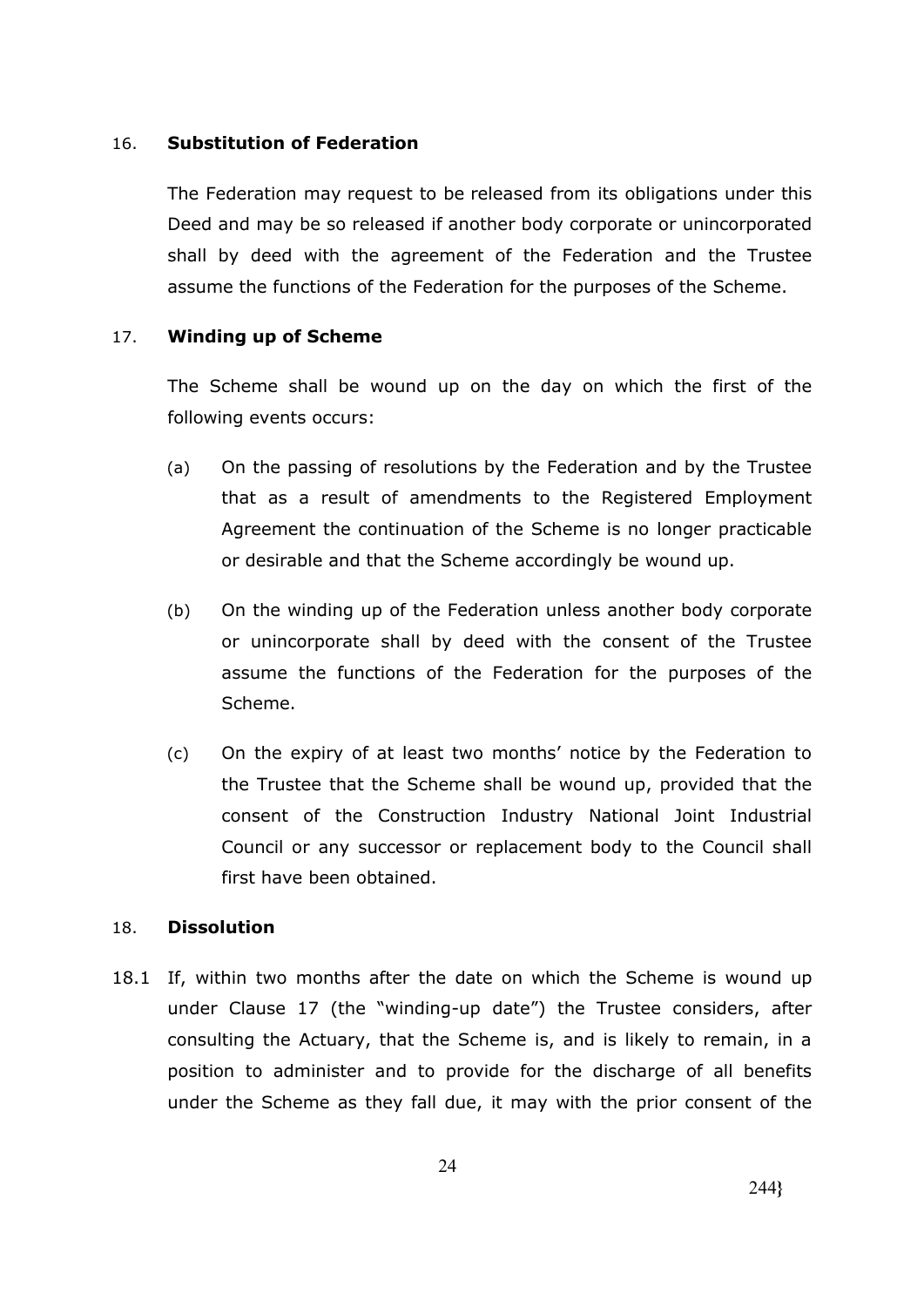Federation (if the Federation has not been wound up), resolve to continue the Scheme as a closed fund, in which case

- (a) no further Members shall be registered,
- (b) all Members shall be deemed to cease to be Members under Rule 3.2 on the winding-up date and shall not thereafter become Members again,
- (c) the Fund shall be held to provide benefits under the Rules as they fall due,
- (d) The Employers shall continue to be liable for contributions which have accrued due but are unpaid at the winding-up date,
- (e) The Employers and Members shall not be liable for any future contributions and
- (f) from time to time thereafter the Trustee shall consider, in consultation with the Actuary, whether to continue to hold the Fund to provide benefits as they fall due or to dissolve the Fund under Clause 18.2.
- 18.2 If, after the winding up date, the Trustee does not resolve in accordance with Clause 18.1 to continue the Scheme as a closed fund or if, having so resolved, the Trustee subsequently resolves to dissolve the Fund, the Fund shall be dissolved in accordance with this sub-Clause.

The Employers shall continue to be liable for contributions which have accrued due but are unpaid at the winding-up date. The Trustee shall take such steps as they consider appropriate to realise the Fund, including any such unpaid contributions, and shall apply the realised Fund and the other moneys in hand, so far as the amount available permits, in discharging or making a reserve to discharge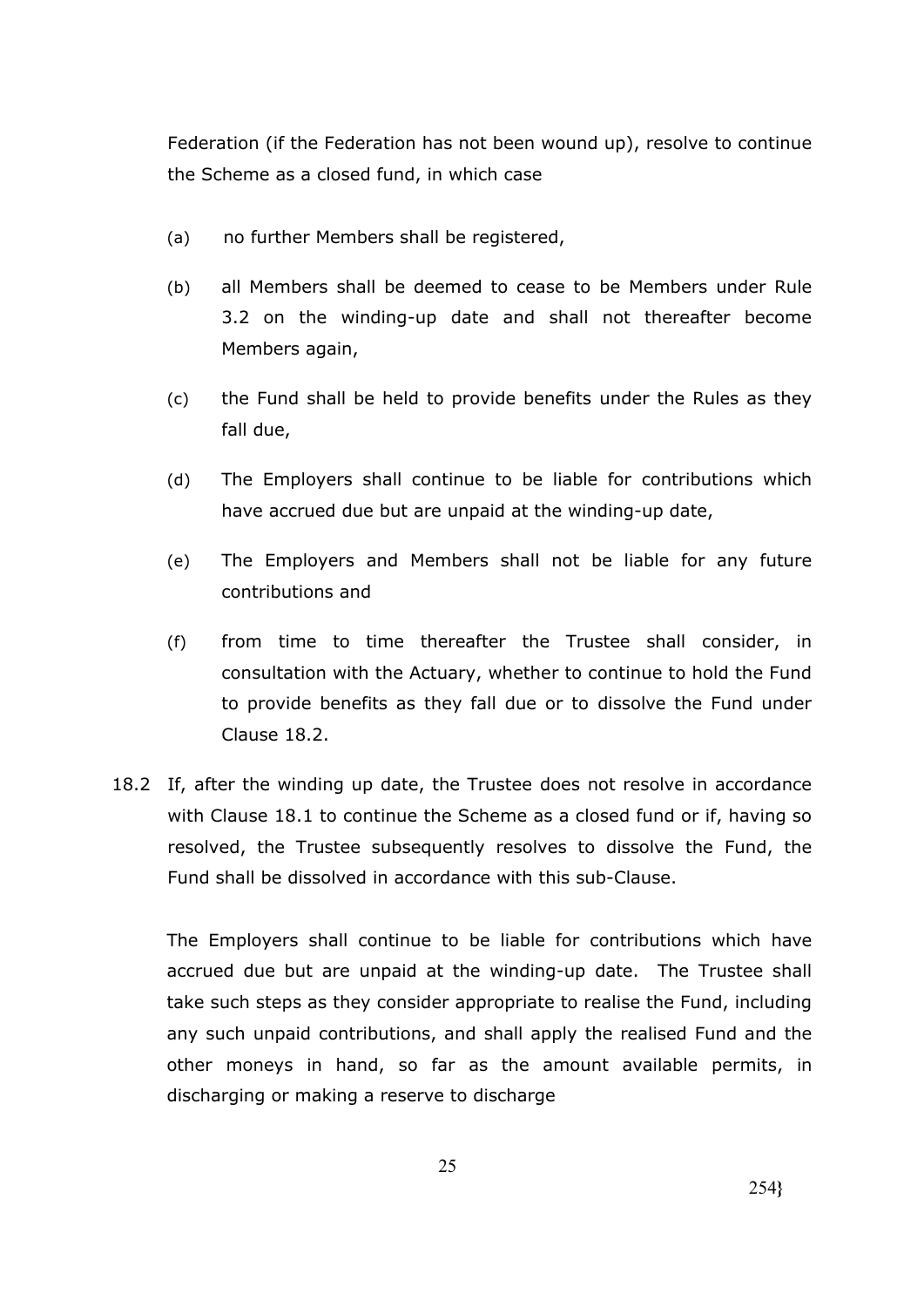- (i) the expenses, fees and costs associated with the winding-up of the Scheme and
- (ii) insofar as permitted under the Pensions Act, the other expenses, fees and costs of or incidental to the administration and management of the Scheme.

It shall apply the balance of the Fund, so far as the amount available permits, to the following purposes and with the respective priorities indicated:

- (a) Firstly, in paying or securing the benefits referred to in Section  $48(1)(b)(i)$  of the Pensions Act, or in any corresponding legislation in force at the winding-up date, which shall be done by applying the relevant portion (if any) of a Member's and former Member's Account to provide benefits for the Member or former Member in accordance with the Rules.
- (b) Secondly, it shall apply the Fund in paying or securing the benefits referred to in Section  $48(1)(b)(ii)$  of the Pensions Act, or in any corresponding legislation in force at the winding-up date.
- (c) Thirdly, it shall apply the Fund in paying or securing the benefits referred to in Section  $48(1)(b)(iii)$  of the Pensions Act, or in any corresponding legislation in force at the winding-up date. Any deductions from Members' and former Members' Accounts shall be made pro-rata across the Accounts.

After purposes (a), (b) and (c) above have been completed any remaining amount in each Member or former Member's Account shall be applied to provide benefits for that Member or former Member in accordance with the Rules.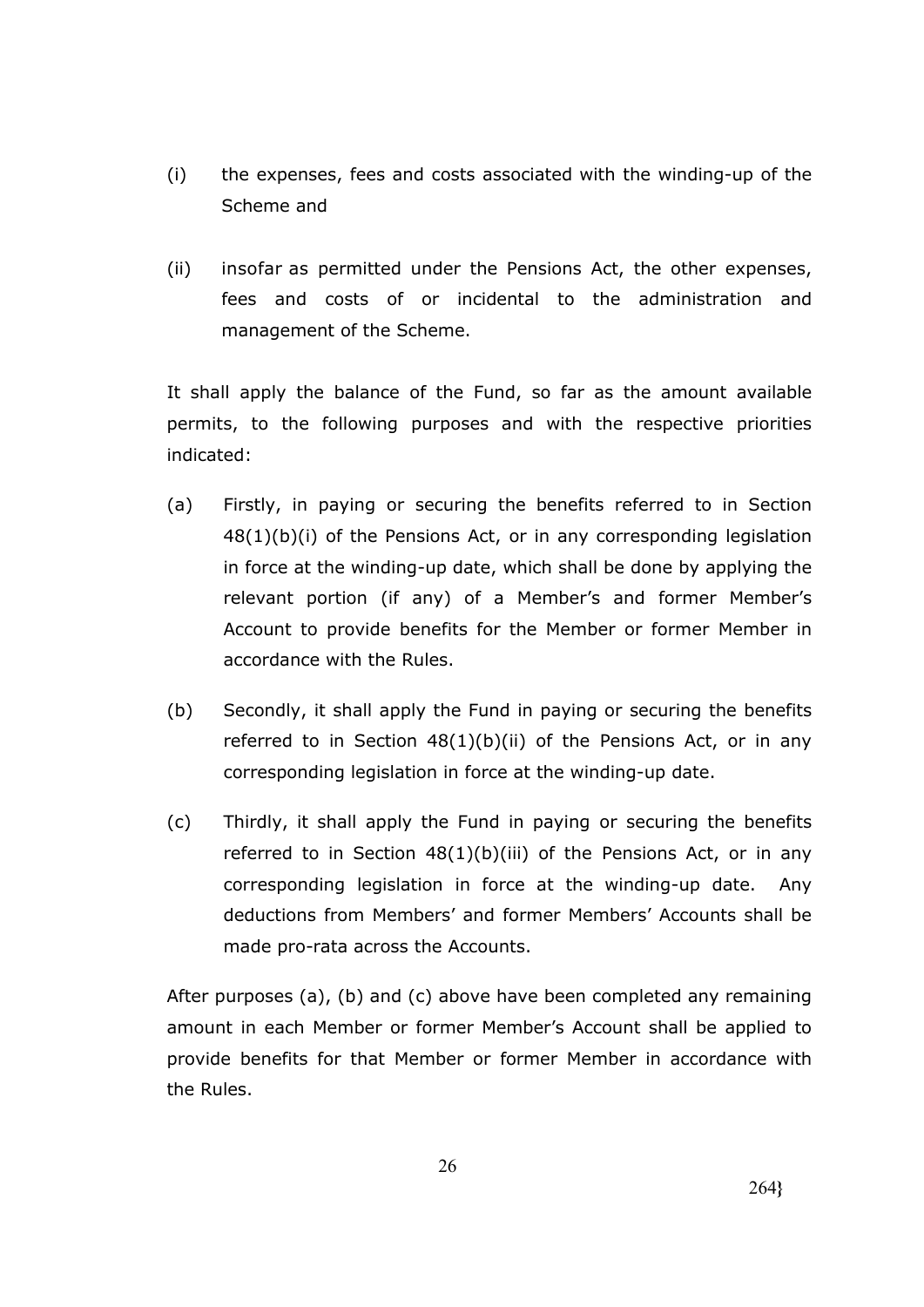- 18.3 The Trustee may pay or secure the benefits to be paid or secured under Clause 18.2 by one or more of the following methods:
	- (a) by payment out of the Fund, provided that, if the benefits are payable in annuity form, the Trustee must be satisfied, after consulting the Actuary, that the Fund is, and is likely to remain, sufficient to pay or secure the benefits concerned, or
	- (b) by the purchase in the names of persons entitled to benefit under this Clause of immediate or deferred non-assignable annuity contracts or other suitable policies, or
	- (c) by transferring to persons entitled to benefit under this Clause of policies or contracts of assurance forming part of the Fund which match obligations to those persons entitled without first realising those policies or contracts, or
	- (d) by transferring in substitution for those benefits a part of the Fund to the trustees and upon the trusts of any Approved Scheme in which persons entitled are being included, or
	- (e) with the consent of any person entitled, by the purchase in his or her name from a Life Office in substitution for those benefits of a contract approved by the Revenue Commissioners for the purpose of receiving transfer payments from retirement benefits schemes or by the making of a payment in accordance with Section 48(3)(c) of the Pensions Act, or
	- (f) at the option of a Member entitled to so elect under Section 772 of the Taxes Act, by the making of a payment to an approved retirement fund or to the Member, as the case may be.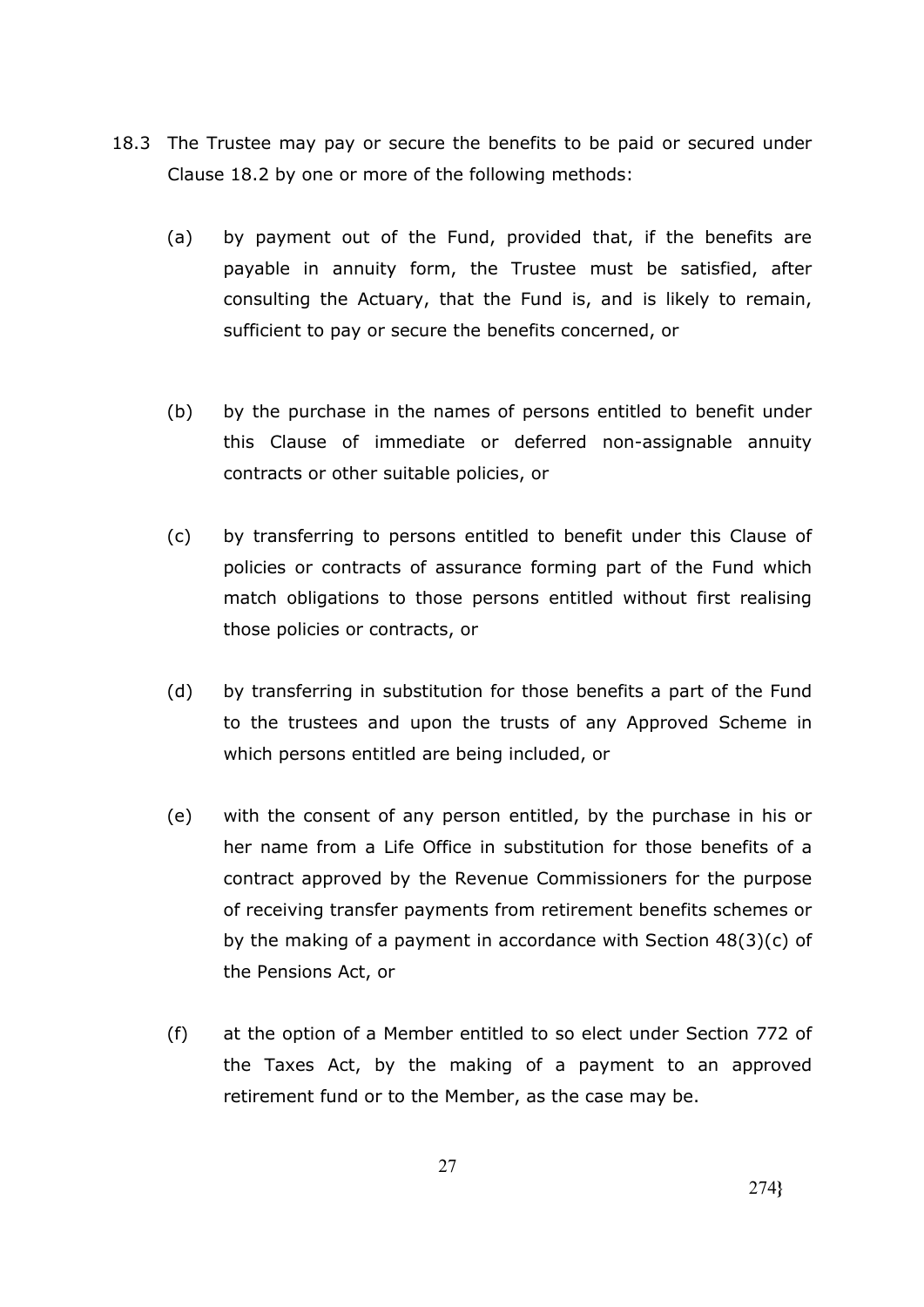So long as the Trustee continues to pay benefits out of the Fund, it shall from time to time, in consultation with the Actuary, review the amount held and the benefits remaining to be paid and, unless it remains satisfied as to the continued and likely future solvency of the Scheme, it shall pay or secure the remaining benefits by one of the methods described at (b) to (f) above.

- 18.4 If by reason of the application of Clause 3.1 or otherwise, any sum remains unapplied, it shall be paid to the Employers in such proportions as the Trustee on the advice of the Actuary determines to be equitable, provided that the Trustee shall first have regard, to the extent necessary, to Section 48(2) of the Pensions Act.
- 19. **Amendments**
- 19.1 Subject to Clause 19.3, the Trustee with the consent of the Federation may by supplemental deed, with effect from such date as is stated in the deed, including a preceding date, amend any of the provisions of this Deed and the Rules or may adopt new provisions and/or new rules in place of the provisions of this Deed and the Rules.
- 19.2 Subject to Clause 19.3, the Trustee may amend any of the provisions of this Deed and the Rules by supplemental deed as it thinks fit in so far as may be necessary to comply with a direction given under Section 50 of the Pensions Act.
- 19.3 No amendment shall be made which:
	- (a) varies the main purpose of the Scheme, namely the provision of relevant benefits, as described in Section 770(1) of the Taxes Act ,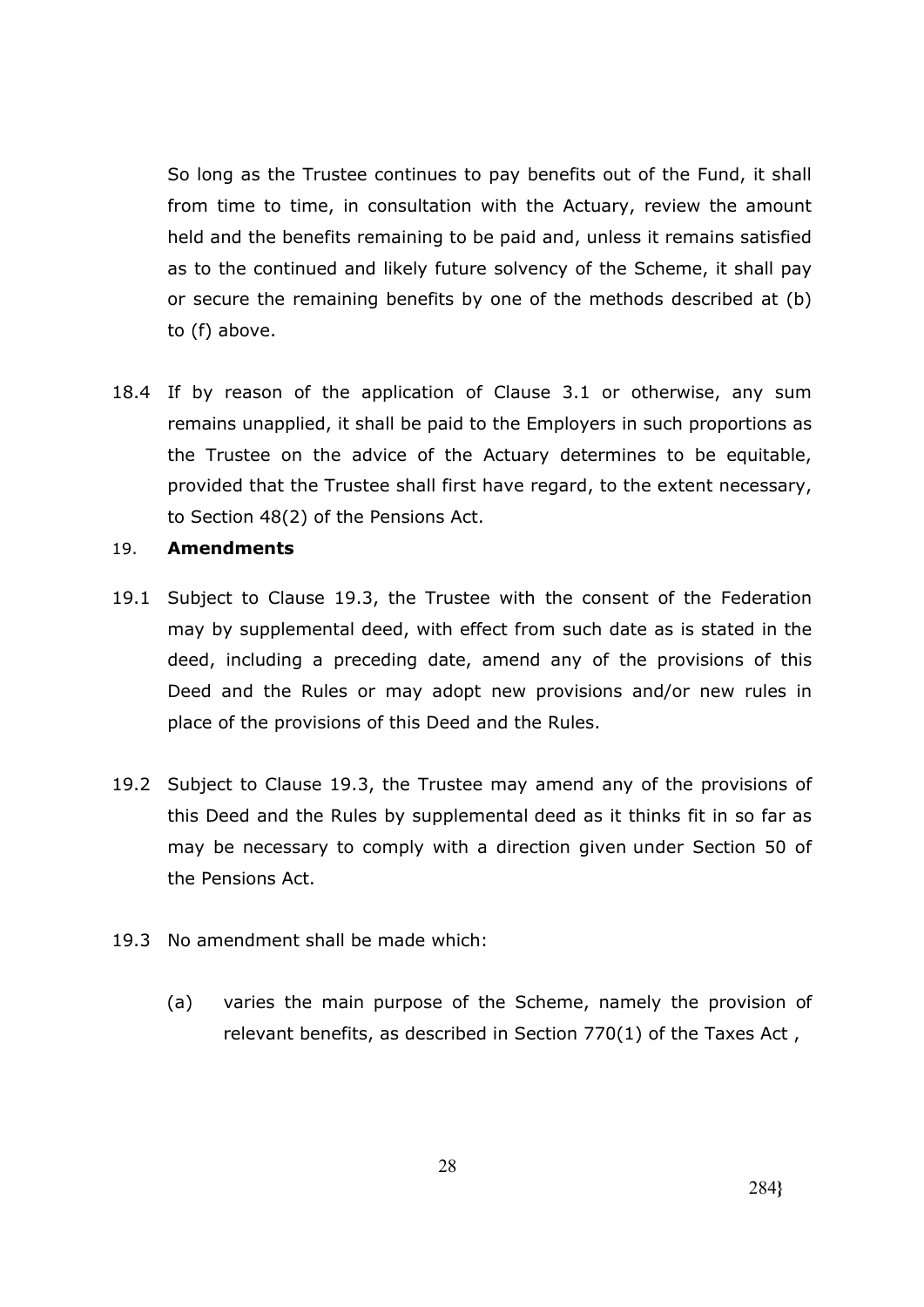- (b) authorises the return of any part of the Fund to any of the Employers, except as provided in this Deed or in any circumstances as may from time to time be required or permitted by legislation.
- 19.4 The Federation undertakes that it shall not amend the Memorandum and Articles of Association of the Trustee without the prior approval of the directors of the Trustee, expressed by means of a resolution of the directors.

### 20. **Employer's Consent**

Any consent or decision of an Employer being a body corporate or a partnership by or for the purposes of this Deed or the Rules shall be sufficiently evidenced by a copy of a resolution of the directors of the Employer or the partners certified to be a true copy by a director or the company secretary of the Employer or by one of the partners (as the case may be).

# 21. **Exercise of authority by the Federation**

Any discretion or authority vested in the Federation by this Deed shall be exercised by resolution of the Executive Body of the Federation or of any committee of the Executive Body or officer or officers of the Federation to which or to whom the exercise of such authority has been delegated by the Executive Body.

#### 22. **Proper Law and Jurisdiction**

The trusts of the Scheme are established under the Law of Ireland, which shall be the proper law and will govern this Deed and the Rules and all transactions and proceedings in or concerning the Scheme. The jurisdiction of the Courts of Ireland shall be the jurisdiction appropriate to all actions, claims, disputes and proceedings arising under or in connection with the Scheme.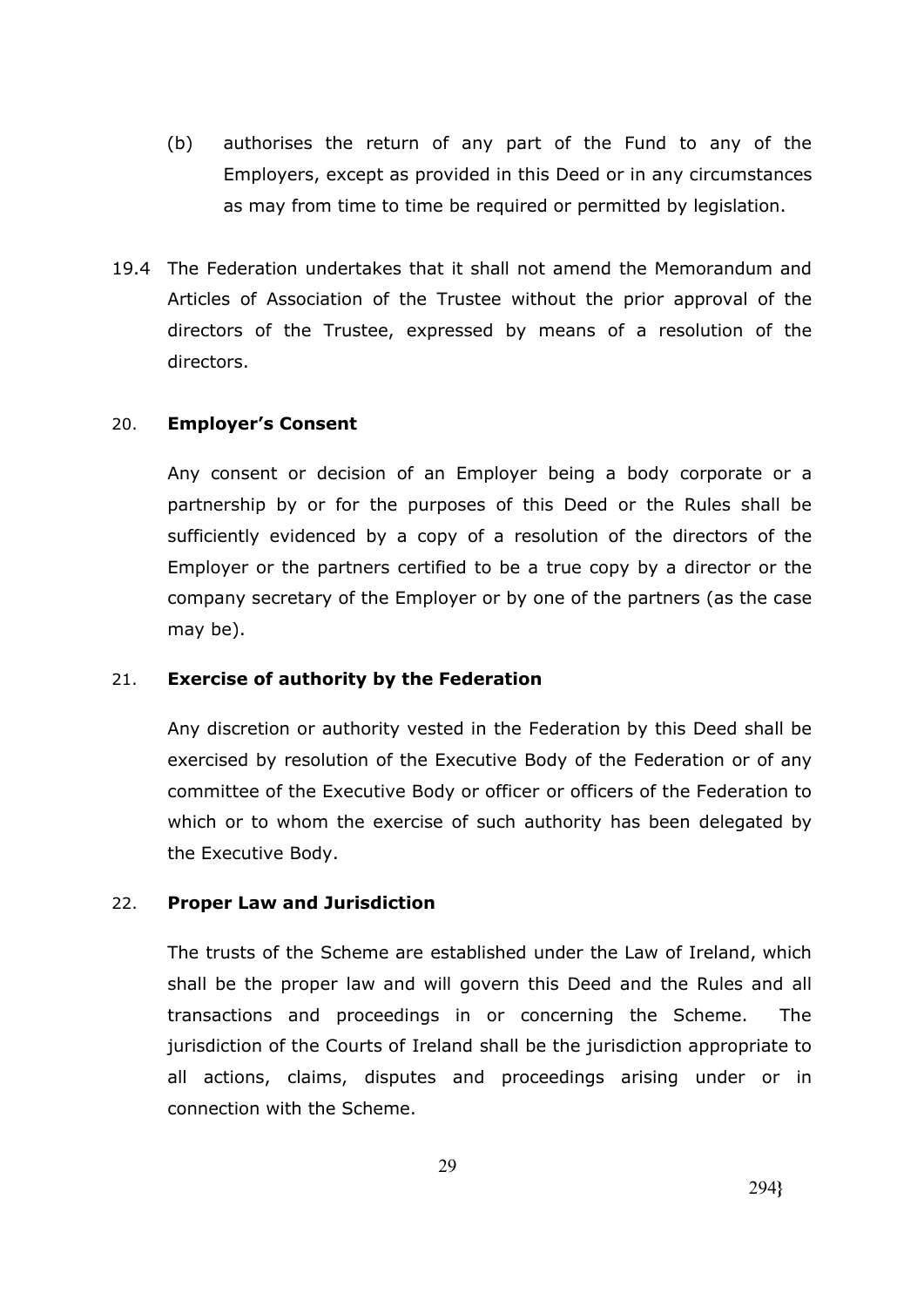# **THE SCHEDULE**

# **RULES OF THE CONSTRUCTION WORKERS' PENSION SCHEME**

# 1. **Definitions and Interpretation**

1.1 For the purpose of the Deed and of these Rules:

**"Account"** means an account held on behalf of a Member or former Member as described in Rule 6;

**"actuarial funding certificate"** has the meaning assigned to it in Section 42 of the Pensions Act;

**"the Actuary"** means the Actuary of the Scheme as described in Clause 5;

**"Administrator"** means the person having the management of the Scheme as is referred to in section 770 of the Taxes Act;

**"Annuity Fund"** means the part of the Fund held by the Trustee to discharge pensions in payment, pensions which are due for payment and benefits contingently payable on death in retirement;

**"Approved Scheme"** means, in respect of any transfer to be made or received by the Trustee under Clause 18, Rule 5 or Rule 13, a retirement benefits arrangement (other than the Scheme) which is either:

- (a) approved or capable of approval by the Revenue Commissioners under Chapter 1 of Part 30 of the Taxes Act and treated or capable of being treated as an exempt approved scheme under Section 774 of the Taxes Act, or
- (b) approved for the purposes of the transfer by the Revenue Commissioners;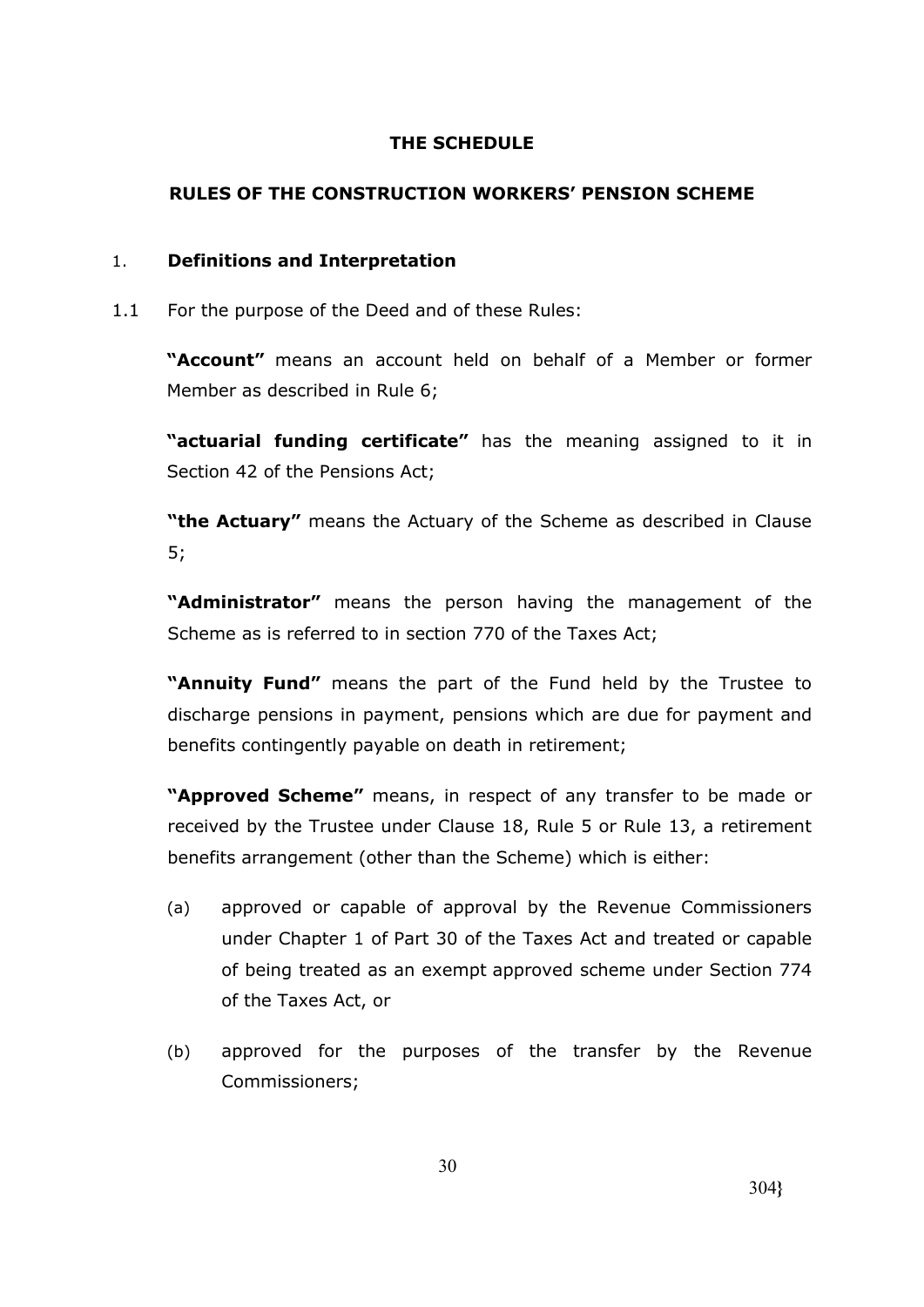**"the Auditor"** means the Auditor of the Scheme as described in Clause 6;

**"Beneficiaries"** means in relation to a Member or former Member:

- (a) any persons entitled at the date of his or her death to an interest in his or her estate under any valid testamentary disposition or dispositions made by him or her or upon his or her intestacy,
- (b) any persons named by him or her in a written communication to the Trustee as persons whom he or she would wish to be considered as recipients of part or the whole of any benefits arising under the Scheme upon his or her death,
- (c) any persons:
	- (i) who, in the opinion of the Trustee, are or were wholly or partly financially dependent upon him or her, or
	- (ii) whose maintenance or support he or she had undertaken or contributed towards, or
	- (iii) who had undertaken or contributed towards his or her maintenance, and
- (d) his or her grandparents, his or her spouse's grandparents, all the descendants, however remote, of his or her grandparents and his or her spouse's grandparents, and the spouses of those descendants, and

for the purpose of this definition **"spouse"** includes a former spouse, relationships acquired by legal adoption shall be as valid as blood relationships and a step-child shall be treated as a descendant of his or her step-parents and their ancestors;

**"Children"** of a Member means: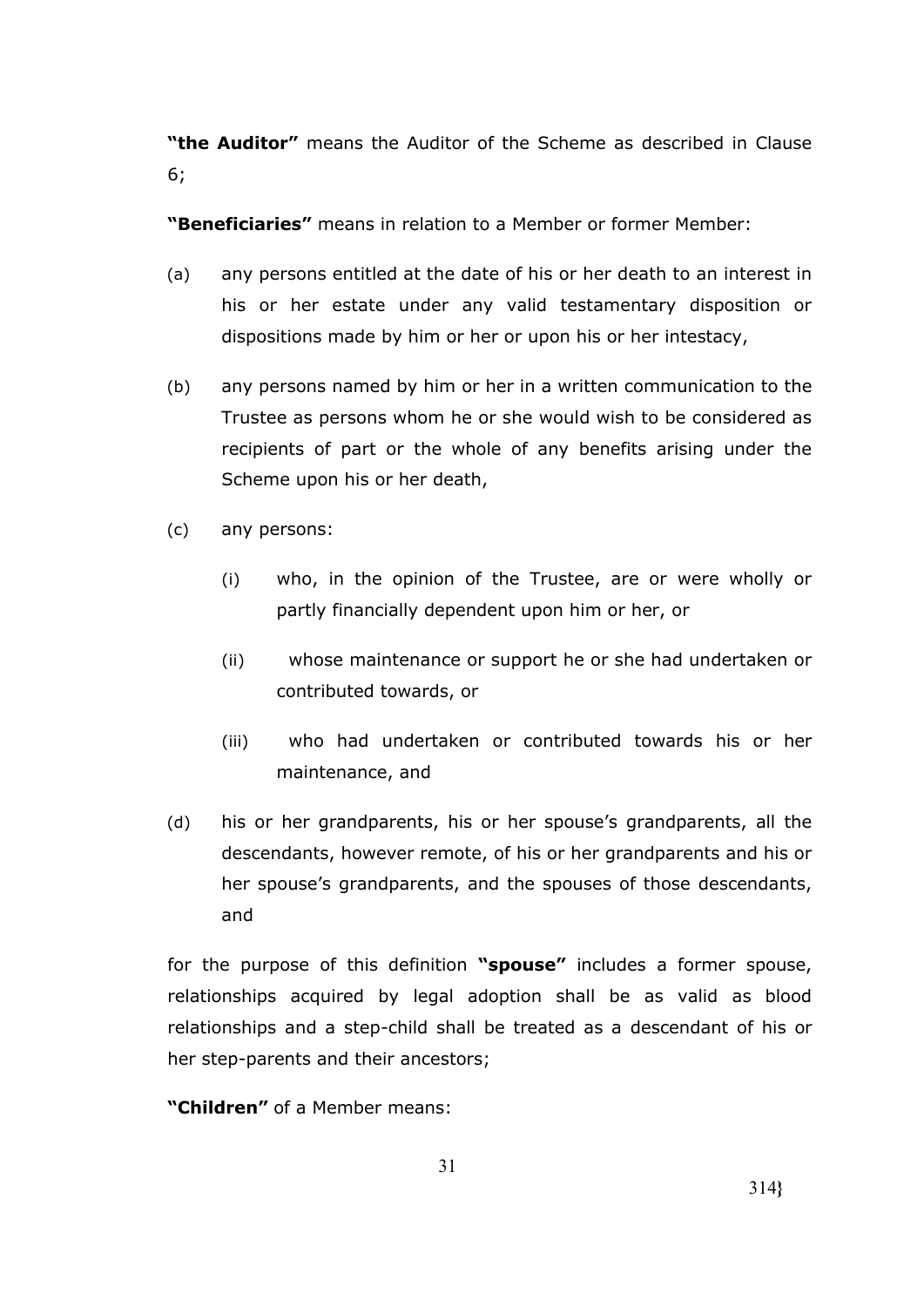- (a) marital children of the Member (including any step-child, legally adopted child or child en ventre sa mere) and
- (b) non-marital children of the Member who are accepted by the Trustee as such

who are living at the date of death of the Member and are under the age of 18 years and "Child" means any one of such Children;

**"the Construction Industry"** means business conducted by bodies corporate, partnerships or individuals which relates to building or civil engineering;<sup>9</sup>

"**Death in Service contributions**" means the sum comprising of:

(a) an amount of  $E1.11$  of the total weekly contribution paid by the Employers in respect of each Member under Rule 4.1; plus

(b) an amount of  $E1.11$  of the total weekly contribution deducted by the Employers under Rule 4.1(ii) from the salary or wages payable to each Member."<sup>10</sup>

**"Death in Service Fund"** means the Death in Service contributions received under Rule 4.1 as invested by the Trustee and held to provide for the payment of death in service benefits under Rule 12.1(b) and (c) which can also be applied, by the Trustee, following consultation with the Actuary, to support the overall solvency position of the Scheme or to smooth investment returns over time in the same way as the General Reserve $^{11}$ ;

<u>.</u>

 $^{9}$  Clause 1 Deed of Amendment dated 11 June 2013 deleted the words "as more specifically defined from time to time in the Registered Employment Agreement" from the definition of "the Construction Industry" in Rule 1.1. <sup>10</sup> Clause 2 Deed of Amendment dated 11 June 2013 deleted the definition of "Death in Service contributions"

from Rule 1.1 and inserted this definition in its place.

 $\frac{11}{11}$  Clause 1(a) Deed of Amendment dated 28 November 2008 inserted the words "which can also be applied, by the Trustee, following consultation with the Actuary, to support the overall solvency position of the Scheme or to smooth investment returns over time in the same way as the General Reserve" at the end of the definition of "Death in Service Fund".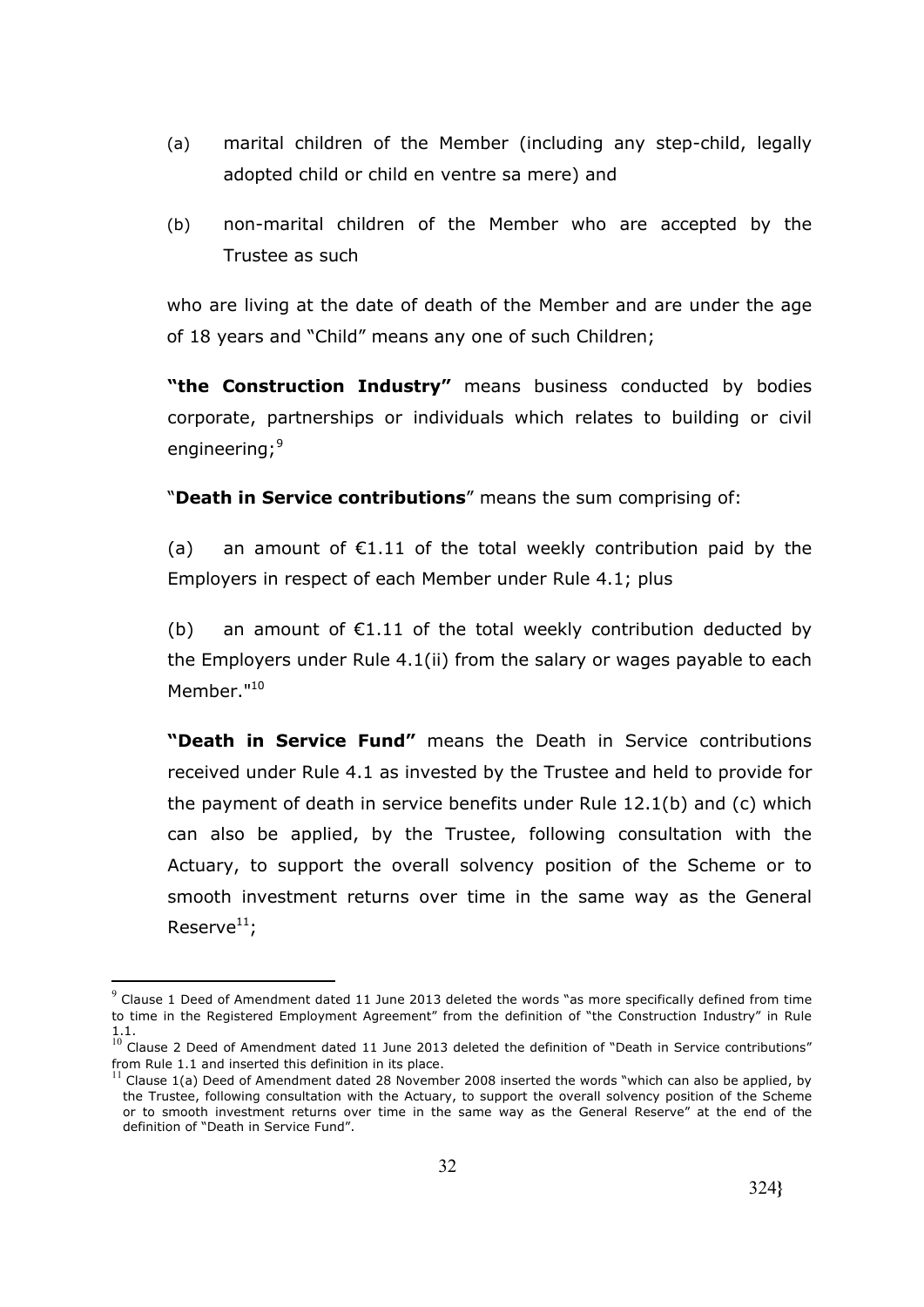**"the Deed"** or **"this Deed"** means the Definitive Trust Deed to which the Rules are scheduled as from time to time amended;

**"Dependant"** means in relation to a Member (which for this purpose includes a former Member) the spouse or Child of the Member or any other person who is wholly or substantially dependent upon the Member for the ordinary necessaries of life, or was so dependent immediately before the Member's death;

**"Designated Dependant"** means in any case where a Member (which for this purpose includes a former Member) is co-habiting with his or her spouse, the Member's spouse, and in any other case either (i) an adult Dependant with whom the Member is co-habiting and whom the Member designates as his or her Designated Dependant for the purposes of Rule 7, or (ii) the Member's spouse whom the Member designates as his or her Designated Dependant for the purposes of Rule 7;

**"Eligible Employee"** means an employee who is resident for tax purposes in the Republic of Ireland and who is employed by an Eligible Employer; 12

**"Eligible Employer"** means any employer (being a body corporate, partnership or individual) carrying on business in the Republic of Ireland as a building or civil engineering firm or a related contracting or subcontracting firm provided that the Trustee may at its absolute discretion declare an employer to be an Eligible Employer if that employer so requests and if there is no conflict with Clause 3.1 and the Trustees are of the opinion that the employer carries on a business connected with the Construction Industry;<sup>13</sup>

1

 $12$  Clause 3 Deed of Amendment dated 11 June 2013 deleted the definition of "Eligible Employee" in Rule 1.1 and inserted in its place this definition.

 $<sup>3</sup>$  Clause 4 Deed of Amendment dated 11 June 2013 deleted the definition of "Eligible Employer" and inserted</sup> in its place this definition.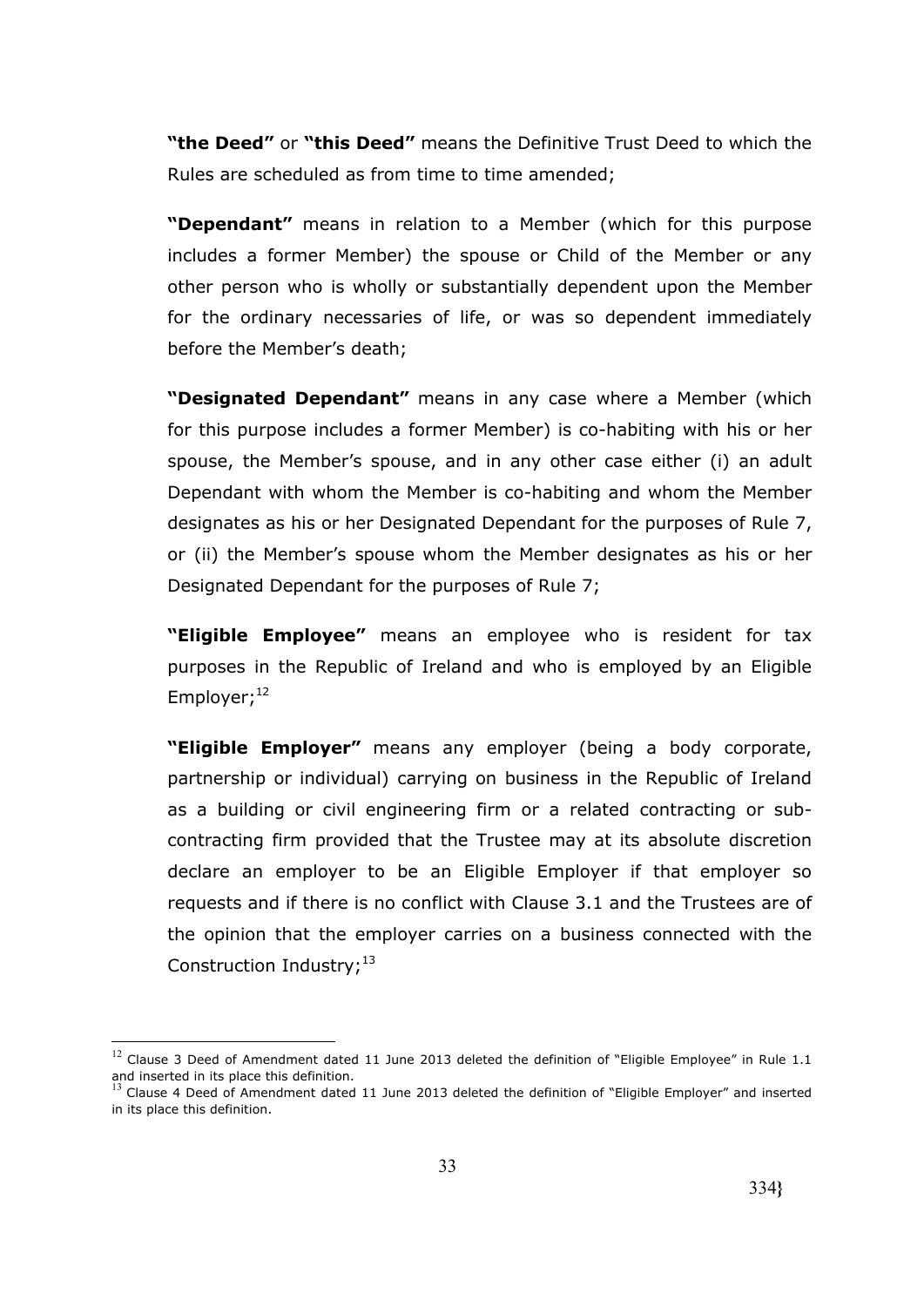**"Employers"** means all those Eligible Employers who have entered into Deeds of Adherence under Clause 8 and "the Employers" or "the Employer" in relation to any Member or former Member means the Employer by whom he or she is or was last employed;

**"€"** means Euro;

1

**"FÁS Leave"** means absence from service on apprenticeship training with FÁS in respect of an employee's apprenticeship with an Eligible Employer at the end of which the employee is expected to return to work with such employer;

**"the Federation"** means the Construction Industry Federation;

**"Former Members' Reserve Fund"** means the assets transferred from the Previous Scheme which constitute a reserve on account of unascertained or potential liabilities under the Previous Scheme which can also be applied, by the Trustee, following consultation with the Actuary, to support the overall solvency position of the Scheme or to smooth investment returns over time in the same way as the General Reserve<sup>14</sup>;

**"the Fund"** means the Fund of the Scheme as described in Clause 4 and Clause 9.4;

**"funding proposal"** has the meaning assigned to it in Section 49 of the Pensions Act;

**"General Reserve"**<sup>15</sup> means the sub-fund established by the Trustee in accordance with Clause 9.4 using the assets transferred from the Previous Scheme which were not allocated to Members' Accounts or to the Annuity Fund at the time of transfer;

 $14$  Clause 1(b) Deed of Amendment dated 28 November 2008 inserted the words "which can also be applied, by the Trustee, following consultation with the Actuary, to support the overall solvency position of the Scheme or to smooth investment returns over time in the same way as the General Reserve" at the end of the definition of "Former Members' Reserve Fund".

<sup>&</sup>lt;sup>15</sup> Clause 2 (a) Deed of Amendment dated 28 November 2008 inserted a definition of "General Reserve" with effect from 15 December 2006.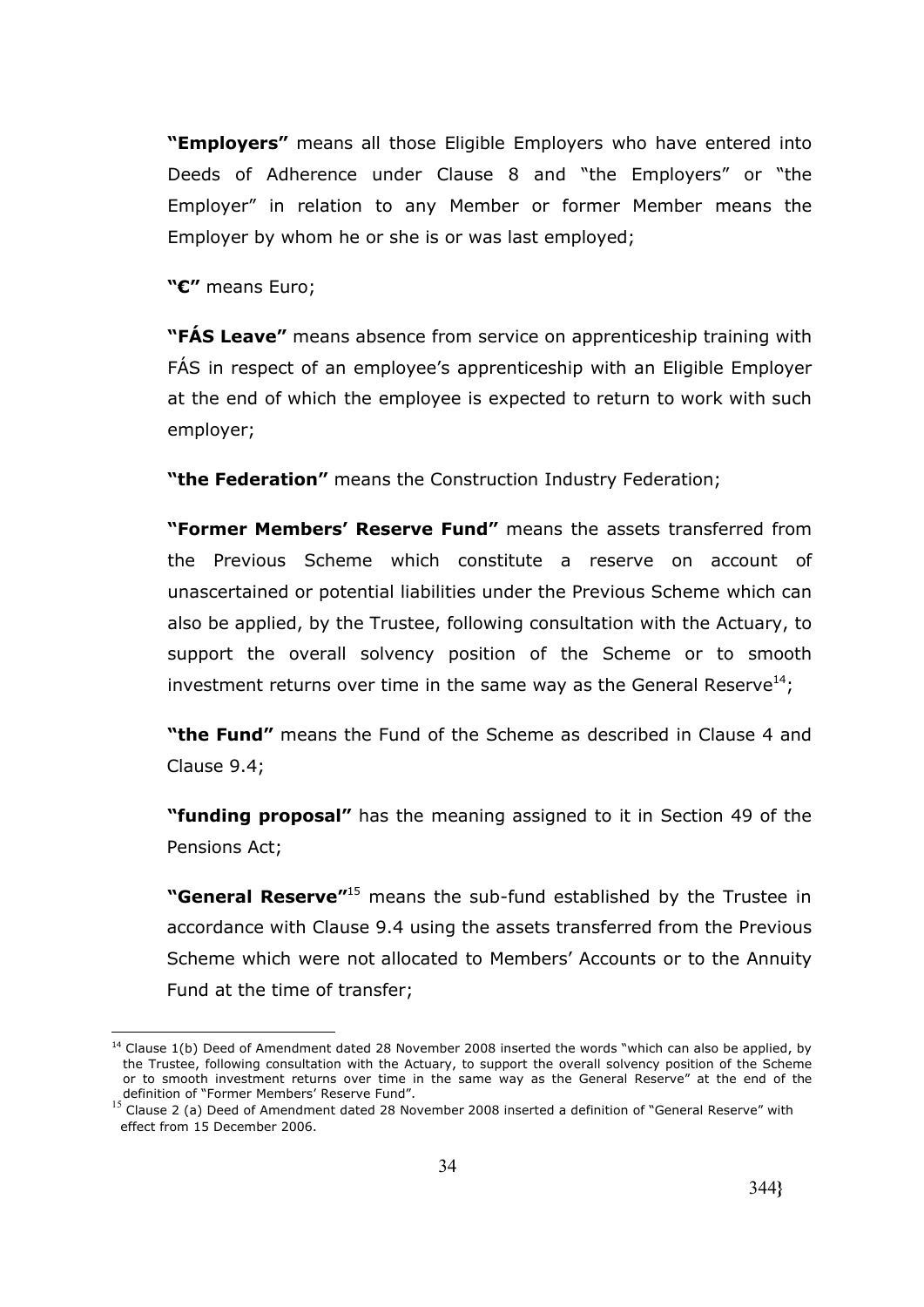**"Ill-health"** means ill-health or incapacity of a Member such that the Trustee is satisfied, on the basis of independent medical examination, that the Member is no longer able to work in the Construction Industry or in any other employment he or she has been engaged in while a Member;

**"Members' Reserve Fund"** means the aggregate of the investments held in respect of the Members' and former Members' Accounts, including any smoothing reserve under Rule 6.3;

**"Levy"** means a payment required to be made by an Employer under Rule 4.9;

**"Life Office"** means a life office authorised to carry on life assurance business in the Republic of Ireland;

**"Member"** means an employee of the Employers who is eligible for membership and is included in the Scheme;

**"Member's Contributions"** means the sums deducted from the salary or wages of a Member under proviso (ii) to Rule 4.1 and paid to the Trustee under Rule 4.7 together with any amount which under Rule 5 forms part of the Member's Contributions made by him or her;

**"Normal Pension Date"** means the sixty-fifth anniversary of birth of a Member;

**"Pensioner"** means a person in receipt of a pension under any of Rules 5.6 or 8 to 11;

**"the Pensions Act"** means the Pensions Act, 1990;

**"the Pensions Board"** means the body established under Section 9 of the Pensions Act;

**"Personal Retirement Savings Account"** means a Personal Retirement Savings Account as defined in Chapter 2A of Part 30 of the Taxes Act;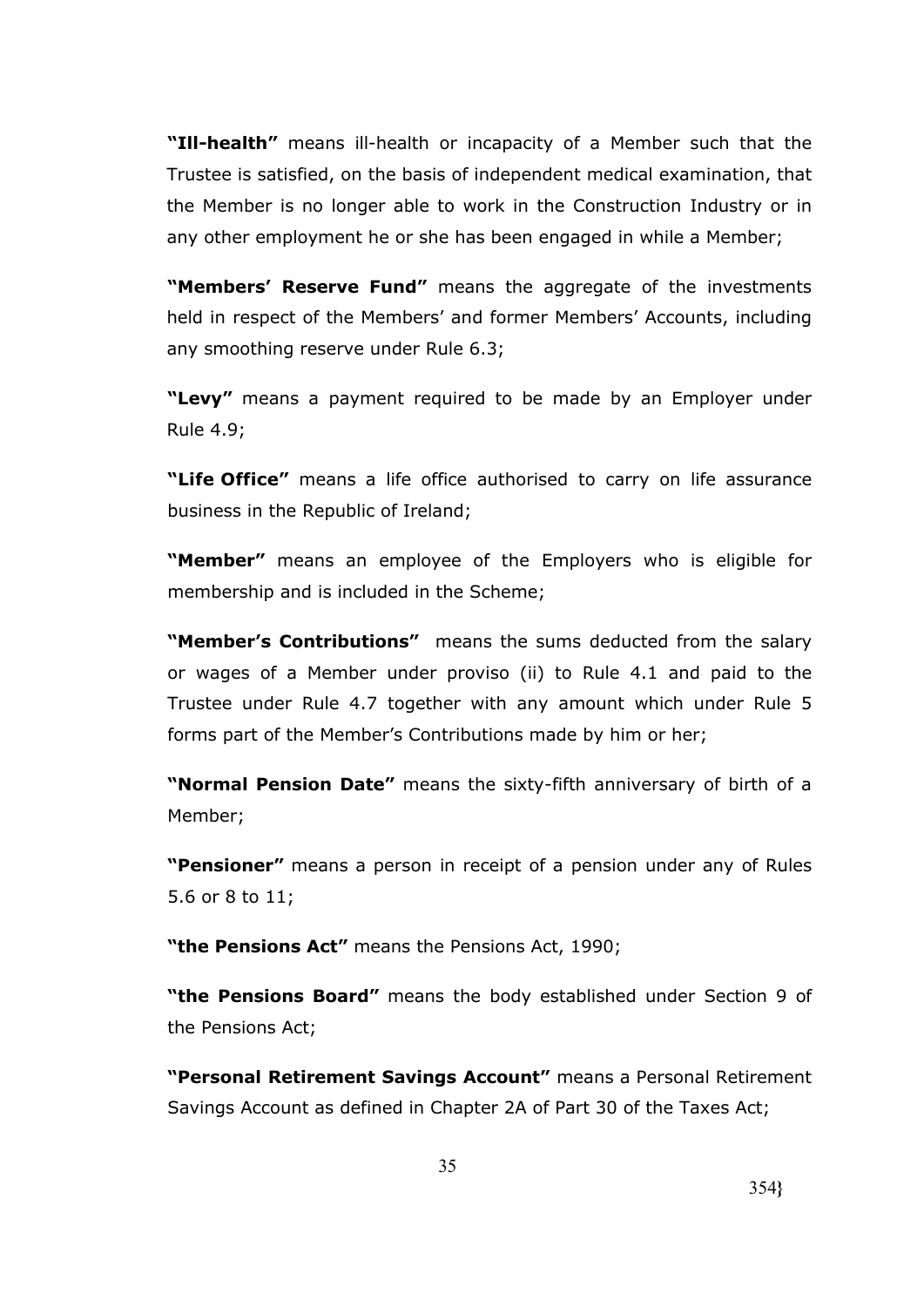**"Preserved Account"** for any Member or former Member who has completed two years' Qualifying Service since 1 January 1991 and some or all of whose Account has not been applied in providing benefits, means the part of his or her Account which relates to:

- (a) contributions paid by or in respect of him or her to the Scheme, and
- (b) where any Transfer Payment has been received in respect of the Member, that Transfer Payment;

**"Previous Scheme"** means the Construction Federation Operatives' Pension Scheme, Revenue reference no SF/2536 ;

**"the Registered Employment Agreement"** means the employment agreement relating to pensions, assurance and sick pay in the construction industry registered in the Register of Employment Agreements on 7 March 1969 as varied from time to time by the Labour Court under Section 28 of the Industrial Relations Act, 1946, and in particular as varied from 19 May 2006 by the Registered Employment Agreement (Construction Industry Pensions Assurance and Sick Pay) Variation Order (No. 2), 2006, or as further varied from time to time;

**"Renewal Date"** means the first Monday in January each year;

**"reporting year"** means a year beginning on the first day of the month of January;

**"Rules"** means these Rules together with any additions, alterations or modifications for the time being in force;

**"the Scheme"** means the Construction Workers' Pension Scheme established by this Deed;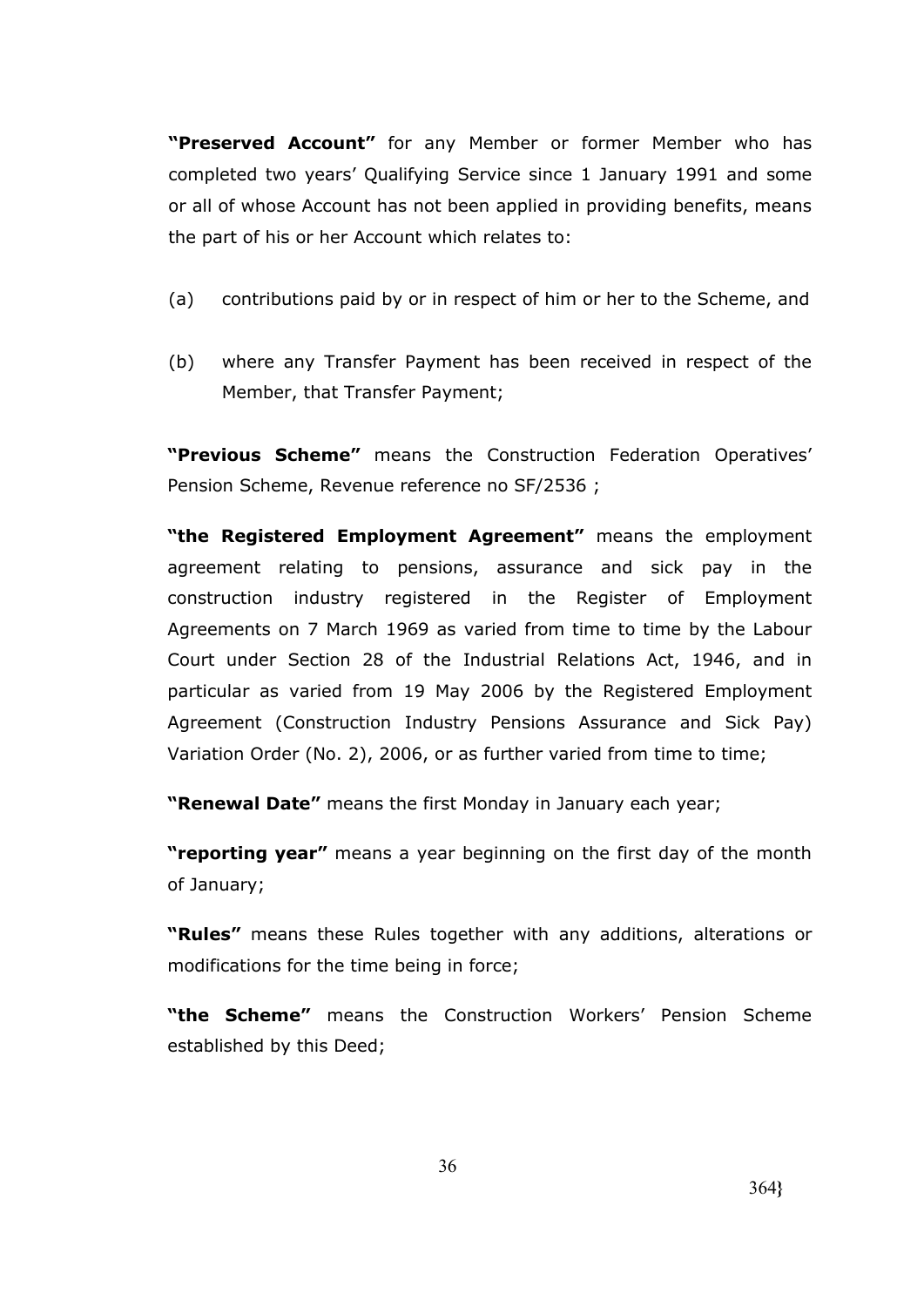**"Scheme Year"** means the period commencing on each Renewal Date and continuing until the day before the next following Renewal Date;

**"Subsidiary Trusts"** means trusts established under Rule 12.4(b) for the benefit of any one or more Beneficiaries:

- (a) in whatever shares, and
- (b) vesting at whatever times, and
- (c) with and subject to whatever terms, conditions, limitations, provisions for forfeiture, powers, discretions and provisions for maintenance, education, advancement, accumulation of income during a minority or otherwise

as the Trustee, without infringing the rule against perpetuities but otherwise in its absolute discretion, decides;

**"the Taxes Act"** means the Taxes Consolidation Act, 1997;

**"Transfer Payment"** means a transfer of assets received under Rule 5 in respect of any Member;

**"Trivial Pension"** means a pension which, when aggregated with all benefits payable to a person under the Scheme and any other retirement benefits scheme relating to the same employment, does not exceed in value a pension of €330 per annum, or such greater amount as may be prescribed by the Revenue Commissioners from time to time and is consistent with exempt approval under the Taxes Act;

**"the Trustee"** means the trustee named in the Deed which expression shall include any successor to the Trustee or any other trustee or trustees for the time being of the Scheme;

**"Voluntary Contributions"** means the contributions (if any) made by a Member under Rule 4.2 and/or Rule 4.6; and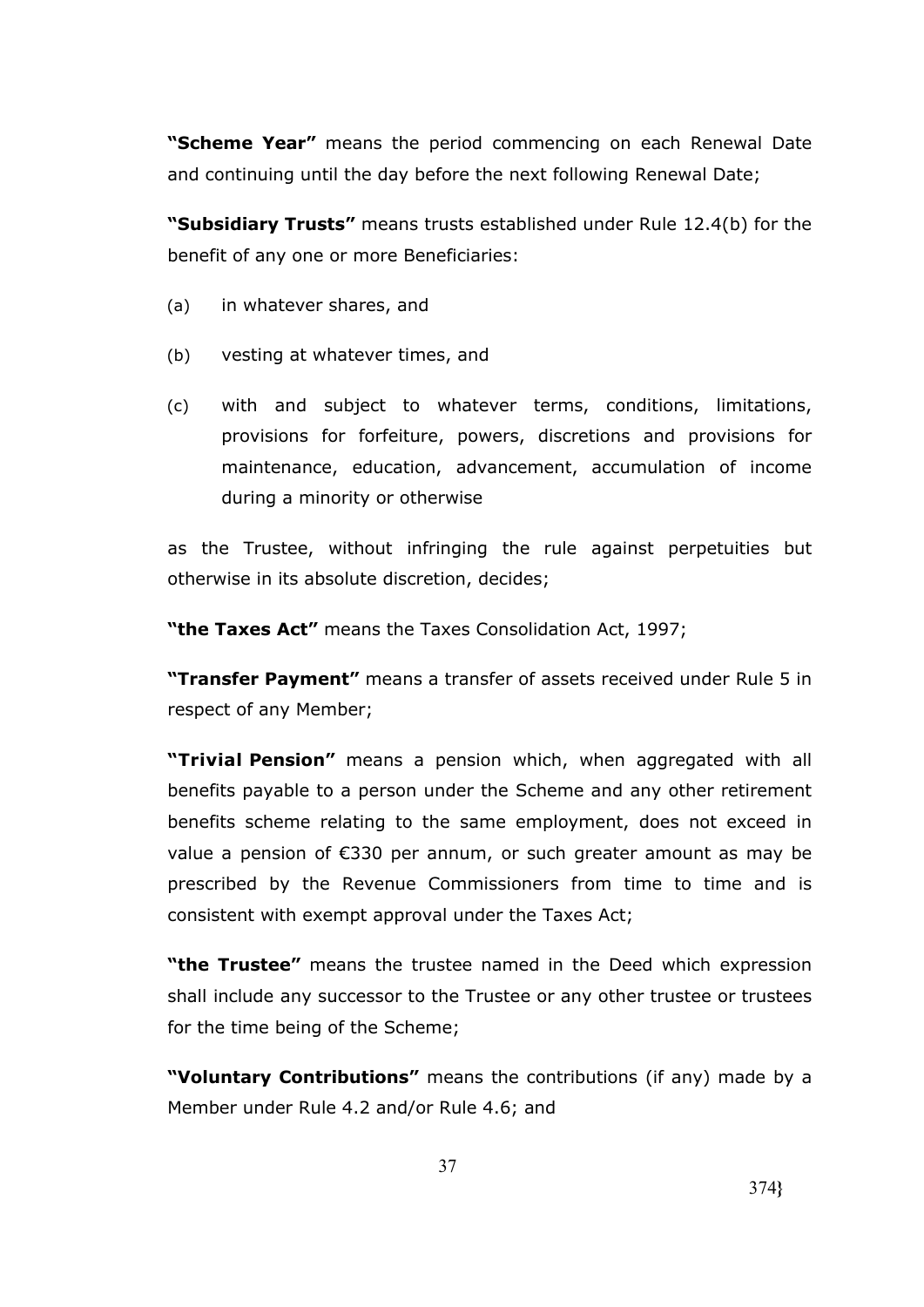**"Voluntary Contribution Proceeds"** means, at any time or on the happening of any event, the amount which the Trustee, on the advice of the Actuary, determines to be available for payment or application under these Rules in respect of any Member at that time or on the happening of that event, having regard to the amount of Voluntary Contributions paid by the Member and the realisable value of those contributions under Rule 6;

**"Week"** means a period of seven days commencing on a Monday.

- 1.2 Throughout the Deed and these Rules, unless the context otherwise requires:
	- (a) words importing the male sex shall be construed as including the female sex and vice versa, and the words "it" or "its", when referring to an Employer, shall be construed as including a single person or an association of persons,
	- (b) words importing the singular shall be construed as including the plural and vice versa,
	- (c) all references to an Act or Acts refer to Statutes of the Oireachtas, and include any statutory amendment or re-enactment of any such Statute for the time being in force and any regulations made thereunder,
	- (d) reference to a Clause means a Clause of the Deed and reference to a Rule means a Rule in the Rules, and
	- (e) headings are for convenience of reference only and are not to be construed as part of the Deed or the Rules.

# **Membership**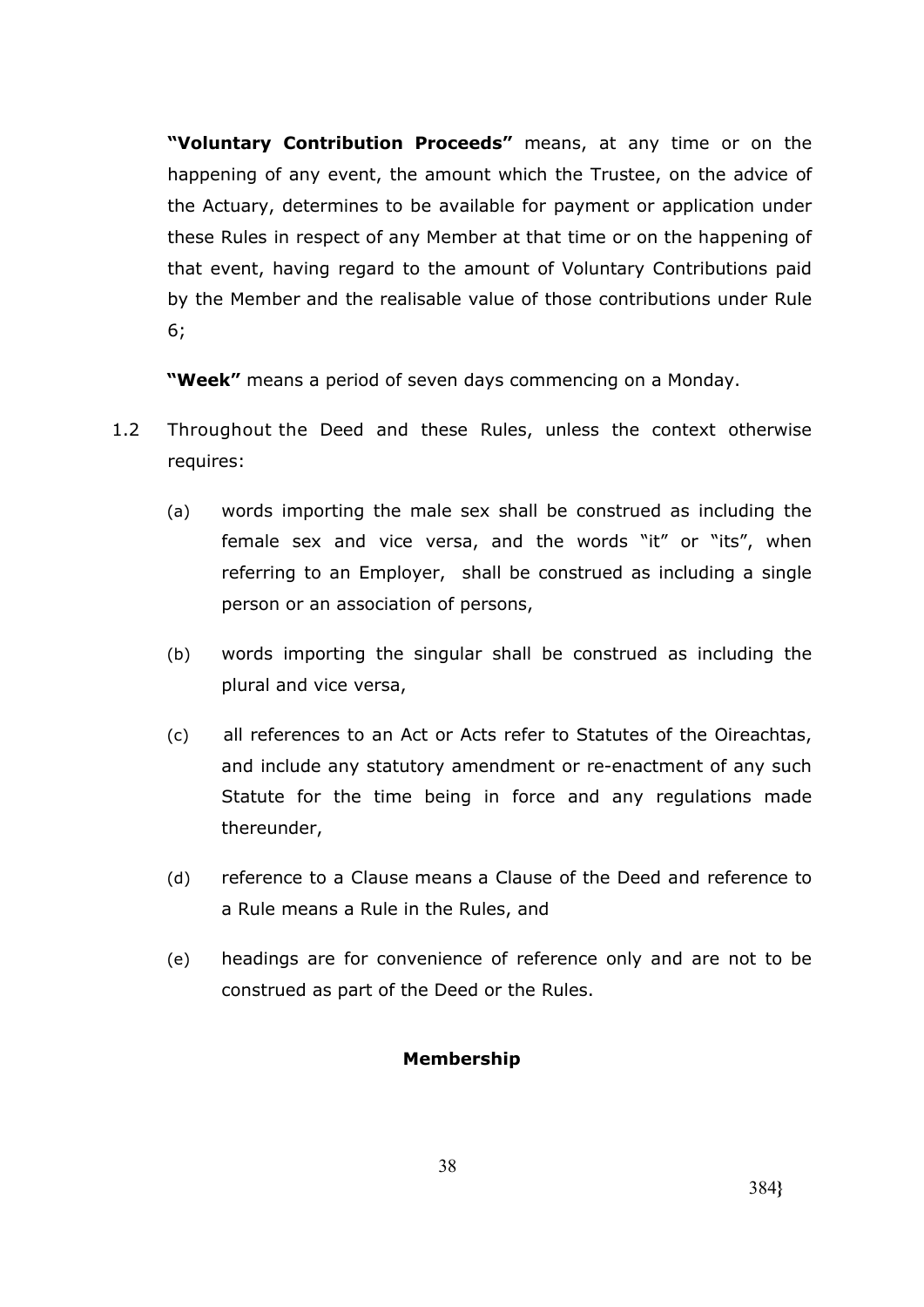# 2. **Eligibility**

Every person who is or becomes an Eligible Employee and who is employed by an Employer is immediately eligible to become a Member if he or she has attained age 20 but not age 65 (provided that at the request of an Employer the Trustee may at its absolute discretion waive such condition as to age) or shall immediately become so eligible as soon as he or she satisfies that condition or that condition has been waived.

# 3. **Commencement and Cessation of Membership**

3.1 The Employer of an Eligible Employee who satisfies the condition of Rule 2 or in respect of whom that condition has been waived may, and shall if so required under the Registered Employment Agreement, register him or her as a Member.

Every Eligible Employee who is a member of the Previous Scheme on the day immediately prior to the commencement of this Scheme under Clause 2.1 shall be deemed registered as a Member of this Scheme upon commencement. The Trustee shall be entitled to seek contributions from the Member's employer under Rule 4 pending such employer's adherence as an Employer under Clause 8.

- 3.2 Every Member shall cease to be a Member on becoming a Pensioner or, if earlier, on the earliest to occur of the following events:
	- (i) The end of any Scheme Year in respect of no Week of which a contribution has been paid in respect of him or her under Rule 4.1;
	- (ii) the death of the Member;
	- (iii) the Member ceasing to be an Eligible Employee; or
	- (iv) the Member becoming a member of another retirement benefits scheme, other than an Additional Voluntary Contribution only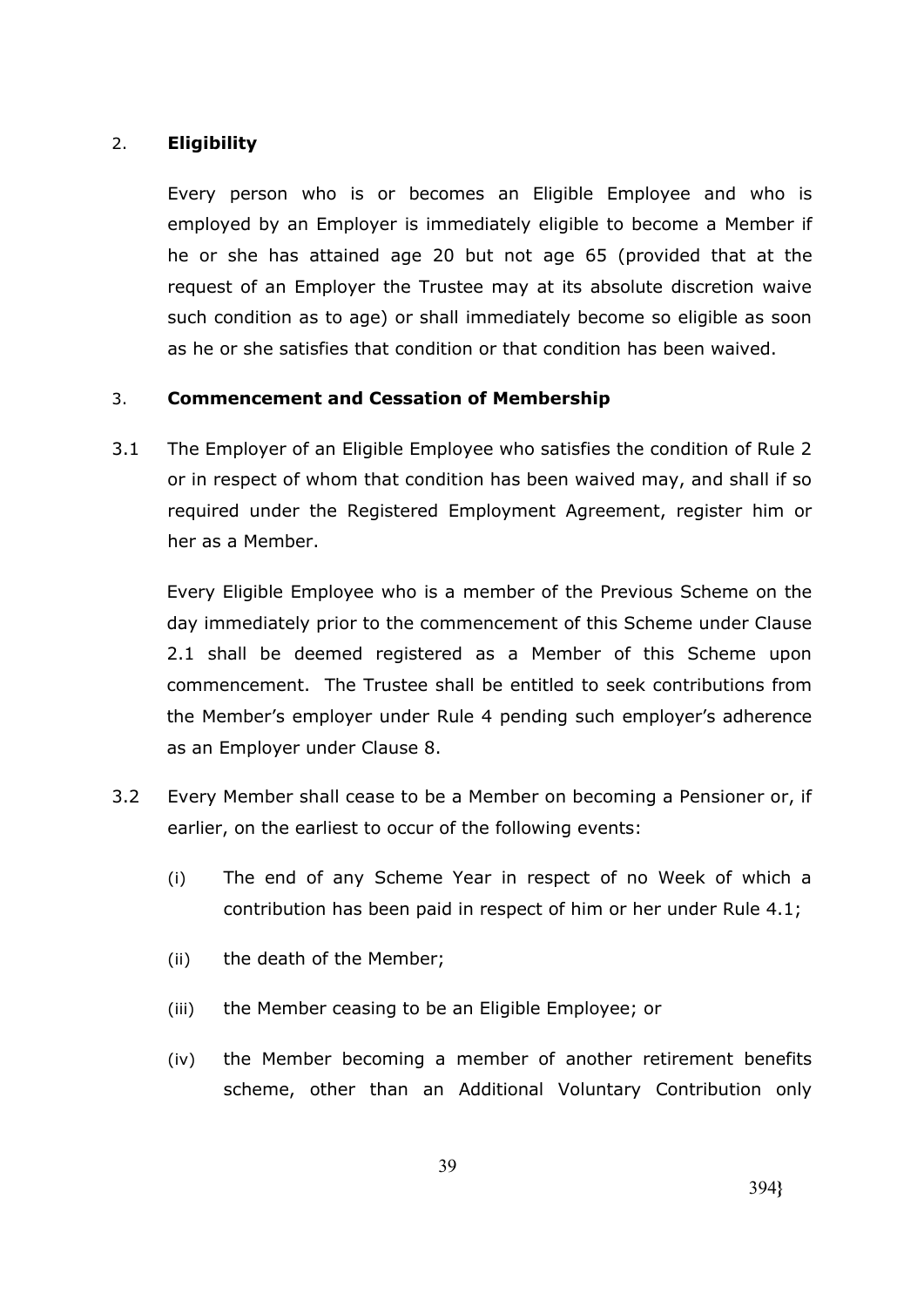scheme or other scheme designed to be supplementary to the Scheme.

While he or she remains a Member of the Scheme a Member shall be treated as not having ceased employment for the purposes of these Rules provided that no Employer shall be obliged to pay contributions under Rule 4.1 on behalf of a Member who is not in its service and remunerated as such during a particular week.

- 3.3 A former Member who has ceased to be a Member under Rule 3.2 (otherwise than on becoming a Pensioner) shall again become a Member on being or becoming an Eligible Employee, having satisfied the condition of Rule 2 and having been registered under Rule 3.1. Any Account held on behalf of the former Member shall continue to be his or her Account on his or her being re-registered as a Member.
- 3.4 The Trustee has no liability to maintain an Account for or to pay benefits to an Eligible Employee who is not registered as a Member.<sup>16</sup>
- 3.5 An Employer shall have 21 days from an Eligible Employee's date of joining service to register the employee as a Member of the Scheme, where required to do so under the Registered Employment Agreement.

# **Contributions and Transfers In**

#### 4. **Contributions**

1

4.1 Every Employer shall pay to the Trustee in respect of every Member in its employment a weekly contribution of  $\epsilon$ 27.74<sup>17</sup> provided that:

 $16$  Deed of Amendment dated 11 June 2013 deleted the first sentence of Rule 3.4 which read "An Employer who does not register any Eligible Employee in its service as a Member must arrange for the provision of equivalent benefits to those set out in the Registered Employment Agreement to or in respect of that Eligible Employee." <sup>17</sup> Deed of Amendment dated 11 June 2013 deleted the words "at such rate as shall be specified in the Registered Employment Agreement as the full weekly contribution rate" from Rule 4.1 and inserted the words "of €27.74" in their place.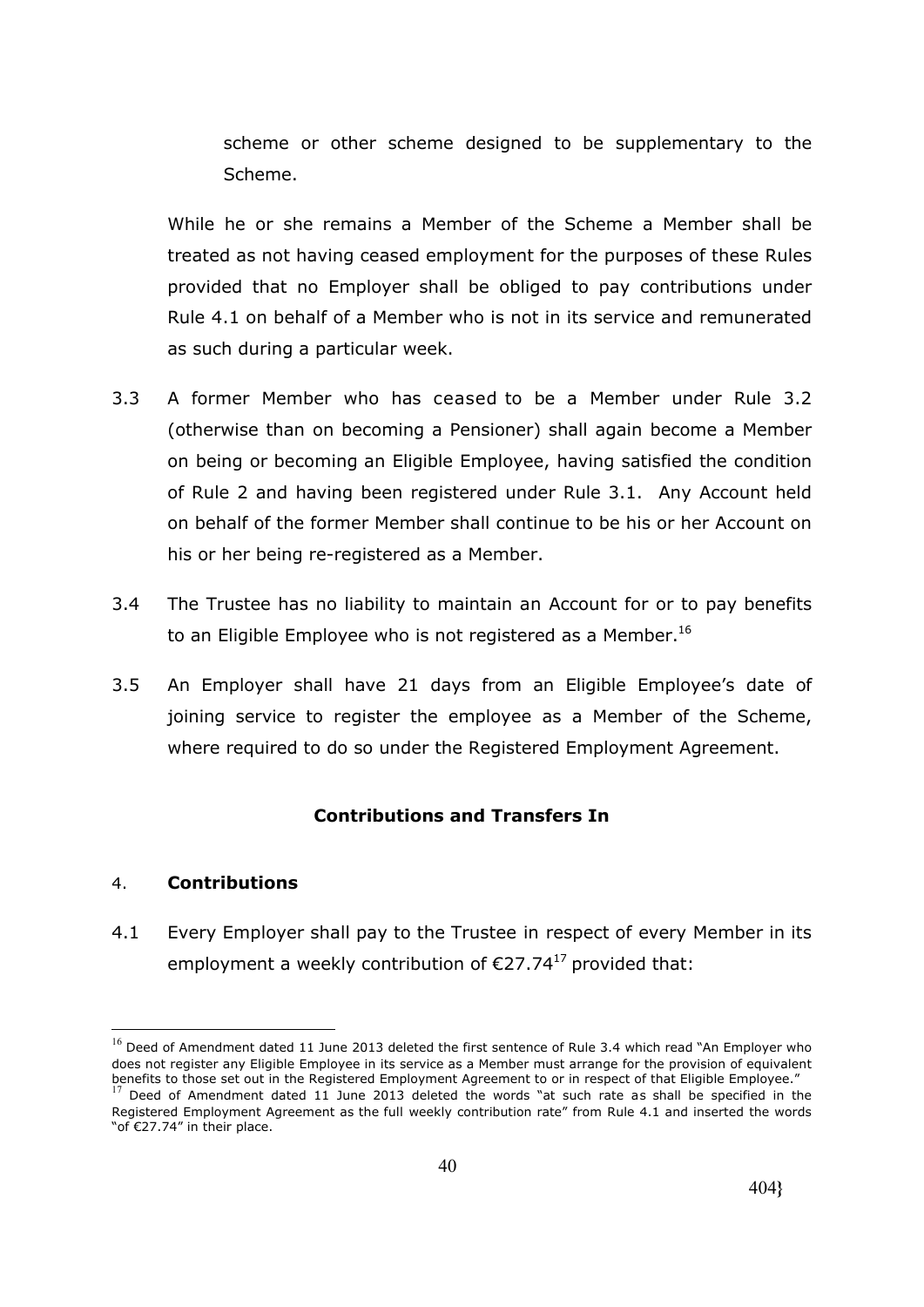- (i) if a Member is employed by an Employer for part only of a Week the weekly contribution shall be payable in full by the Employer save that if the Member is employed by more than one Employer during a Week the weekly contribution shall be payable in full by the first Employer and no such contribution shall be payable for that week in respect of the Member by a subsequent Employer;
- (ii) the Employer shall be entitled to deduct from the salary or wages payable to the Member a sum not exceeding the sum of  $\epsilon$ 18.87<sup>18</sup> and any sums so deducted shall be treated as Member's Contributions;
- (iii) with effect from a Member's Normal Pension Date no further contribution shall be payable in respect of him or her under this Rule, unless the Member is continuing in employment and the Trustee, at the request of the Member and with the consent of the Employer, permits contributions to be continued. In all cases, contributions shall cease when the Member reaches the age of seventy.

An Employer may pay to the Trustee, in respect of any Member in his or her employment an additional contribution or contributions of such amount and at such times as they may with the consent of the Trustee determine.

4.2 Subject to Rule 4.3, 4.4 and 4.5 a Member may with the consent of the Trustee elect to pay regular Voluntary Contributions at at least such minimum rate (if any) as shall be determined by the Trustee, and may elect to increase such Voluntary Contributions, in order to provide an increase in his or her pension or other benefits. Such Voluntary Contributions shall be either deducted by the Employers from the salary or

<sup>&</sup>lt;u>.</u>  $^{18}$  Clause 7 Deed of Amendment 11 June 2013 deleted the words "the sum specified as so deductible in the Registered Employment Agreement" from Rule 4.1(ii) and inserted in their place the words "the sum of €18.87".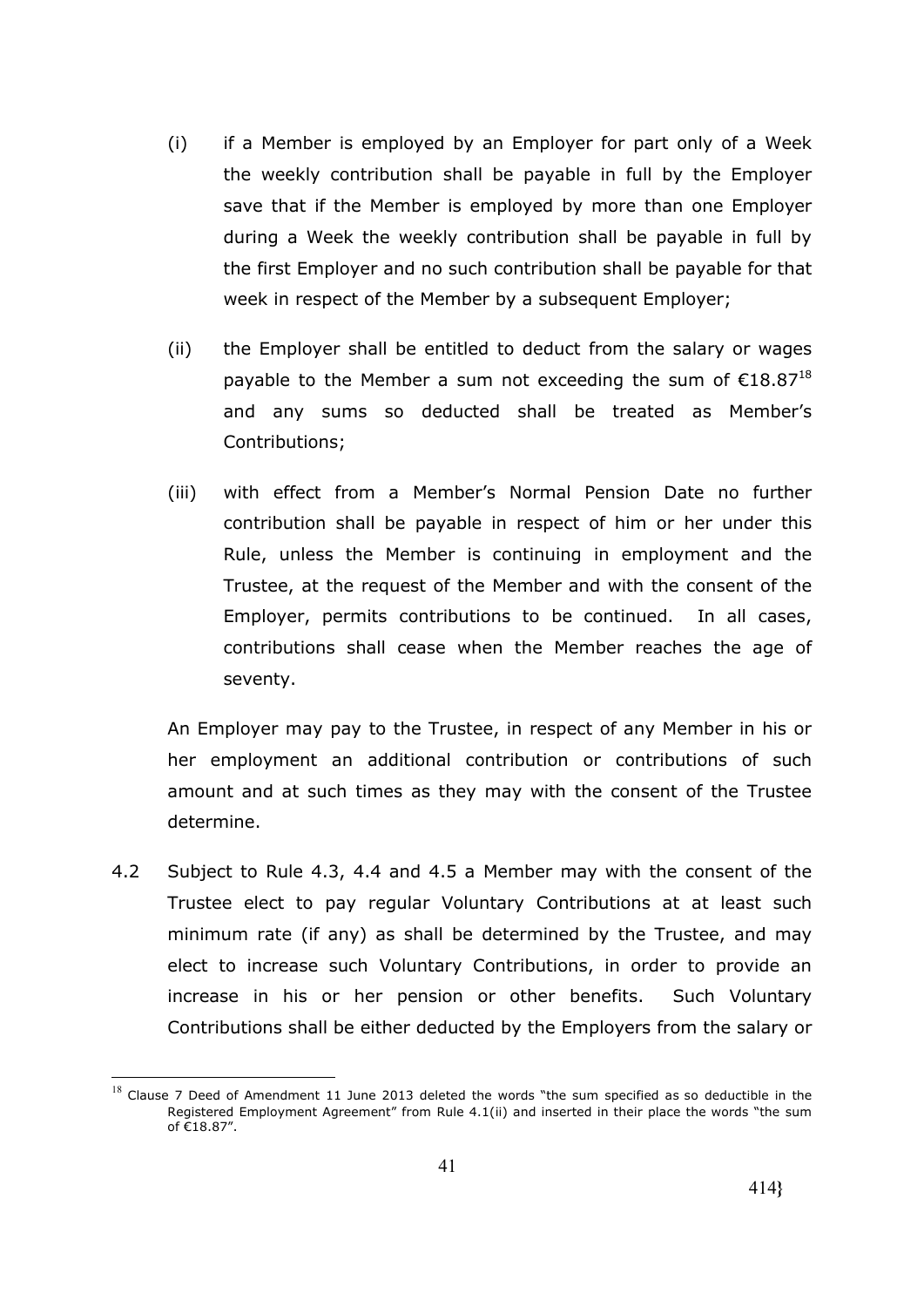wages of the Member and paid by the Employers to the Trustee or paid directly by the Member to the Trustee.

- 4.3 If at any time it appears that the amount of a Member's Voluntary Contributions are such that the benefits which might be secured by the application of his or her Account, as projected by the Trustee acting on the advice of the Actuary, are likely to exceed the maximum benefits permitted by the Revenue Commissioners or to otherwise prejudice approval of the Scheme, his or her Voluntary Contributions shall be limited to the amounts which the Trustee, on the advice of the Actuary, prescribes.
- 4.4 The Trustee may permit a reduction of Voluntary Contributions (but not so that the rate will amount to less than the minimum rate (if any) referred to in Rule 4.2) or a cessation of Voluntary Contributions at any time.
- 4.5 No Member shall in any reporting year pay Member's Contributions and Voluntary Contributions which (disregarding any special Voluntary Contributions paid under Rule 4.6 and any sum deemed under Rule 5 to form part of his or her Member's Contributions) in total exceed the maximum percentage of his or her remuneration for a person of his or her age allowed under Section 774 (7) of the Taxes Act from time to time.
- 4.6 If the Revenue Commissioners so permit, a Member may with the consent of the Trustee make one or more special Voluntary Contributions to the Scheme.
- 4.7 No contribution payable by the Employers under Rule 4.1 or 4.2 shall be regarded as having been made for the purposes of the Rules until such contribution has been received by the Trustee and the Employers shall pay such contributions to the Trustee within 21 days following the end of the calendar month in which they fall due. To the extent that an Employer fails to pay to the Trustee any contributions which are payable by the Employer under Rule 4.1 or, on deduction from a Member's salary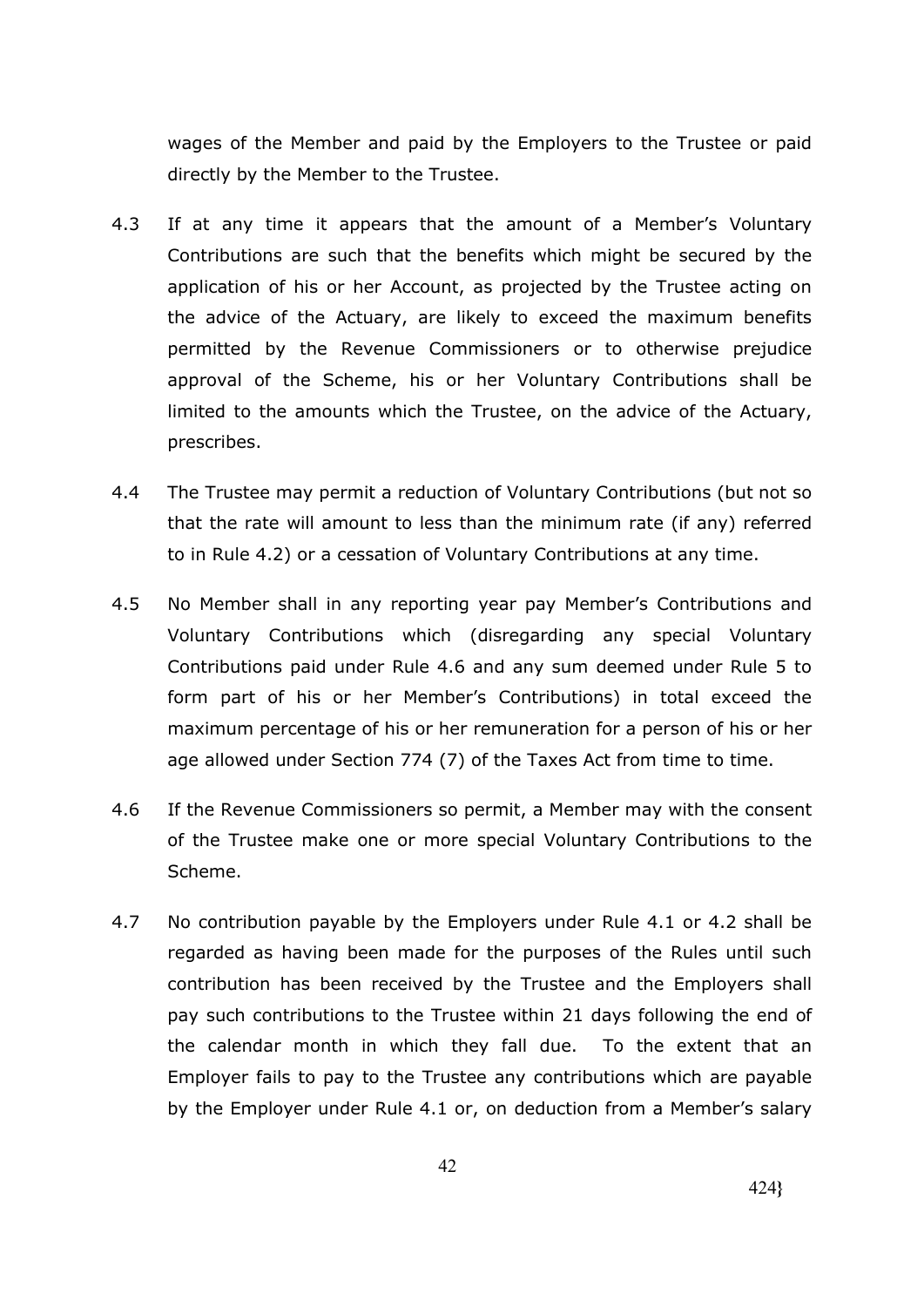or wages, under Rule 4.2, the Employer must arrange for the provision to or in respect of that Member or, where Rule 3.2(i) applies, former Member, of equivalent benefits to those set out in the Registered Employment Agreement for the period of such failure. The Trustee shall have no liability to the Member or former Member in respect of any period for which it has not received contributions under this Rule. Any overdue contributions and Levies received by the Trustee shall be allocated to the relevant Member or former Member's Account.

- 4.8 The Employers shall give or cause to be given to the Member and to the Trustee a written statement no less frequently than once a month, specifying both the total amount deducted from the Member's salary or wages and remitted to the Trustee on his or her behalf and the total amount paid on behalf of or in respect of the Member to the Trustee in the preceding month, or in the period since the previous statement was given. Statements given to the Trustee shall contain such additional information as the Trustee may require.
- 4.9 Where any contribution under Rule 4.1 or Rule 4.2 has not been paid within the time limits specified in Rule 4.7, the Trustee may in its discretion, having consulted the Actuary, apply a levy on the Employer responsible for such unpaid contributions for each complete month for which they remain unpaid. The levy shall be of such rate or amount as the Trustee may determine in consultation with the Actuary, to compensate for the loss of investment return during the period in which the contributions remain unpaid and to take into account administrative costs incurred in pursuing the Employer to remit the contributions as well as in calculating the levy, and the Trustee shall notify the rate or amount of the levy and the manner of its calculation to the relevant Employer, who shall discharge that amount forthwith.

#### 5. **Transfer Payments**

5.1 If any Member is entitled to benefit: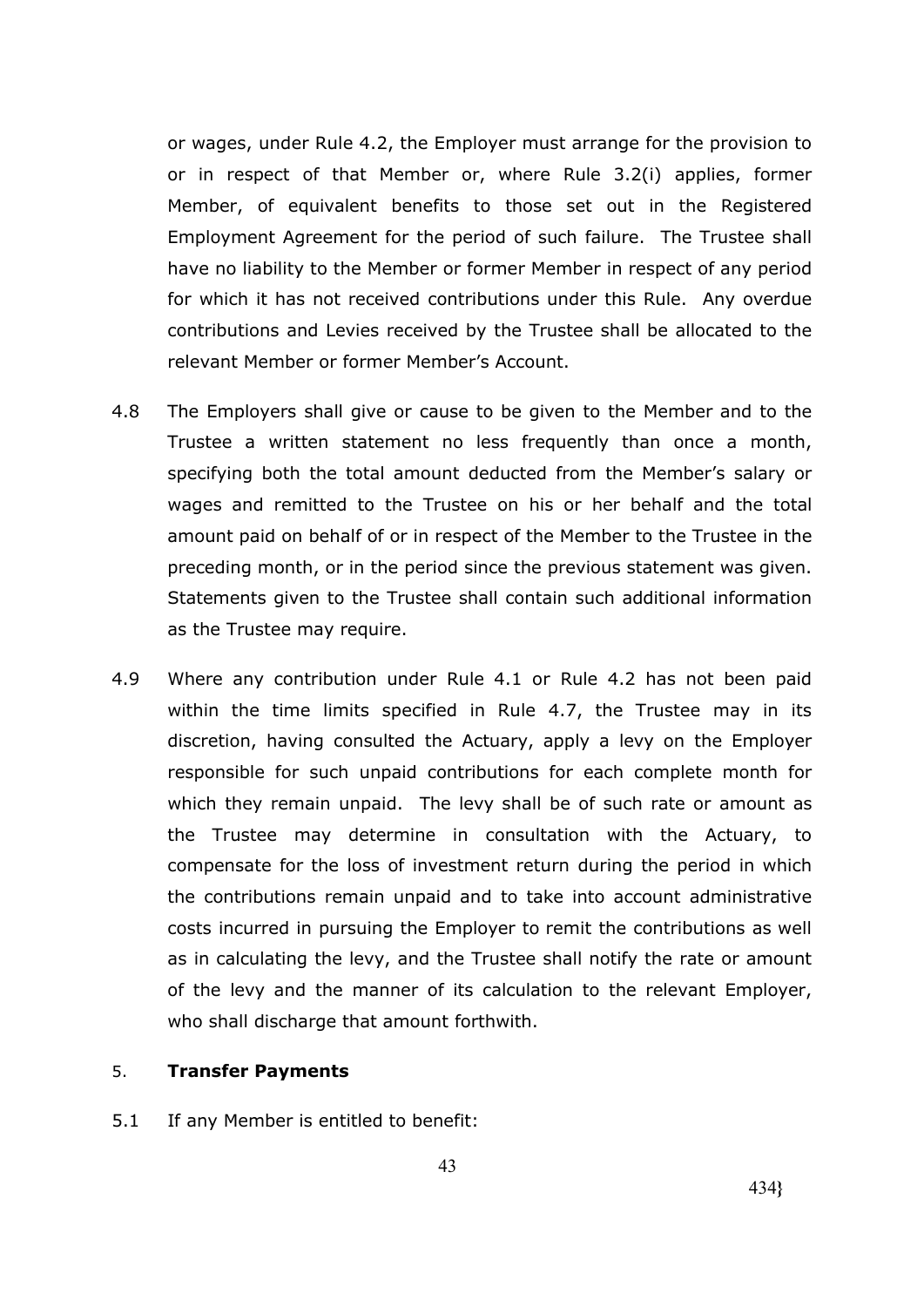- (a) under another Approved Scheme, or
- (b) under a contract with a Life Office approved by the Revenue Commissioners for the purpose of receiving transfer payments from Approved Schemes, or
- (c) under a Personal Retirement Savings Account,

the Trustee may, and shall if required by the Pensions Act, accept any transfer of assets offered in respect of that Member from the other Approved Scheme, Life Office, or account (as the case may be).

- 5.2 The Trustee shall accept a transfer of assets from the Previous Scheme in respect of any beneficiary entitled to a deferred pension under the Previous Scheme, and shall establish an Account under the Scheme for any such beneficiary in respect of whom such a Transfer Payment is received. A beneficiary of the Previous Scheme in respect of whom such a Transfer Payment is received shall be treated as a Member for the purposes of Rule 5, excluding Rule 5.1, and for the purposes of Rule 6, Rule 7, Rule 11 and Rules 13 to 22 inclusive until Normal Pension Date or his or her prior death or prior extinguishing of his or her Account. Any part of the assets transferred from the Previous Scheme which constitutes the Former Members' Reserve Fund shall not be allocated to a Member's Account unless the allocation is in respect of additional liabilities under the Previous Scheme which have been ascertained to the satisfaction of the Trustee in respect of the Member concerned.
- 5.3 A Transfer Payment received in respect of any Member shall be treated as representing contributions to the Scheme paid by or on behalf of that Member.
- 5.4 On accepting any Transfer Payment, the Trustee shall endeavour to obtain all the information which it needs to enable it to administer the Transfer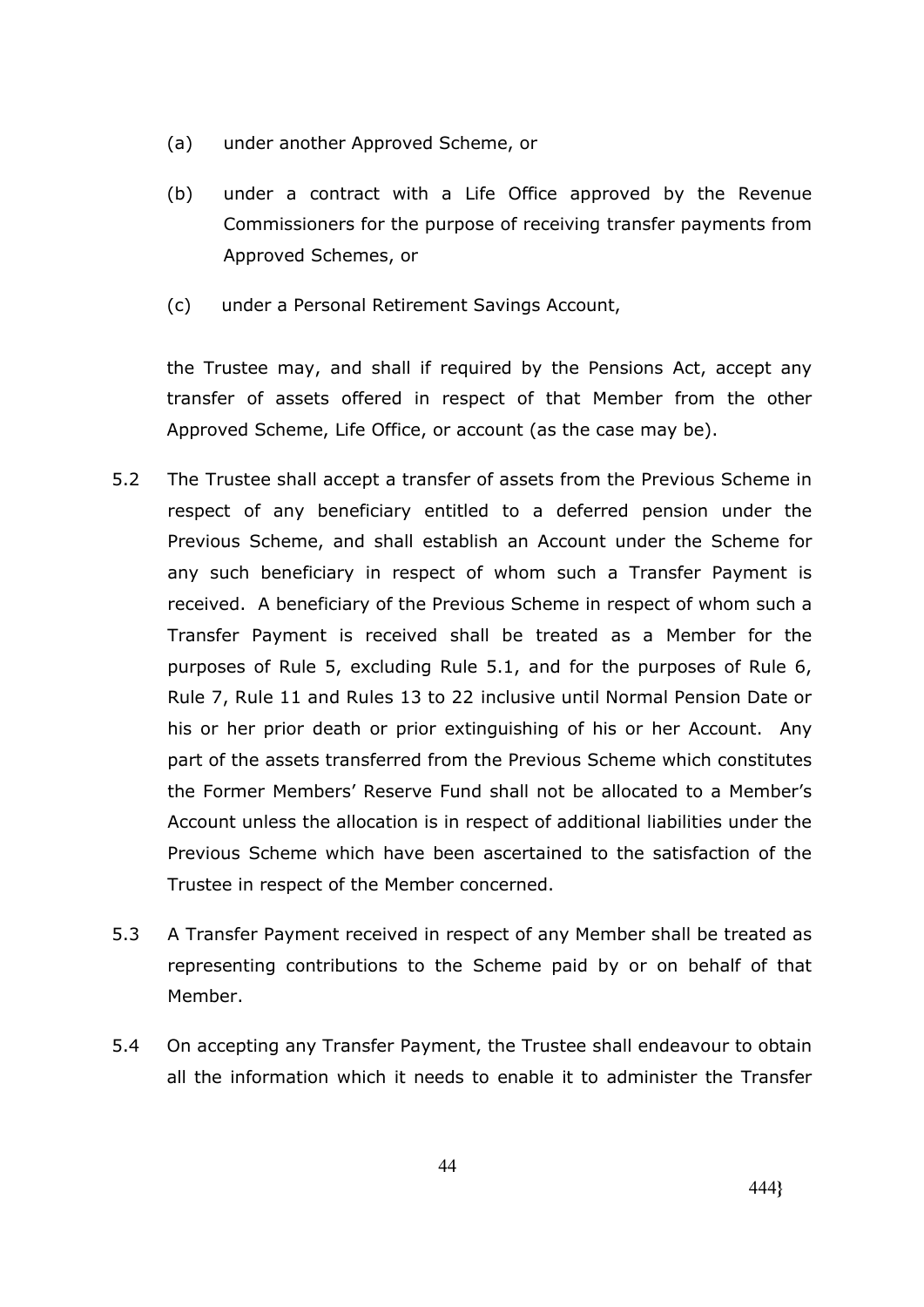Payment and the benefits provided in respect of it in accordance with Clause 3.1 and 3.2.

- 5.5 If a Transfer Payment is offered to the Trustee in respect of any Member on condition that any part of the Transfer Payment representing the Member's own contributions shall not be returned to him or her, the Trustee may undertake not to return that part to him or her. Notwithstanding any other provision of these Rules, the Trustee shall observe that undertaking and no Member shall be entitled to any benefit which, if granted, would breach that undertaking.
- 5.6 The Trustee shall accept a transfer of assets from the Previous Scheme in respect of beneficiaries in receipt of pension benefits under the Previous Scheme, and beneficiaries contingently entitled to death in retirement benefits under the Previous Scheme, which assets shall form part of the Annuity Fund, and shall provide equivalent benefits for such beneficiaries under the Scheme, to the exclusion of any other benefits under the Scheme.
- 5.7**<sup>19</sup>** The General Reserve may from time to time, following consultation with the Actuary, be applied by the Trustee to support the overall solvency position of the Scheme and/or to smooth investment returns over time and where the assets of the General Reserve have been applied for such purposes they may, following consultation with the Actuary, be returned by the Trustee to the General Reserve from time to time.

# 6. **Administration of Member's Account**

6.1 The Trustee shall maintain an Account in respect of each Member and shall allocate to the Account the contributions made by or in respect of the Member under Rule 4, after deduction of Death in Service contributions.

<sup>&</sup>lt;u>.</u> <sup>19</sup> Clause 2(b) Deed of Amendment dated 28 November 2008 inserted Rule 5.7 with effect from 15 December 2006.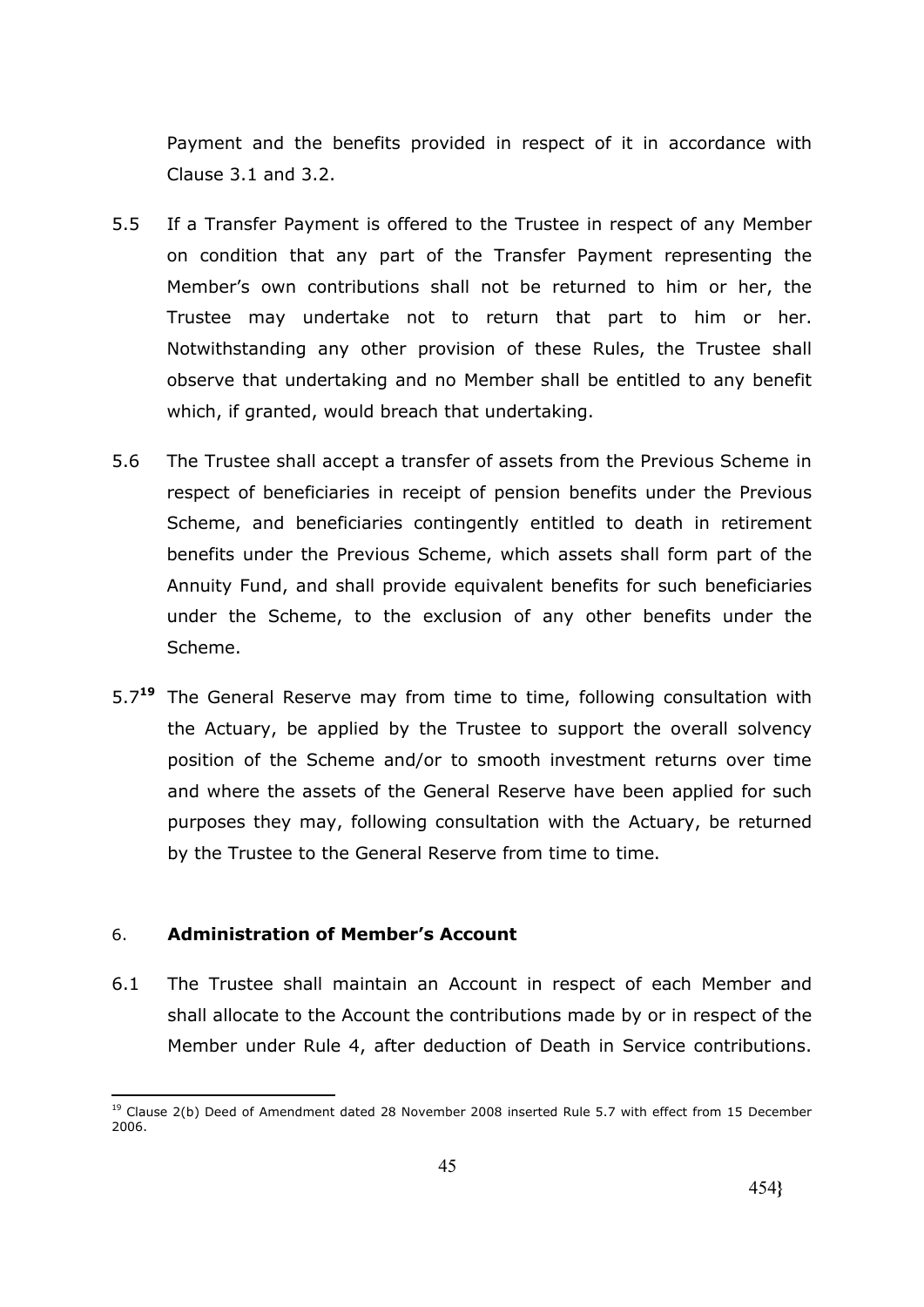The Trustee shall also allocate to the Account any Transfer Payments received in respect of the Member and shall deduct from the Account any costs or expenses to be deducted from the Account under Rule 6.4 and any amounts transferred out of the Account under Rule 13. Death in Service contributions shall be allocated to the Death in Service Fund.

- 6.2 Members' Accounts shall be invested in accordance with Clause 9.
- 6.3  $^{20}$ On each Renewal Date or at such other more frequent intervals in a Scheme Year as the Trustee deems appropriate, the Trustee shall allocate gains to a Member's Account or deduct losses from a Member's Account by determining the rate of return applicable to that Account for the preceding Scheme Year or lesser interval. Such rate shall be determined for each Account by the Trustee in consultation with the Actuary, and shall be based on:
	- (a) The investment performance of the sub-funds of the Members' Reserve Fund in which the Member's Account is invested.
	- (b) Any smoothing factor which the Trustee may wish to apply in order to smooth the volatility in the performance of the sub-funds of the Members' Reserve Fund.

The Trustee shall be entitled to reserve a portion of the assets in the Members' Reserve Fund as a smoothing reserve for the purposes of (b) above. Such reserve or any part of it shall not be allocated to a Member's Account or deducted from it until so determined by the Trustee on a Renewal Date or at such other more frequent intervals in a Scheme Year as the Trustee deems appropriate.

<sup>&</sup>lt;u>.</u>  $^{20}$  Clause 3 Deed of Amendment dated 28 November 2008 deleted the previous Rule 6.3 and inserted in its place the current version with effect from 1 July 2006.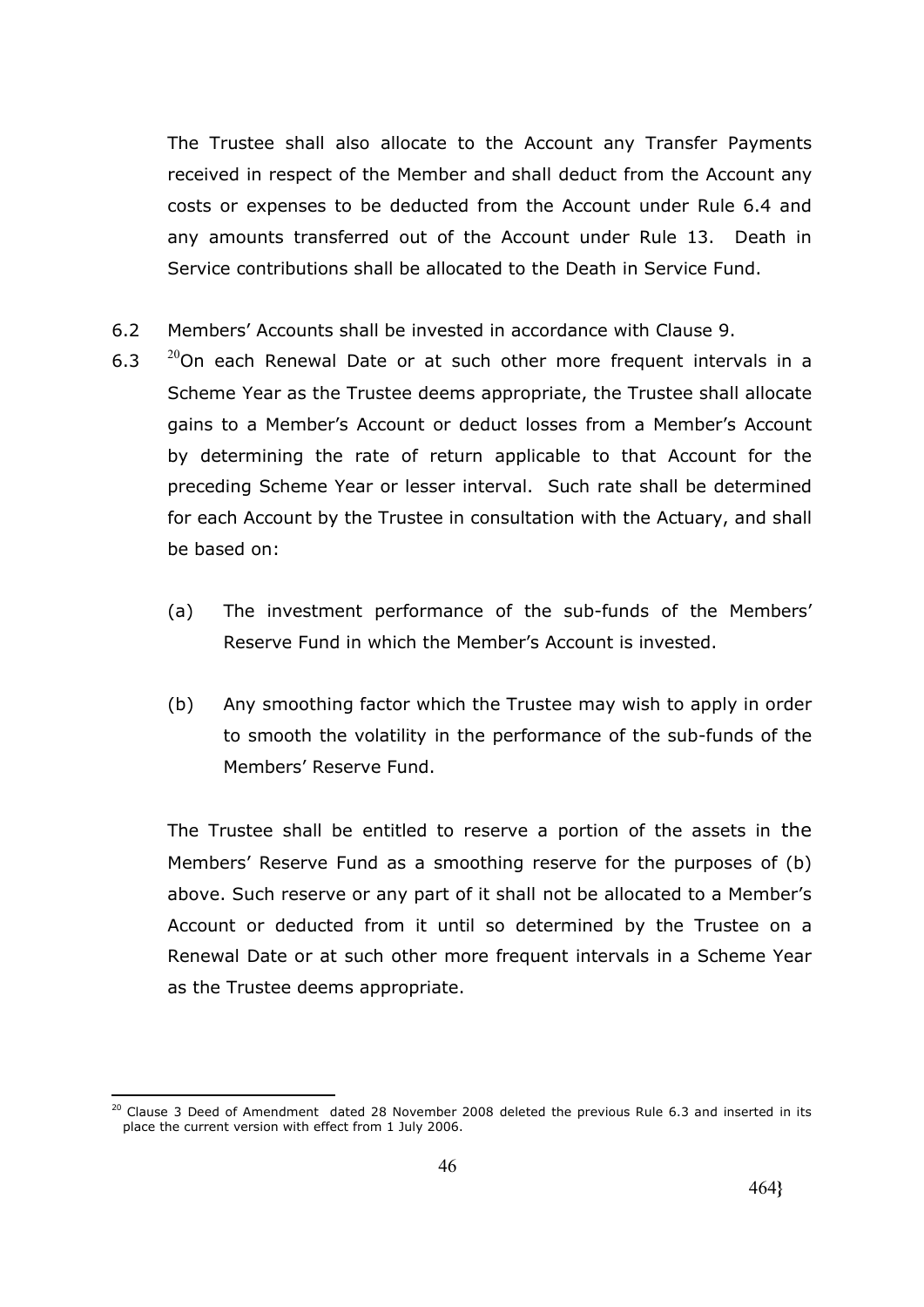6.4 The Trustee may impose a fixed entry charge on contributions received under Rule 4.1 and an annual charge on Members' Accounts of such rate or amount as it may determine to be appropriate to provide for the costs and expenses of the Scheme which are not met out of the Annuity Fund.

The rate or amount of such charges and any changes to those rates or amounts shall be notified to Members. Amounts so charged shall not form part of the Members' Accounts, and shall be used for the purpose of discharging costs or expenses as they arise.

6.5 Where an Account is to be applied to provide benefits under these Rules or where a transfer is to be made out of a Member's Account under Rule 13, the realisable value of the Member's Account shall be determined in accordance with the provisions of this Rule, and may be adjusted by the Trustee to ensure that the Account bears its proportionate share of the expenses of the Scheme and to ensure compliance with Rule 14.

# **Benefits for Members**

# 7. **Application of Member's Account**

- 7.1 Whenever all or part of a Member's Account is to be applied in providing benefits under Rules 8, 9, 10, or 11 the Trustee shall apply his or her Account in accordance with this Rule in securing one or more of the benefits set out in this Rule. The Member shall choose which benefits the Trustee shall secure for him or her, but subject to the limitations of this Rule and such further limitations as may be necessary to ensure compliance with Clause 3.1.
- 7.2 The Member may elect to receive a lump sum payment of up to one hundred per cent of his or her Voluntary Contribution Proceeds plus twenty-five per cent of the remainder of his or her Account, or such lesser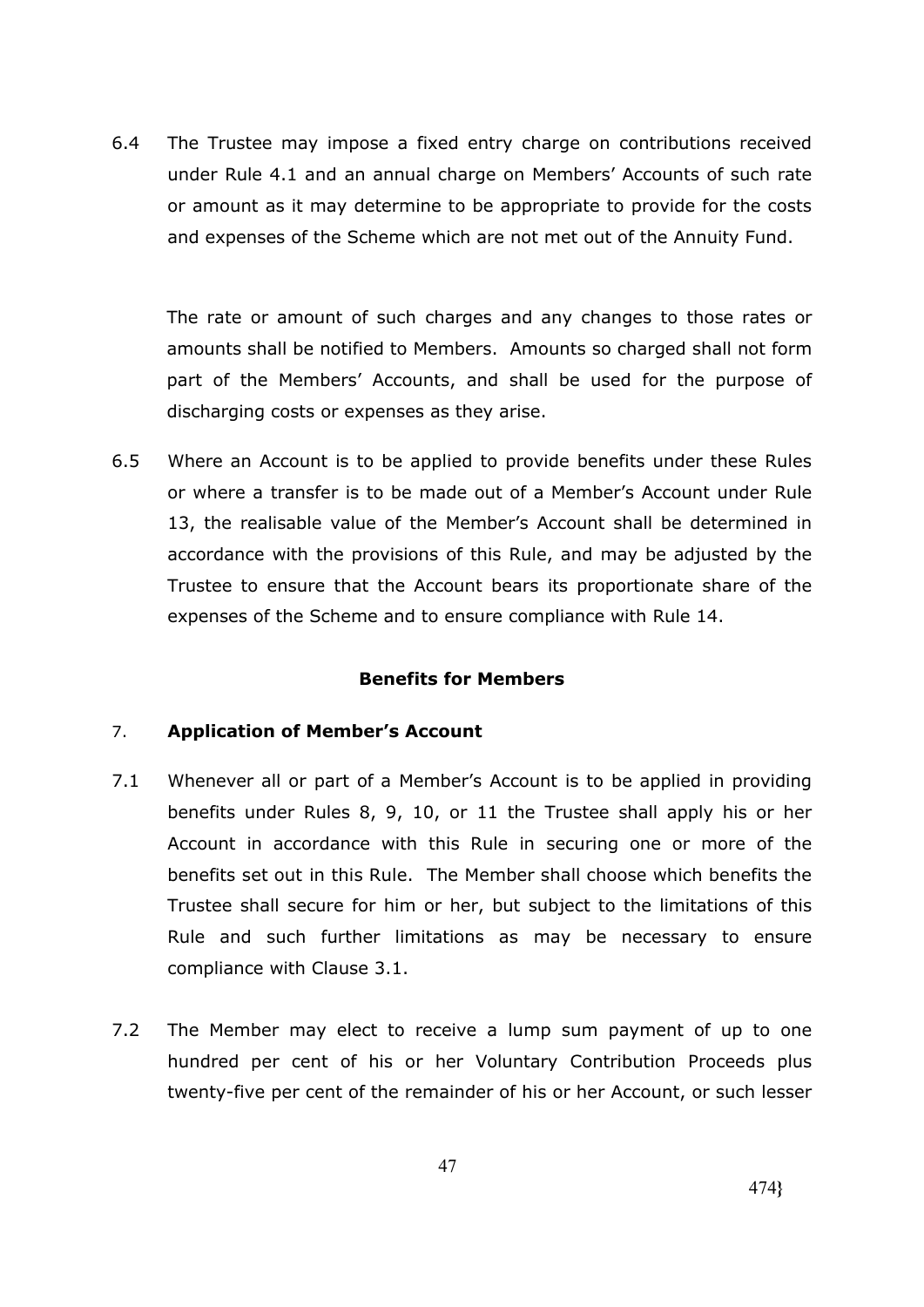maximum lump sum as the Revenue Commissioners will permit the Scheme to provide.

- 7.3 The Member may elect to apply the balance of his or her Account, after payment of any lump sum chosen under Rule 7.2, to provide a pension under any one of (a), (b), (c) or (d) below:
	- (a) A pension which shall not increase, and which shall be paid as follows:
		- (i) The pension will be payable for a minimum of five years and for the remaining life of the Member thereafter, and
		- (ii) when payment of the pension ceases, a further pension of fifty per cent of the initial amount will be payable for the remaining life, if any, of the Member's Designated Dependant; or
	- (b) A pension which shall increase at a compound annual rate of three per cent each year, and which shall be paid as follows:
		- (i) The pension will be payable for a minimum of five years and for the remaining life of the Member thereafter, and
		- (ii) when payment of the pension ceases, a further pension of fifty per cent of the amount payable at the date it ceases will be payable for the remaining life, if any, of the Member's Designated Dependant, and
		- (iii) this further pension shall also increase at a compound annual rate of three per cent each year; or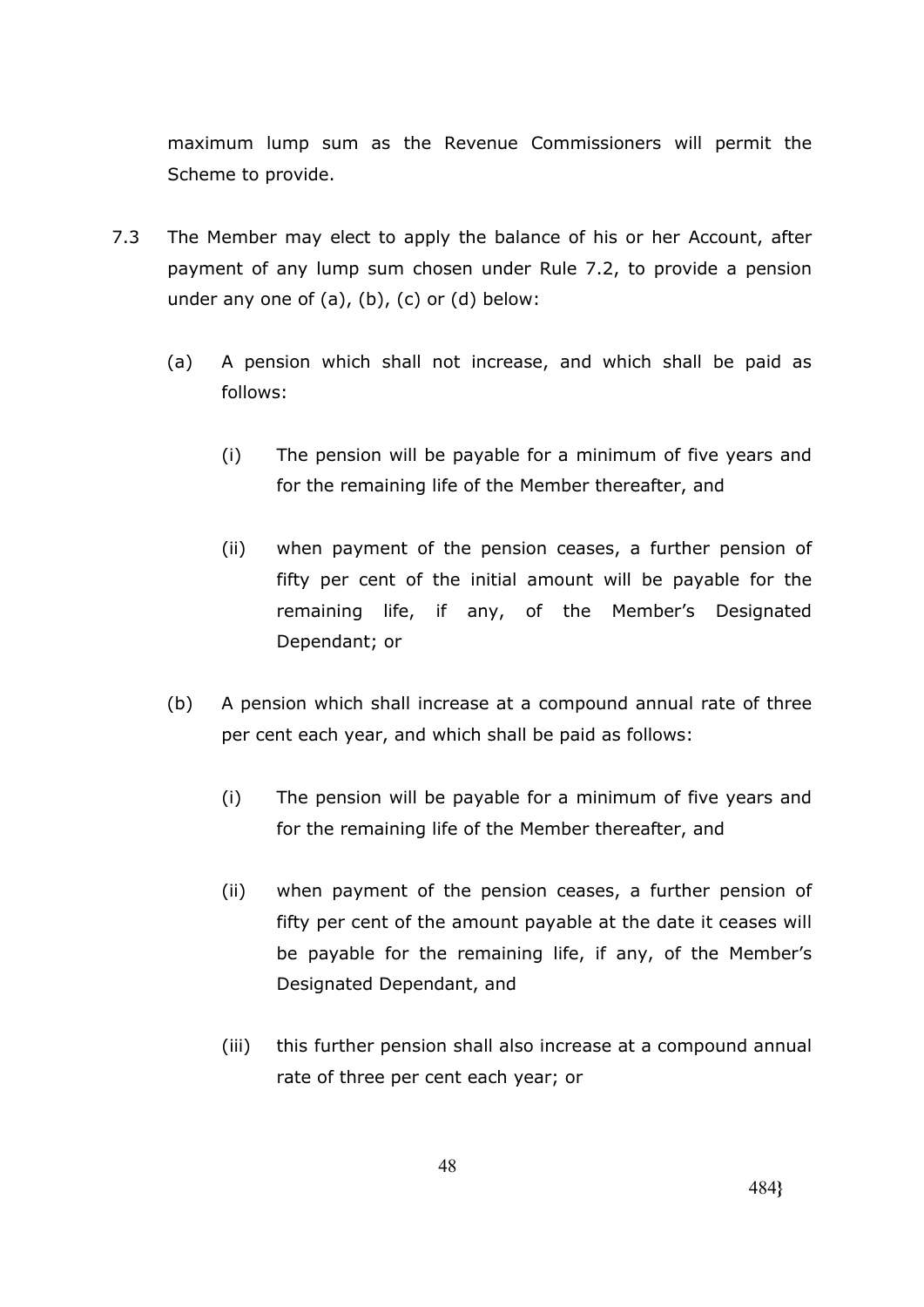- (c) A pension which shall not increase, and which shall be payable for a minimum of five years and for the remaining life of the Member thereafter; or
- (d) A pension which shall increase at a compound annual rate of three per cent each year, and which shall be payable for a minimum of five years and for the remaining life of the Member thereafter.
- 7.4 A Member who at the date of application under Rule 7.3 is married and is co-habiting with his or her spouse shall not be entitled to elect a pension under Rule 7.3(c) or (d).
- 7.5 A pension payable under Rule 7.3 (a)(i) or (b)(i) or 7.3 (c) or (d) shall be paid to the Member and, if he or she dies before the pension has been paid for five complete years, to the Member's legal personal representatives or to any one or more of the Dependants of the Member in such shares as the Trustee in its discretion shall decide. A pension payable under Rule 7.3(a)(ii) or (b)(ii) shall be paid to the Member's Designated Dependant, as determined at the date of application of the Member's Account under Rule 7.3.

Any designation by a Member of a Designated Dependant shall be by written communication to the Trustee prior to the date of application of the Member's Account under Rule 7.3, and the Member shall furnish any additional information which the Trustee may require to satisfy themselves that the person so designated is a valid Designated Dependant under these Rules.

7.6 The Trustee may provide any benefit to be secured under Rule 7.2 by payment out of the Member's Account. The Trustee may provide any benefit to be secured under Rule 5.6 or Rule 7.3 by: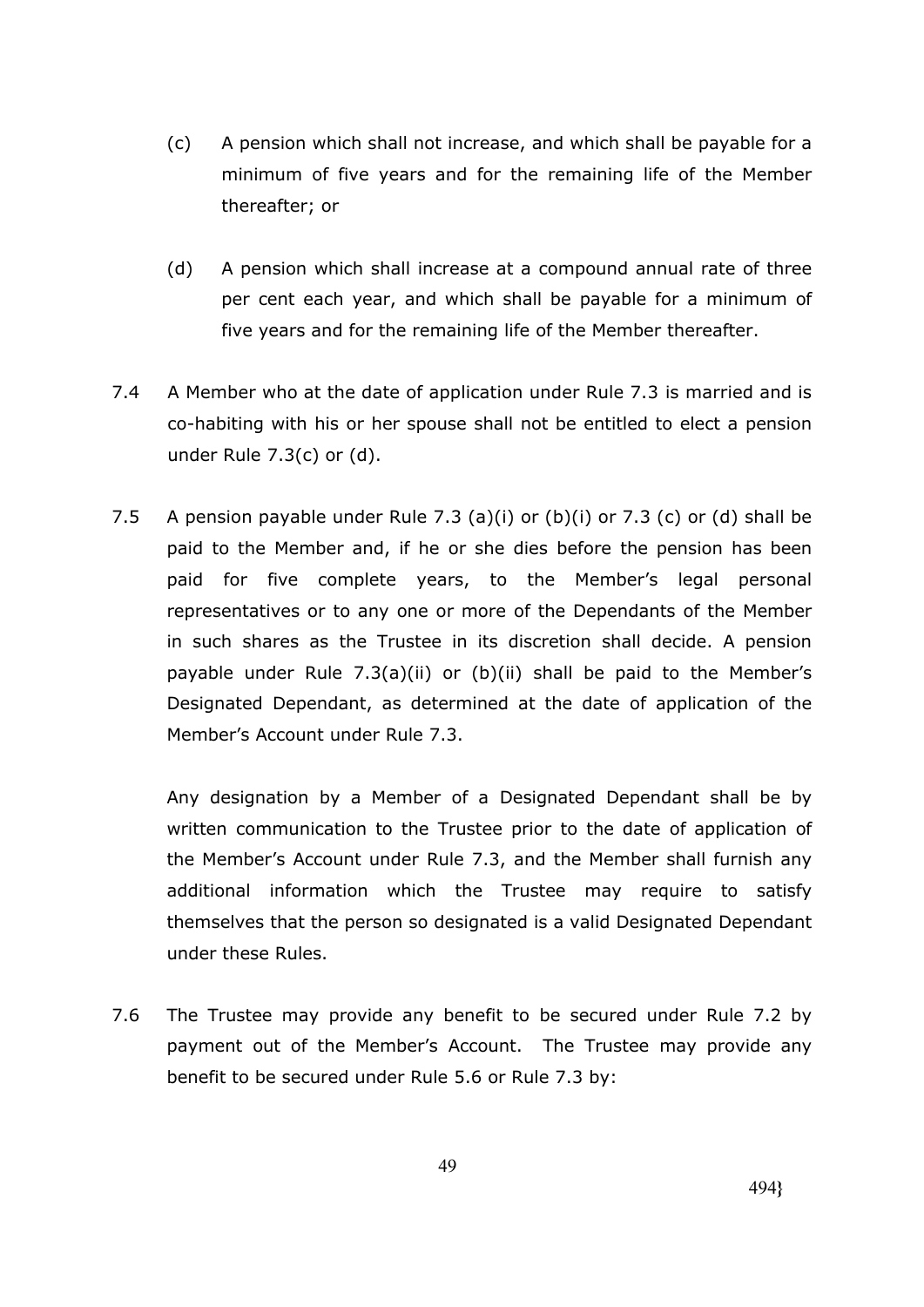- (a) payment out of the Fund, or
- (b) by the purchase of annuity contracts or other suitable policies or contracts of assurance.

Any pension benefit secured under Rule 7.3 shall be of such amount as the Member's Account or relevant portion of the Account applied to provide the benefit will secure, which shall be determined by the Trustee on the advice of the Actuary, where the benefit is paid out of the Fund, and by the relevant Life Office, where an annuity or annuities are purchased.

The Member shall furnish to the Trustee such evidence and information as the Trustee or, where applicable, the Life Office may require to determine the amount of pension benefit which may be secured on his or her behalf, including evidence of age, health and any other relevant factors concerning the Member or his or her Designated Dependant. Failing evidence as aforesaid, the Trustee may modify the amount of benefit which may be secured to reflect such lack of evidence, after consulting the Actuary.

- 7.7 As an alternative to the application of the Member's Account in accordance with Rule 7.2 or 7.3, the Trustee may pay, at the option of a Member entitled to so elect under Section 772 of the Taxes Act, an amount determined in accordance with the provisions of Section 772 to an approved retirement fund or to the Member, as the case may be.
- 7.8 Where the Member has elected to receive the maximum lump sum permitted under Rule 7.2 and the balance of his or her Account then remaining is less than €15,000, the Member may, if the Revenue Commissioners so permit, elect to receive a further lump sum payment equal to the balance of his or her Account.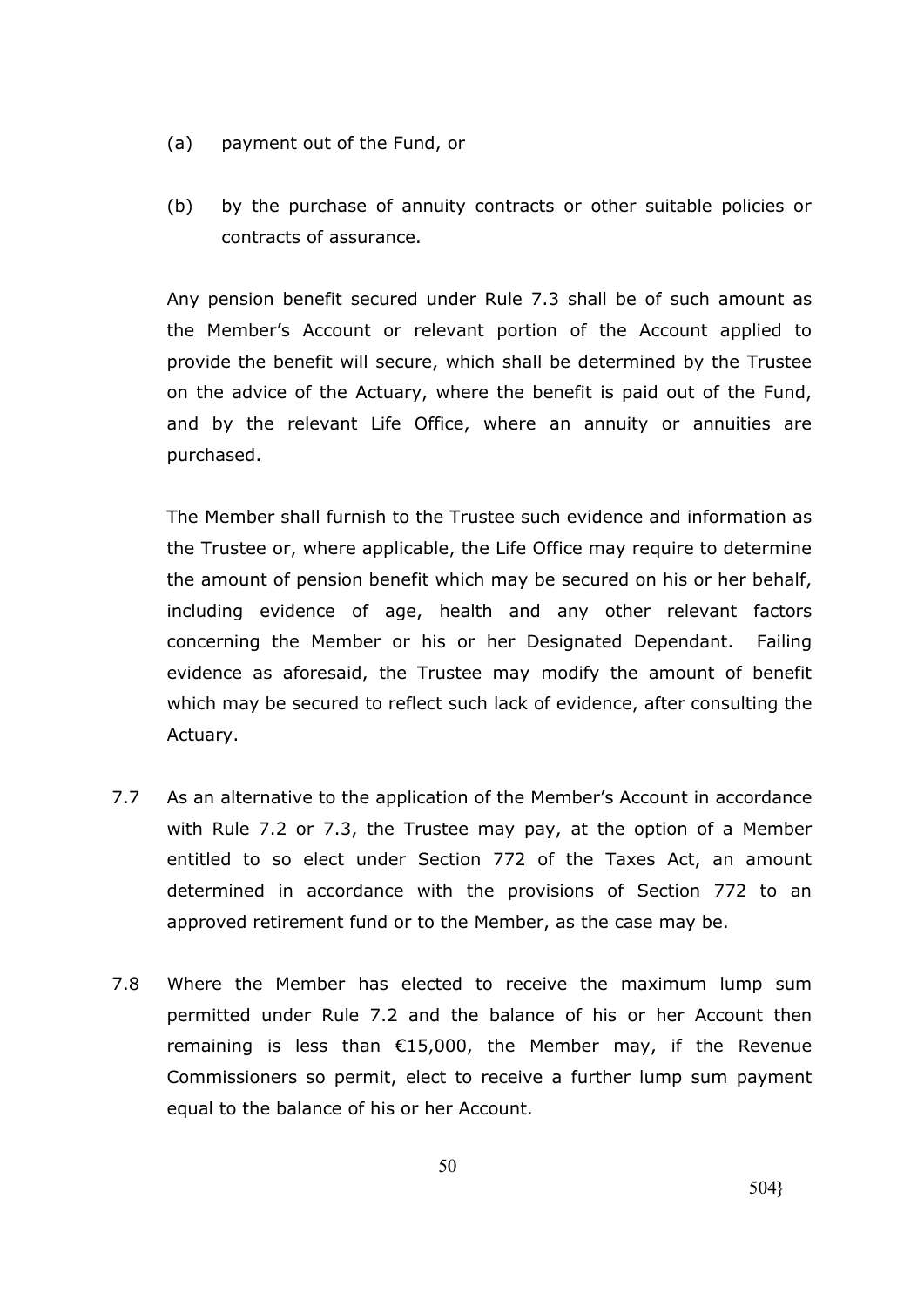### 8. **Benefits at Normal Pension Date**

If a Member leaves the service of the Employers at Normal Pension Date, the Trustee shall apply his or her Account in providing benefits upon the later of his or her Normal Pension Date and the date on or prior to the Member's seventieth anniversary of birth on which the Trustee receives notification that the Member has left service.

### 9. **Benefits after Normal Pension Date**

- 9.1 If the Member remains in the service of the Employers after Normal Pension Date and leaves service at a later date, not later than his or her seventieth anniversary of birth, the Trustee shall apply his or her Account in providing benefits upon the later of his or her date of leaving service and the date on or prior to the Member's seventieth anniversary of birth on which the Trustee receives notification that the Member has left service.
- 9.2 A Member who continues in service after Normal Pension Date may at any time elect, instead of waiting until his or her later date of retirement, to have his or her Account applied in providing benefits at Normal Pension Date or at any date between Normal Pension Date and his or her later date of retirement.

# 10. **Benefits on Retirement before Normal Pension Date**

10.1 If a Member leaves the service of the Employers before Normal Pension Date after attaining age sixty or on account of Ill-health he or she may elect to have his or her Account applied in providing benefits at his or her date of leaving service instead of at his or her Normal Pension Date. Otherwise, his or her Account shall be applied on the later of the dates specified in Rule 8.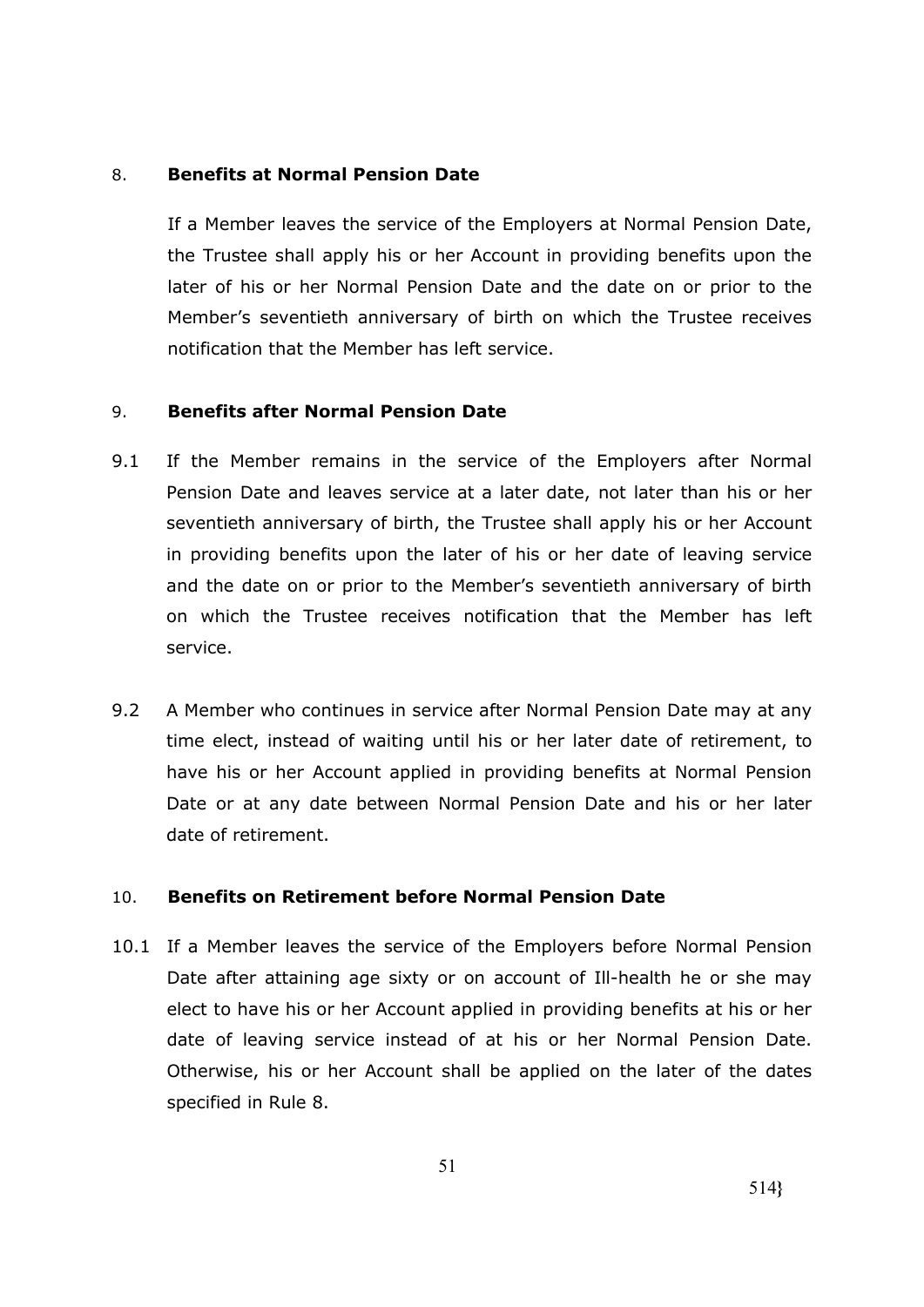10.2 If the Member's Ill-health is in the opinion of the Trustee so severe that the Member is incapable of any employment or occupation, whether in the Construction Industry or otherwise, the Trustee may, in its absolute discretion, enhance the benefits which may be secured for the Member under these Rules to such extent as it, in consultation with the Actuary, shall decide, provided that there is sufficient funding available under the Annuity Fund of the Scheme to do so.

# 11. **Withdrawal**

- 11.1 If a Member leaves the service of the Employers without being entitled to benefits under any of the preceding Rules, he or she shall be entitled to have his or her Account applied in providing benefits at his or her Normal Pension Date or, at the request of the Member, on another date not earlier than his or her sixtieth anniversary of birth.
- 11.2 A former Member in respect of whom any part of his or her Account has yet to be applied in providing benefits under Rule 11 shall be treated as a Member for the purposes of Rule 6, Rule 11 and Rules 13 to 22 inclusive, save for the purposes of any notifications under those Rules, until Normal Pension Date or his or her prior death or prior extinguishing of his or her Account.

# 12. **Death of a Member**

- 12.1 On the death before Normal Pension Date of a Member
	- (i) who at the date of death either was an Eligible Employee and was in the service of an Employer who had paid all contributions due from that Employer in respect of the Member under Rule 4.1 up to the date of death or to the extent that the Trustee or the Administrator had agreed a payment schedule for the recovery of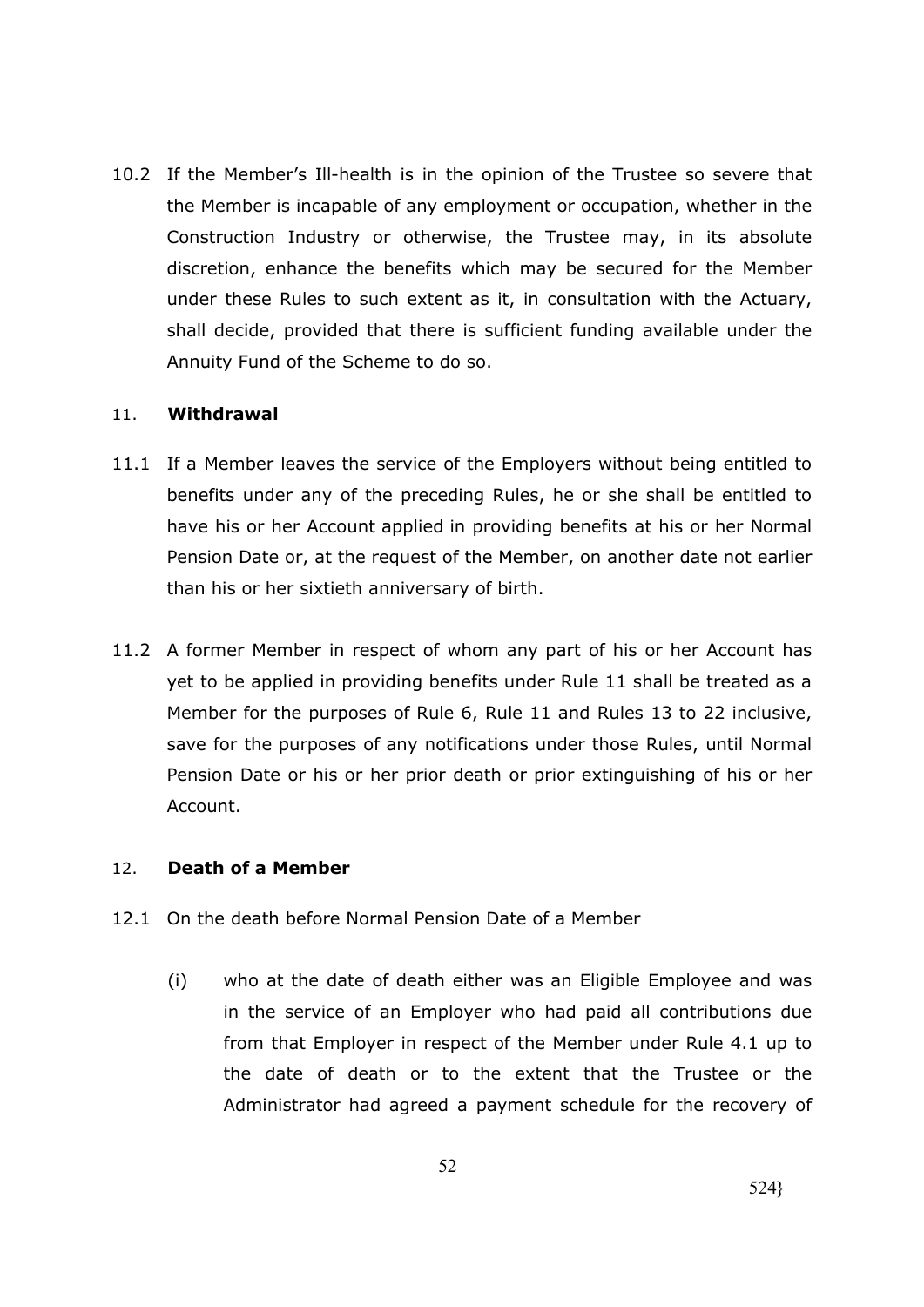arrears of contributions from the Employer, was fully in compliance with that schedule at the date of death $^{21}$ , or

- (ii) was an Eligible Employee who, having left the service of an Employer within a period of 26 Weeks immediately prior to the date of death by reason of Ill health or other incapacity (as to which the decision of the Trustee shall be final) or by reason of being on Fás Leave was unable to return to such service by reason of Ill-health, incapacity or Fás Leave within such period, whether he thereby ceased to be a Member or not, and
- (iii) in respect of whom not less than 26 weekly contributions had been paid since the last or only occasion on which he or she became a Member

a lump sum shall be payable equal to the aggregate of:

- (a) the Member's Account, plus
- (b) a sum of  $\epsilon$ 63,500<sup>22</sup>, plus

<u>.</u>

(c) a further sum in respect of each Child of the Member of  $\epsilon$ 3,175<sup>23</sup>.

On the death before Normal Pension Date of a Member who does not satisfy the conditions at (i) and (iii) or at (ii) and (iii)<sup>24</sup> above, a lump sum shall be payable equal to his or her Account.

 $^{21}$  Clause 4 Deed of Amendment dated 28 November 2008 deleted the previous Rule 12.1(i) and inserted in its place the current version with effect from 27 September 2007.

 $22$  Clause 8 Deed of Amendment dated 11 June 2013 deleted the words "such amount as shall be specified in the Registered Employment Agreement" from Rule 12.1(b) and inserted in their place the figure "€63,500".

 $^{23}$  Clause 9 of Deed of Amendment dated 11 June 2013 deleted the words "such amount as shall be specified in the Registered Employment Agreement" from Rule 12.1(c) and inserted in their place the figure "€3,175".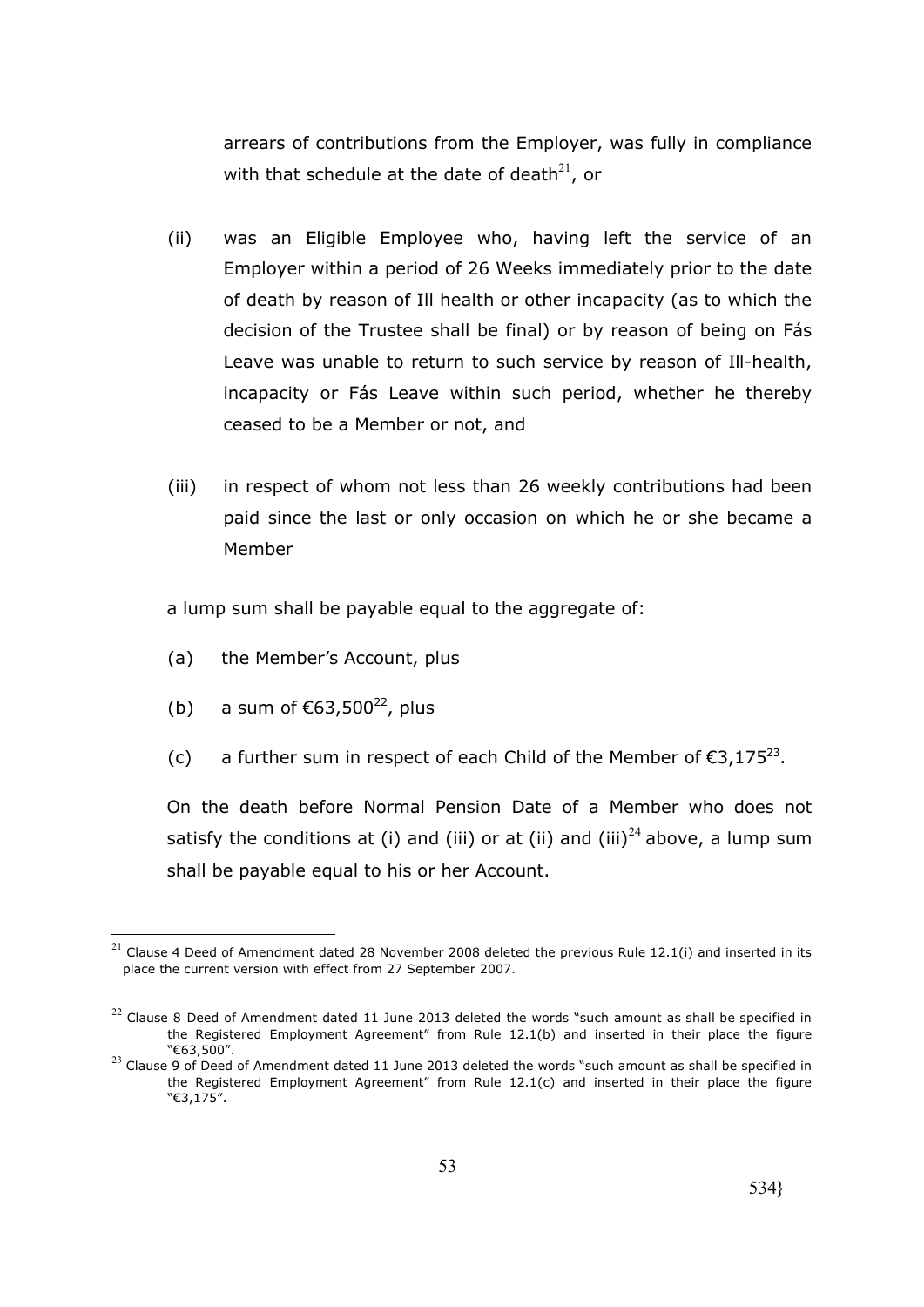- 12.2 On the death of a Member in the service of the Employers on or after Normal Pension Date whose Account has not yet been applied to provide benefits under Rule 9.2, a lump sum shall be payable equal to his or her Account.
- 12.3 On the death of a former Member whose Account has not yet been applied in providing benefits under Rule 11, a lump sum shall be payable equal to his or her Account.
- 12.4 The total of any lump sum arising under Rule 12 shall be paid to the Member or former Member's legal personal representatives or, except to the extent that it is payable under Rule 12.3 and relates to his or her Preserved Account, paid or applied in whole or in part:
	- (a) to or for the benefit of, or

<u>.</u>

(b) to any person or persons or body corporate, including the Trustee, appointed by them for the purpose to be held by such person or persons or body corporate upon Subsidiary Trusts for the benefit of,

any one or more of the Member or former Member's Beneficiaries living at his or her death and in such shares and in such manner as the Trustee shall in its absolute discretion decide.

The Trustee may defer payment or application in whole or in part for a period not exceeding two years from the date of the Member or former Member's death if in its opinion such deferment is necessary for the Trustee to determine who is to benefit. No payment shall be made to the legal personal representatives which would pass to the State as ultimate intestate successor.

<sup>&</sup>lt;sup>24</sup> Clause 5 Deed of Amendment dated 28 June 2007 deleted "(i) and (ii)" after the words "satisfy the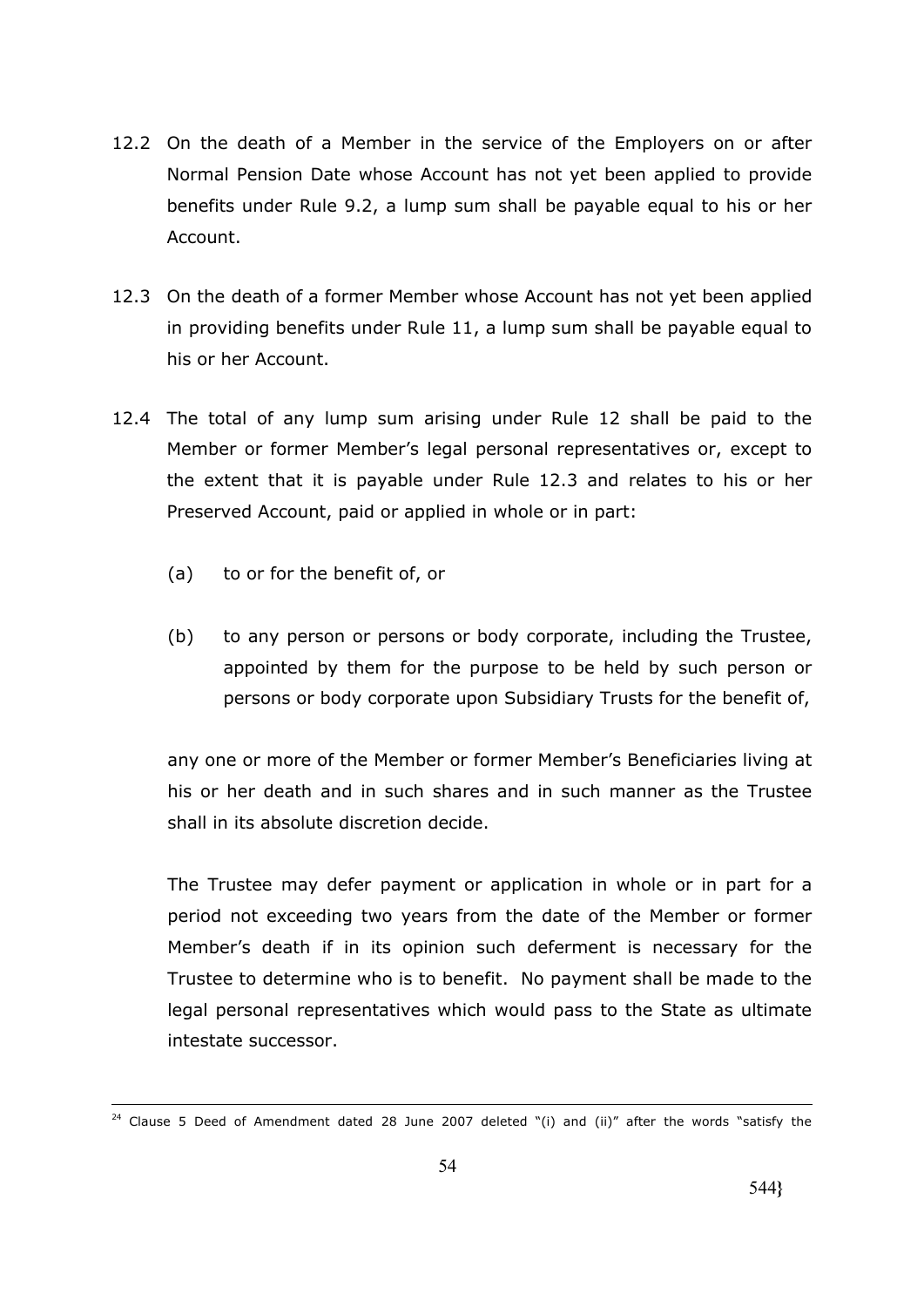Any lump sum payable under Rule 12 shall be reduced if necessary to comply with Clause 3.1, and an amount equal to the amount of the reduction shall be applied to purchase from a Life Office a noncommutable and non-assignable annuity or annuities for such one or more of the Member or former Member's Dependants and in such shares as the Trustee in its absolute discretion shall determine.

- 12.5 The Trustee may determine that some or all of the benefits payable under Rule 12.1(b) and (c) should be underwritten by a Life Office and, in order that the benefits may be underwritten upon terms which it considers reasonable, it may from time to time determine that, notwithstanding anything in Rule 12, the benefits should be payable only to the extent, and upon the terms and conditions, which it specifies.
- 12.6 The Trustee may decide that evidence of health and insurability and details of any climatic, occupational or other special hazards to which a Member may be subject should be furnished to the satisfaction of the Trustee in respect of each Member when he or she first joins the Scheme or on an occasion when he or she qualifies for an increase in benefit under Rule 12.1(b) and (c). Failing evidence as aforesaid or where the Member is subject to any special hazards no benefit shall be payable under Rule 12.1(b) and (c), or the amount of benefit payable shall be modified as the Trustee on the advice of the Actuary decides.
- 12.7 Where a Member changes Employer, and his or her new Employer does not register the Member as a Member of the Scheme in its employment within 21 days of the change, no benefits shall be payable under Rule 12.1 (b) or (c) until the Employer so registers the Member and the other conditions of Rule 12.1 are satisfied. An Employer shall not be entitled to register a Member after he has died.

<u>.</u>

conditions at" and inserted in its place "(i) and (iii) or at (ii) and (iii)".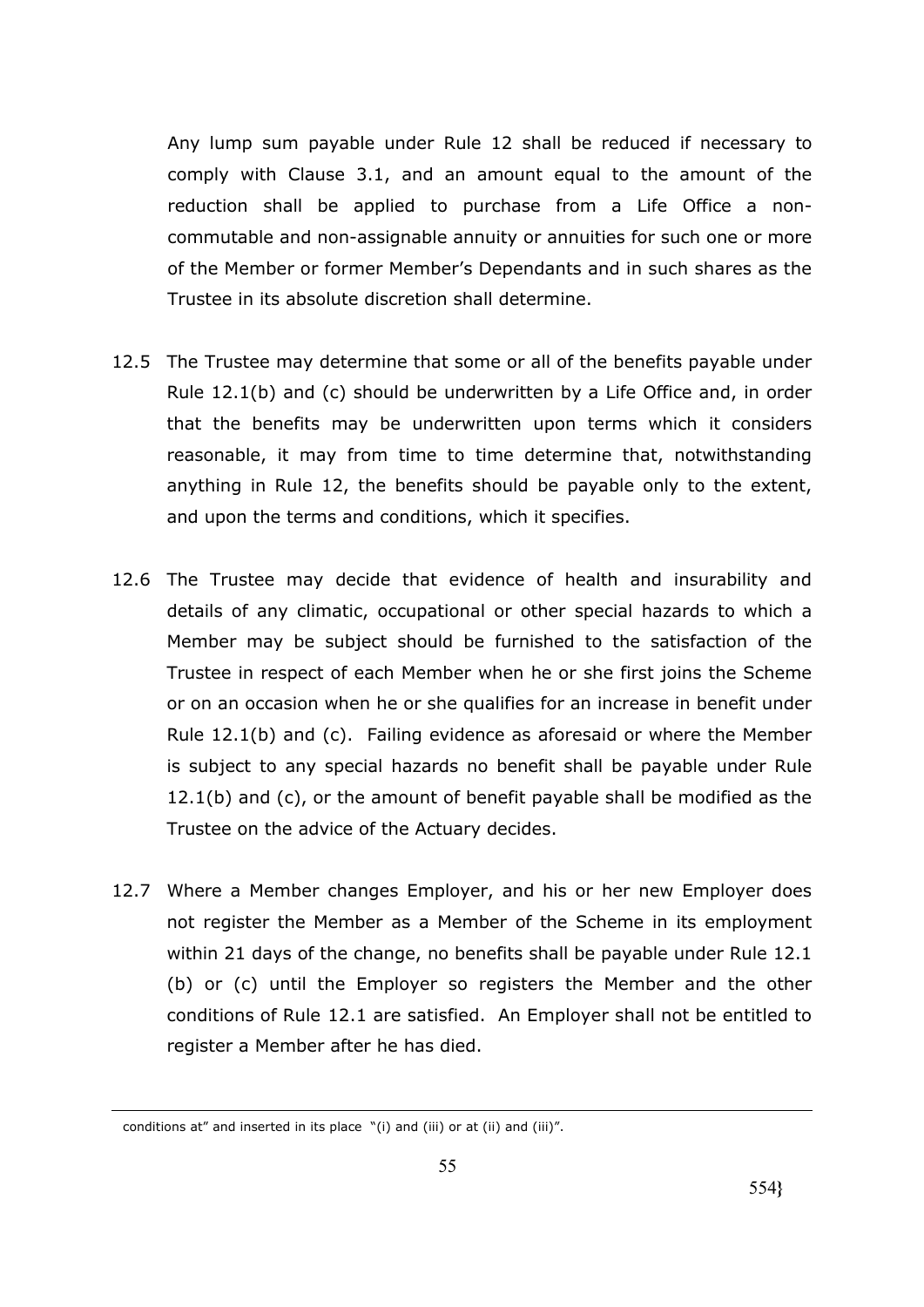#### 13. **Transfer Out**

- 13.1 Subject to Rule 13.2 and 13.3, a transfer of assets out of his or her Account may be made in respect of any Member or former Member to:
	- (a) the trustees or other persons having the necessary power of an Approved Scheme in which the Member or former Member concerned participates; or
	- (b) a Life Office either:
		- (i) for application under a contract, written in the name of the Member or former Member, which is approved by the Revenue Commissioners for the purposes of receiving transfer payments from retirement benefits schemes, or
		- (ii) to purchase an immediate or deferred annuity policy or other suitable assurance policy free of future premiums written in the name of the Member or former Member to secure some or all of the benefits payable to, or in respect of, him or her under these Rules; or
	- (c) the provider of a Personal Retirement Savings Account which the Member or former Member has established with that provider subject to the conditions prescribed at law for such a transfer; or
	- (d) a scheme which is not a funded scheme, which provides or is capable of providing a long service benefit, the trustees of which are willing to accept payments so made, or where so prescribed by law and in accordance with any conditions prescribed, to another arrangement for the provision of retirement benefits established within or outside the State.
- 13.2 The Trustee shall make a transfer under Rule 13.1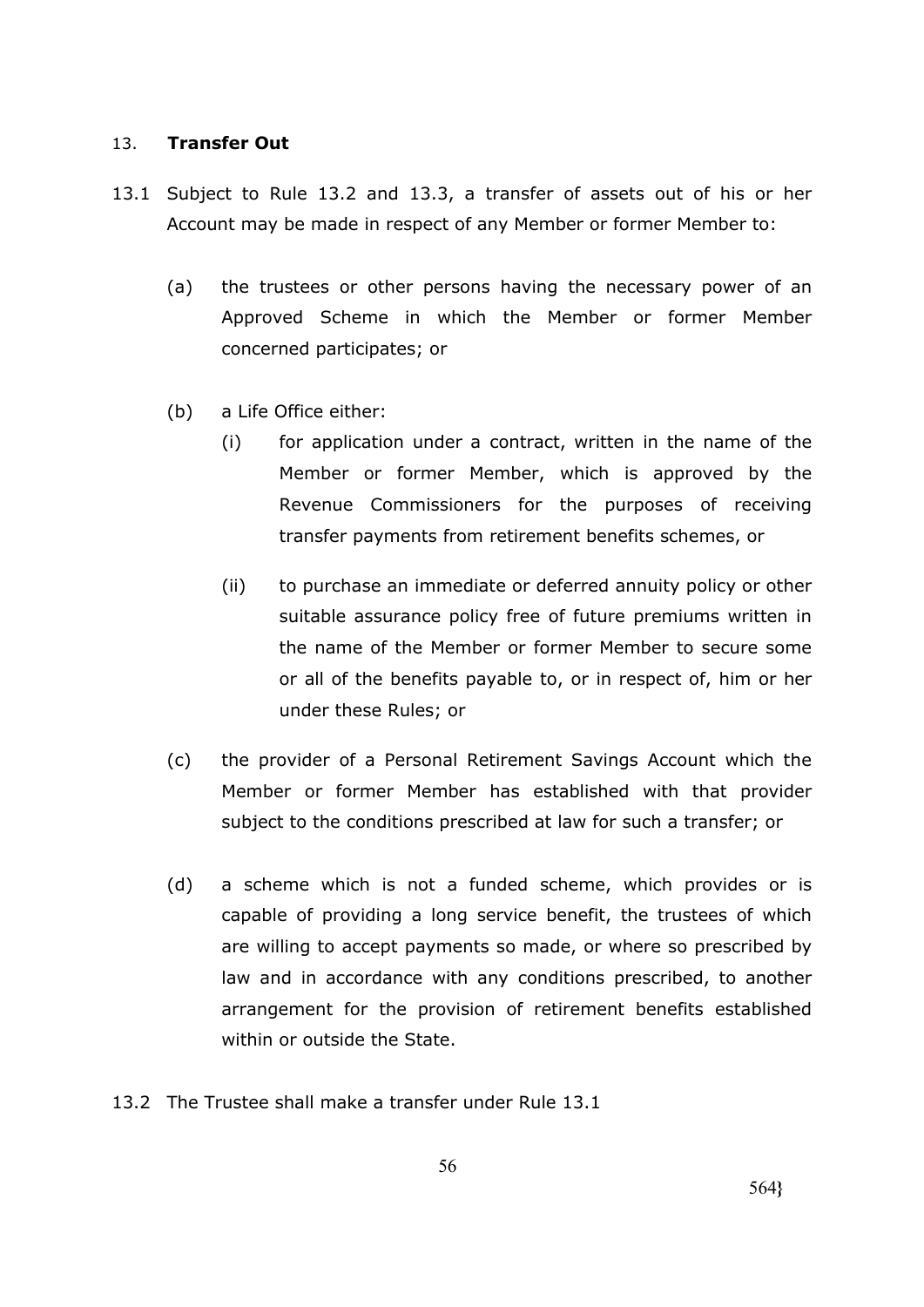- (a) if so required by law, or
- (b) upon the request of any Member or former Member entitled to benefits which have not yet come into payment, in respect of the benefits payable to or in respect of him or her.
- 13.3 In any other case, the Trustee may make a transfer under Rule 13.1 either:
	- (a) with the consent of any Member or former Member concerned, or
	- (b) without his or her consent, if
		- (i) the transfer is made to another scheme of the Employers, or
		- (ii) to the extent that the transfer relates to a Preserved Account, it may be made without consent in accordance with the Pensions Act.
- 13.4 A transfer under Rule 13.1 shall be of an amount equal to the realisable value of the Account of the Member or former Member concerned at the date of the transfer or at another date if so required under the Pensions Act, provided that the amount of such transfer payment may be limited or reduced in the circumstances prescribed in the Pensions Act.
- 13.5 The Trustee shall, in respect of each Member or former Member concerned, notify the person or persons to whom a transfer is made under Rule 13.1 of the information needed to administer the transfer and of any requirements imposed by the Revenue Commissioners under the Taxes Act.
- 13.6 Where a transfer is made for any Member or former Member under Rule 13.1, his or her Account shall be extinguished.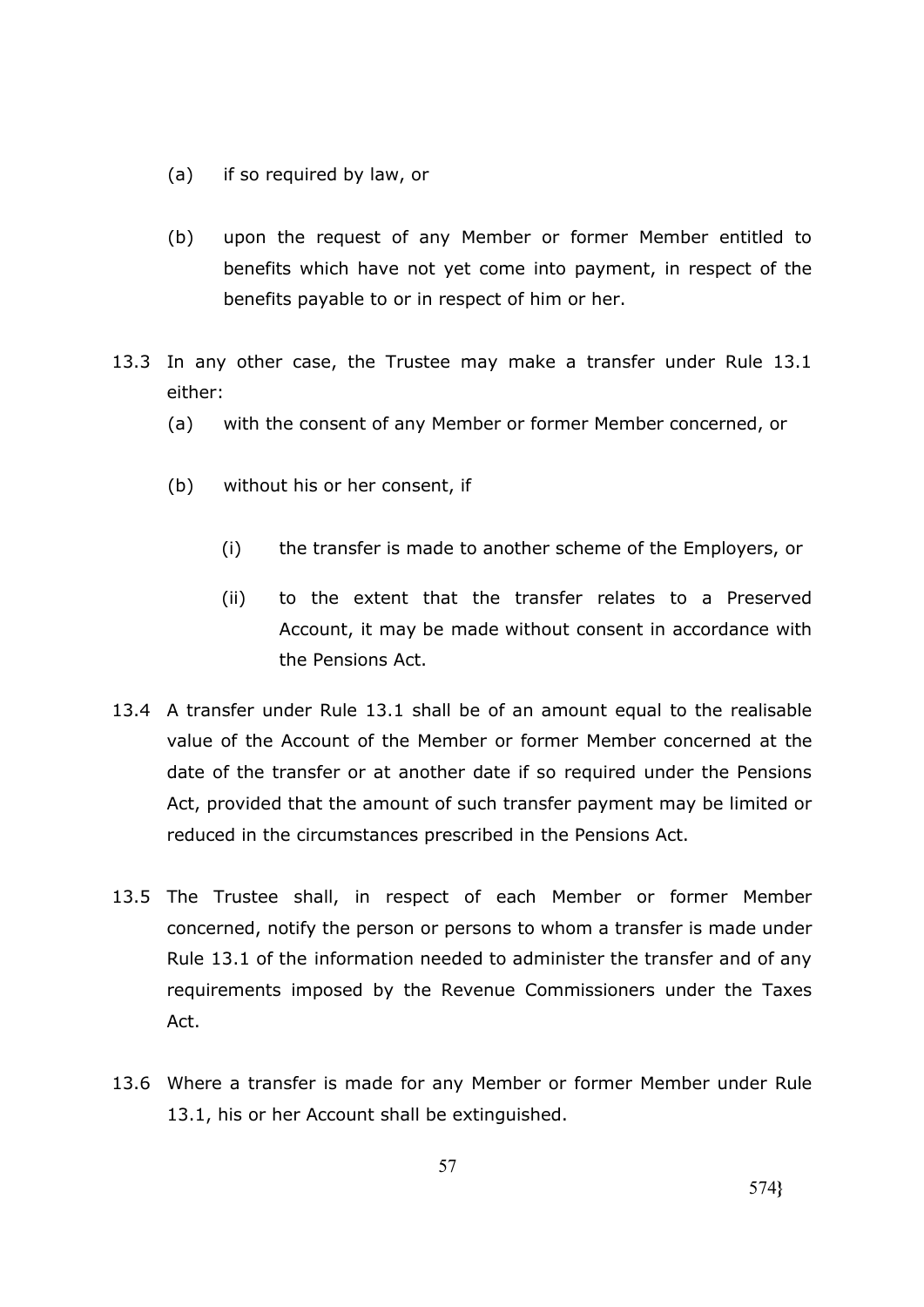### 14. **Excess Proceeds**

Subject always to Clause 17, if by reason of Clause 3.1 or otherwise any part of a Member's Account remains after the full provision of benefits for that Member under these Rules, it shall be retained in the Fund and applied for the purposes of the Scheme.

# **Benefit Provisions**

# 15. **Payment of Pensions**

Every pension shall be paid by equal monthly amounts, the first payment being made as soon as practicable after the pension has fallen due for payment and the Trustee has been provided by the Member with such information as may be necessary to enable it to commence payment.

### 16. **Unclaimed Benefits**

No Member for the time being entitled to a benefit under these Rules may claim that benefit if the Trustee receives notification of the Member's entitlement later than the Member's seventy first anniversary of birth, and the Trustee shall be under no duty to inquire as to whether a Member is entitled to a benefit under these Rules.

No other person entitled to the receipt of a benefit under these Rules may claim that benefit more than a year after it has fallen due for payment if the reason for the non-payment of the benefit is:

- (a) the failure of that person to claim it, or
- (b) the lack of knowledge by the Trustee:
	- (i) of the existence or whereabouts of that person, or
	- (ii) of any fact or facts entitling that person to the benefit.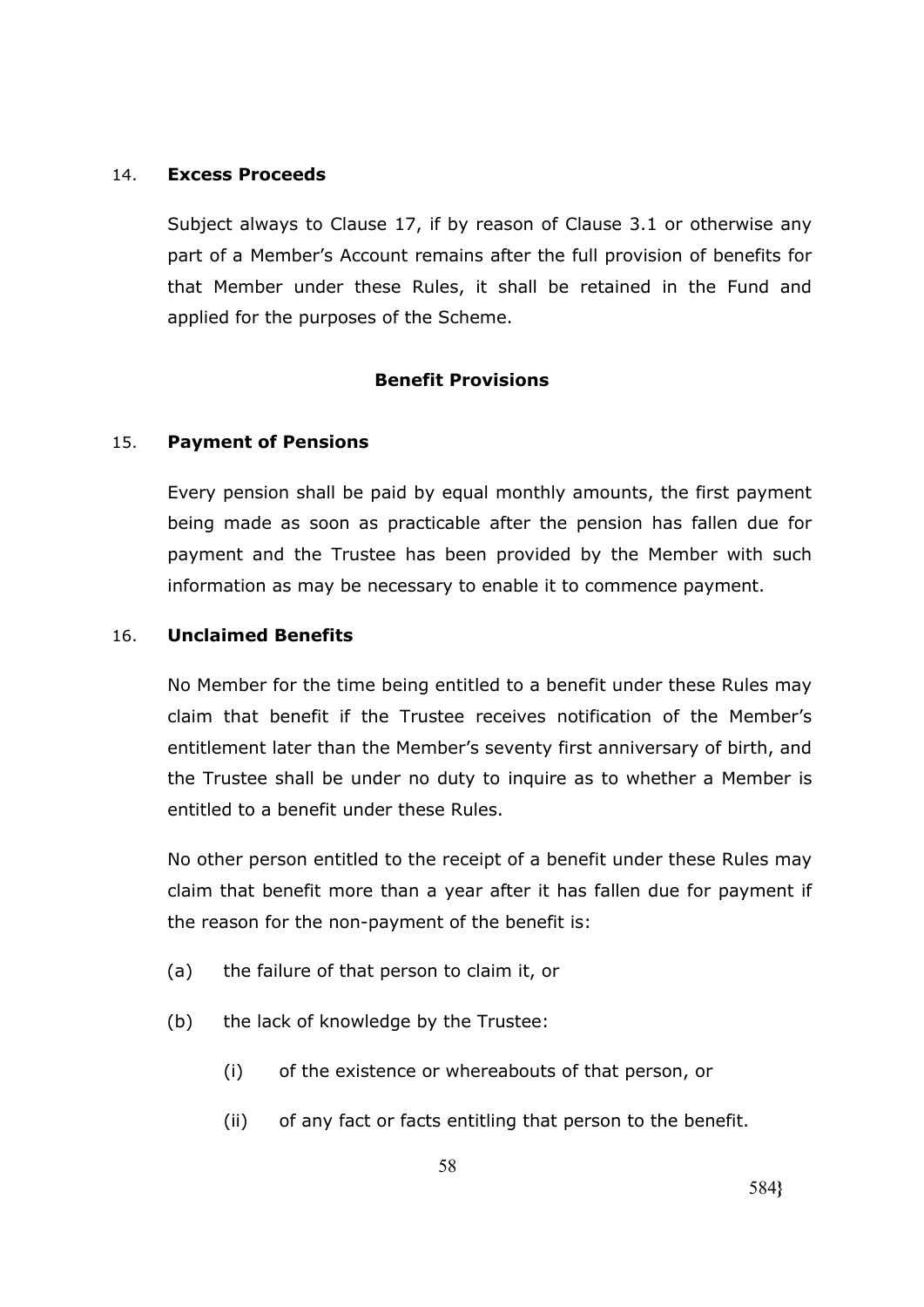Provided that the Trustee may pay an unclaimed benefit or any part of it if in its absolute discretion it thinks fit, and shall do so if so required under Clause 3.2.

# 17. **Evidence and Information**

A Member or any other person entitled to benefit under the Rules must produce any evidence and information which the Trustee may reasonably require for the purposes of the Scheme.

If any evidence or information is not supplied, proves to be inaccurate or shows that evidence or information previously supplied was inaccurate, the Trustee may, with the advice of the Actuary where actuarial calculations are required, alter the amount of or the terms applicable to, or withhold or cease payment of, any benefit payable under the Rules.

# 18. **Non-Assignability**

No benefit payable or to be paid under the Rules shall be surrendered (except as provided under the Rules) or assigned. Subject to Clause 3.2, if any beneficiary or prospective beneficiary:

- (a) attempts to alienate, charge or anticipate any benefit, or
- (b) does or permits any act or thing by which a benefit would, if it belonged to him or her absolutely, be or become wholly or in part payable to another person, whether by operation of law or otherwise,

that benefit shall cease to be payable or paid. In that event the Trustee may, in case of hardship, apply the benefit or any part of it for the support or maintenance of the beneficiary or the beneficiary's spouse, children, remoter issue or dependants or any of them, but in no case shall any payment be made to an assignee or purported assignee.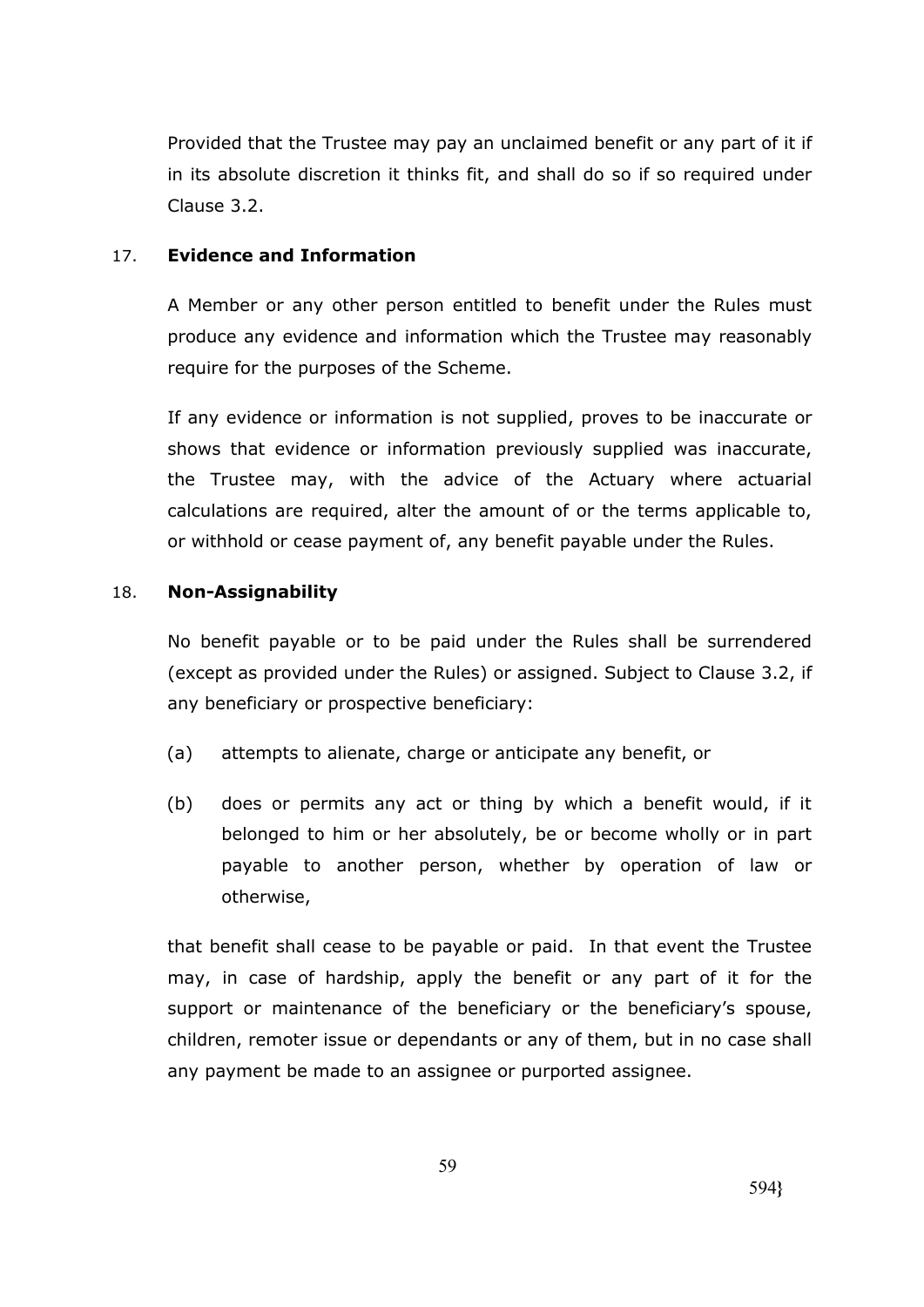# 19. **Incapacity of a Beneficiary**

- 19.1 Any pension or annuity payable in respect of any Child may be paid at the discretion of the Trustee either:
	- (a) to any one or more persons
		- (i) having guardianship or custody, or
		- (ii) who is or are responsible for the maintenance,

of the Child as the income of the Child or (if the Trustee so determines) as the income of that person or those persons, or

(b) directly to the Child.

# 19.2 If any person:

- (c) becomes mentally defective,
- (d) is certified as insane, or
- (e) suffers from any physical or other incapacity which in the opinion of the Trustee renders him or her unable to manage his or her affairs,

the Trustee may pay or apply any benefits to which he or she would otherwise be entitled under the Rules to or for the benefit of that person or any relative or other person who, in the opinion of the Trustee, may be dependent upon him or her.

# 20. **Payment without Representation**

In any case where representation has not been taken out to the estate of a deceased person, any sum or sums not exceeding in the aggregate €5,000 payable by the Trustee to the legal personal representatives of the deceased may at the absolute discretion of the Trustee be paid to the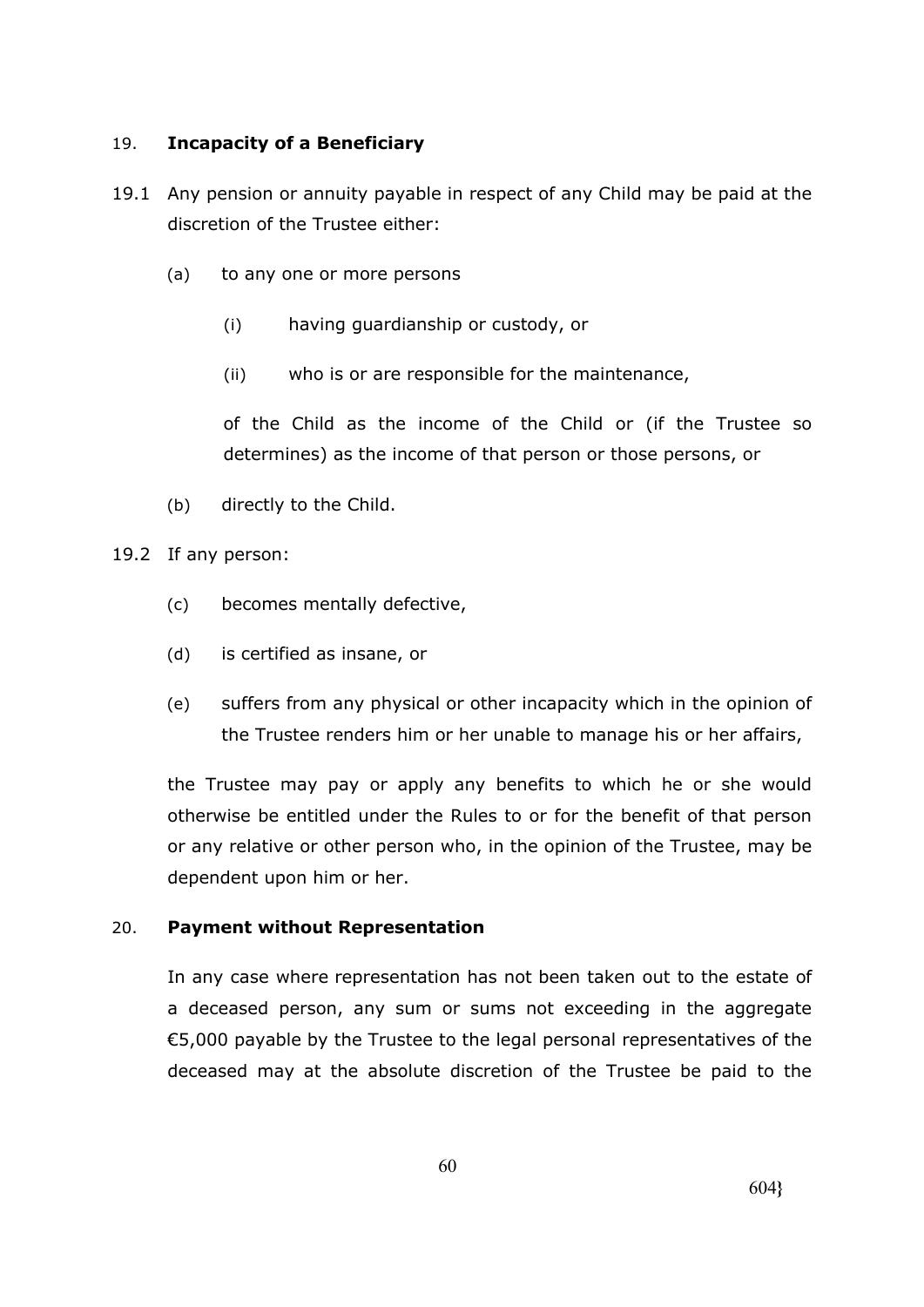spouse or any relative of the deceased and any payments so made shall be a complete discharge to the Trustee for the moneys so paid.

# 21. **Tax or Duty payable to the Revenue Commissioners**

Where any benefit payable under these Rules gives rise to a liability to pay any tax or duty to the Revenue Commissioners, the Trustee shall apply the benefit, or part of it, in payment of the tax or duty (including any interest due) and deduct the amount so paid from the benefit, unless provision has been made for the liability to their satisfaction.

# **General Provisions**

# 22. **Provisions for Fraud or Dishonesty**

If the Trustee is notified by the Employers that any Member has been discharged from the service of the Employers on account of his fraud, dishonesty or wilful damage to the property of the Employers or that a Member has resigned in order to avoid such a discharge, the Trustee may subject to Clause 3.2 deduct from any benefits due to the Member the value as notified to it by the Employers of any moneys or goods misappropriated or damage suffered by the Employers. Any sum so deducted shall be paid over by the Trustee to the Employers whose receipt shall discharge the Trustee for it.

# 23. **No Claim except under Deed or Rules**

No person, whether a Member or not, shall have:

- (a) any claim, right or interest upon, to or in respect of the Fund or any contributions to, or interest on, the Fund, or
- (b) any claim upon or against the Trustee, the Federation or the Employers in relation to the Scheme

except under and in accordance with the provisions of the Scheme.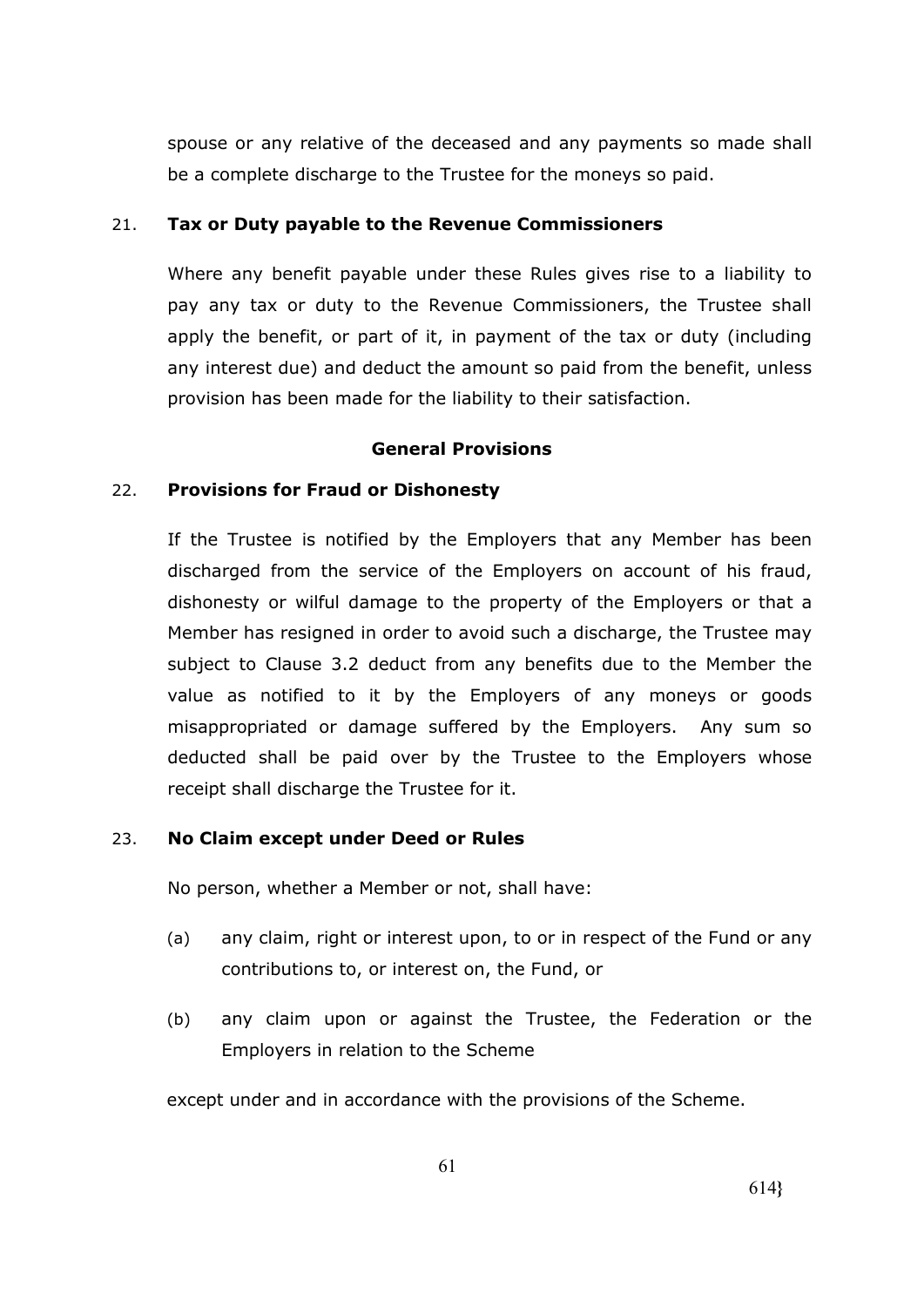**IN WITNESS WHEREOF** this Deed has been executed by the parties hereto on the above date.

**SIGNED, SEALED AND DELIVERED** by **LIAM KELLEHER** behalf of **THE CONSTRUCTION INDUSTRY FEDERATION** in the presence of:

**PRESENT** when the Common Seal of **CONSTRUCTION WORKERS' PENSION SCHEME TRUSTEES LIMITED**

was affixed hereto:-

Director

Director / Secretary

\_\_\_\_\_\_\_\_\_\_\_\_\_\_\_\_\_\_\_\_\_\_\_\_\_\_\_\_\_

\_\_\_\_\_\_\_\_\_\_\_\_\_\_\_\_\_\_\_\_\_\_\_\_\_\_\_\_\_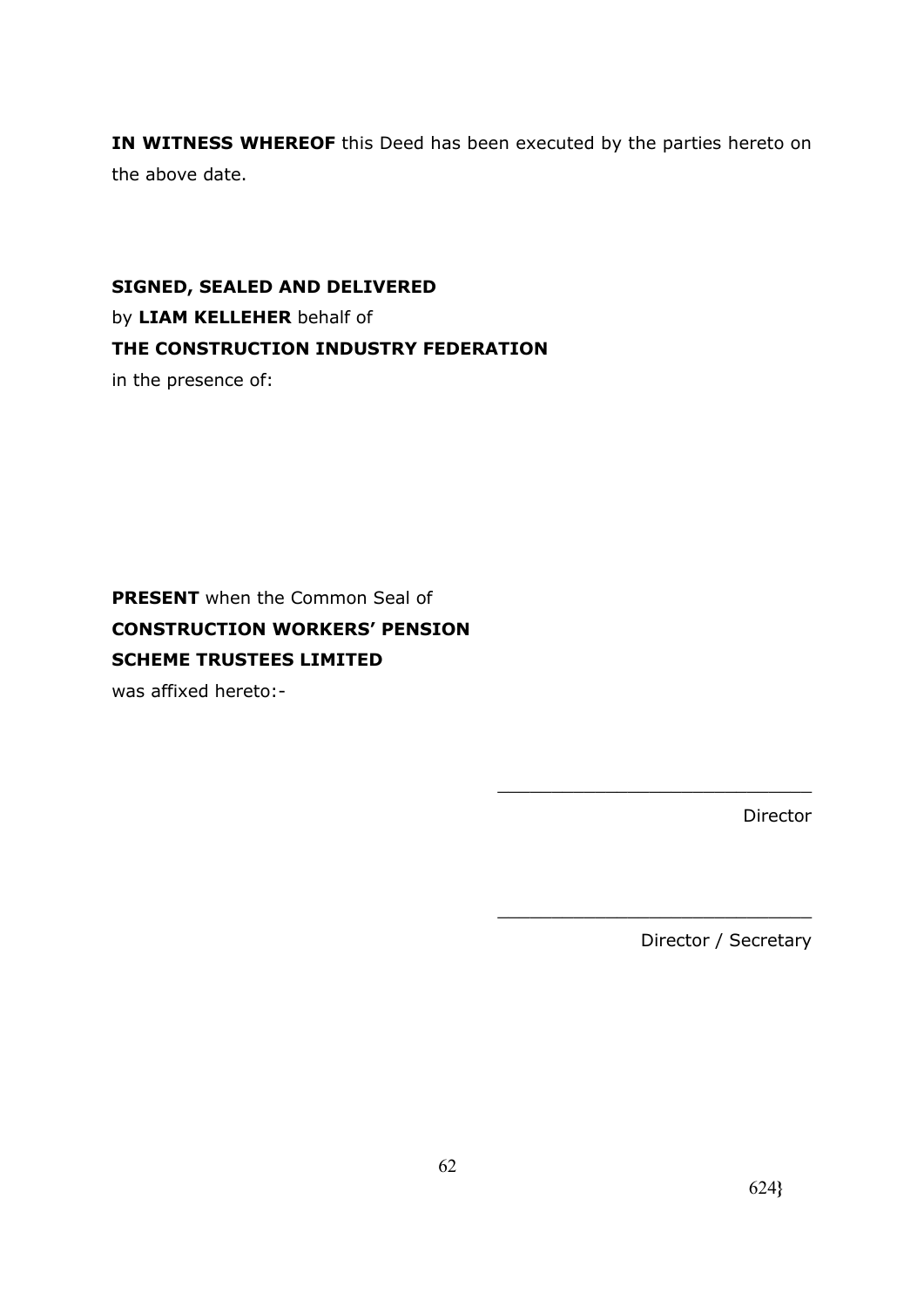# **THE APPENDIX**

### **Deed of Adherence to the Construction Workers' Pension Scheme**

**THIS DEED OF ADHERENCE** is made the day of 200 **BETWEEN CONSTRUCTION WORKERS' PENSION SCHEME TRUSTEES LIMITED** (being the Trustee) for the time being of the Construction Workers' Pension Scheme established by deed dated the 2006 (hereinafter called **"the Trustee"**) of the One Part, **AND**

(hereinafter called **"the Adhering Employer"**) of the Other Part.

#### **WHEREAS:**

- 1. This Deed is supplemental to the Definitive Trust Deed and Rules dated the 2006 (hereinafter as from time to time amended in accordance with the terms thereof referred to as **"the Definitive Deed"**). Words and expressions and rules of construction used in the Definitive Deed are incorporated into this Deed by reference.
- 2. The Adhering Employer is desirous that certain of its employees shall be enabled to become Members of the Scheme and entitled to the benefits thereof and has agreed and undertaken with the Trustee to undertake such liability in respect of contributions to the Fund of the Scheme and such other obligations as are expressed in the Definitive Deed and the Trustee in consideration of such undertaking has agreed that such employees of the Adhering Employer as are eligible to become Members shall become Members.

**NOW THIS DEED WITNESSETH** and it is hereby agreed and declared as follows: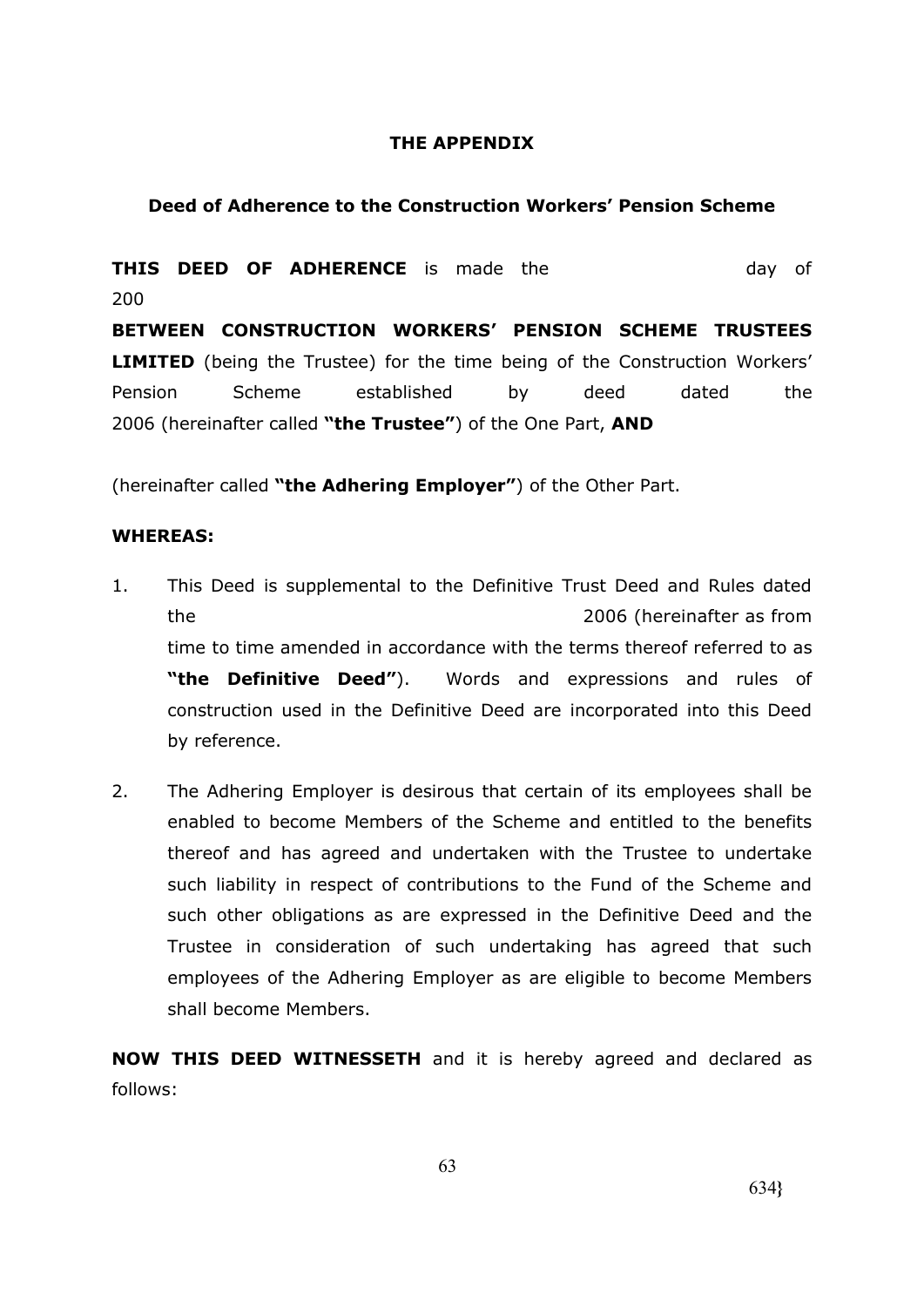- 1. The Adhering Employer with the consent of the Trustee (hereby testified) is hereby admitted to participation in the Scheme as an Employer for the purpose of the Scheme with effect from the 200 .
- 2. The Adhering Employer hereby undertakes and covenants with the Trustee (and every other Adhering Employer and each of them) to pay the contributions due to be paid by it under the Scheme and any levies which the Trustee is entitled to make, including for the avoidance of doubt those arising under Rule 4.9, to the Trustee in accordance with the Definitive Deed as and when due.
- 3. The Adhering Employer further undertakes and covenants with the Trustee (and every other Adhering Employer and each of them) to pay to the Trustee any and all contributions which it is or was required to pay under the Deed of Variation dated 16 May 1994 for the Construction Federation Operatives' Pension Scheme (as amended), and which it has not paid to the Trustee of that scheme.
- 4. The Adhering Employer and the Trustee hereby covenant with each other (and with every other Adhering Employer and each of them) to perform and observe the covenants and obligations contained in the Definitive Deed insofar as the same are or ought to be performed by them respectively but so that the Trustee may be entitled to the same indemnities hereunder as they would be entitled to under the terms of the Definitive Deed.
- 5. The Adhering Employer hereby acknowledges the Trustee's right to sue for recovery of any sums due to be paid by it under the Scheme which it has not discharged including the discharge of any levies imposed by the Trustee under Rule 4.9 of the Scheme.